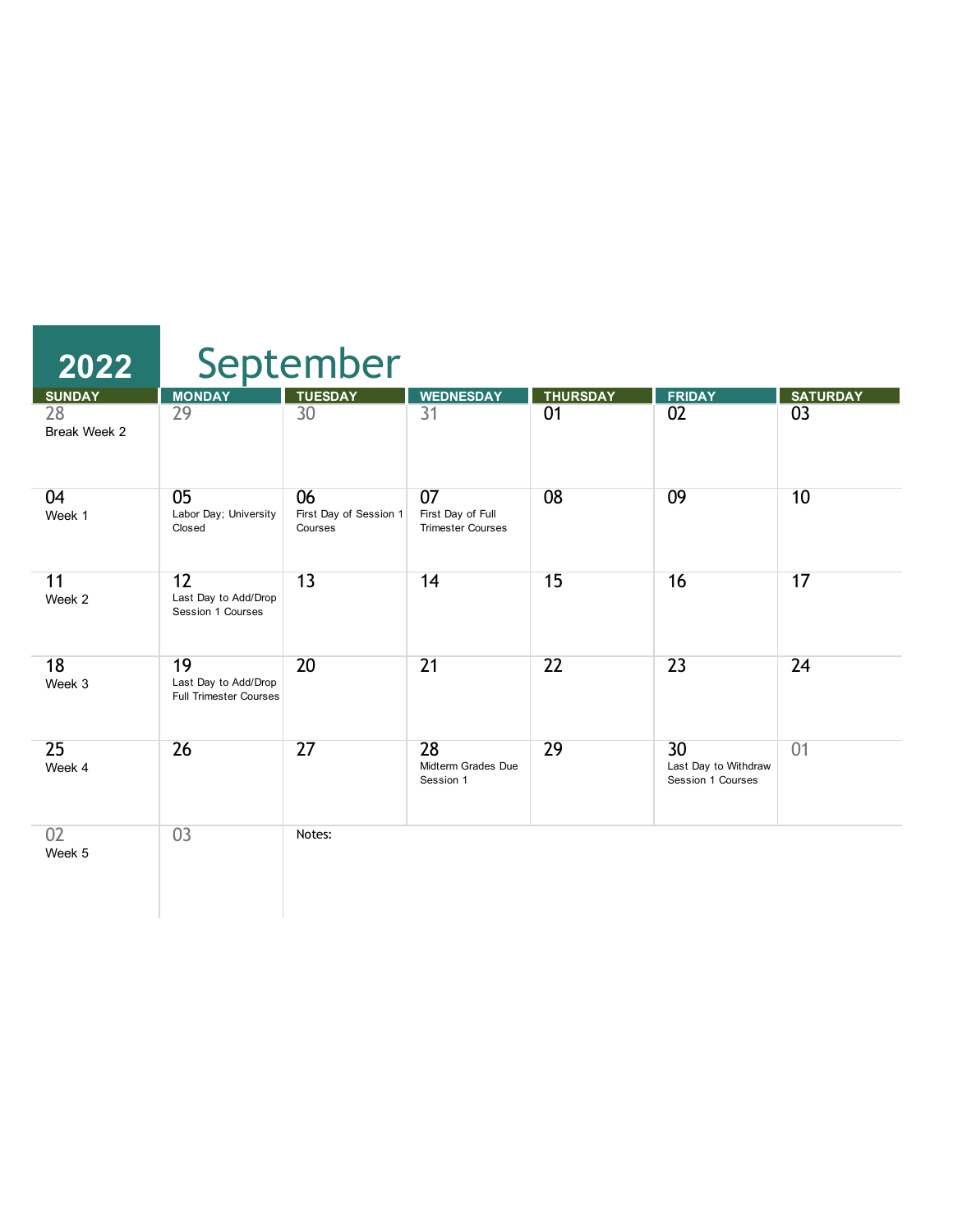| $\overline{2022}$         | October                                              |                                   |                                                                            |                            |                                                                                          |                 |
|---------------------------|------------------------------------------------------|-----------------------------------|----------------------------------------------------------------------------|----------------------------|------------------------------------------------------------------------------------------|-----------------|
| <b>SUNDAY</b>             | <b>MONDAY</b>                                        | <b>TUESDAY</b>                    | <b>WEDNESDAY</b>                                                           | <b>THURSDAY</b>            | <b>FRIDAY</b>                                                                            | <b>SATURDAY</b> |
| $\overline{25}$<br>Week 4 | 26                                                   | 27                                | 28                                                                         | 29                         | 30                                                                                       | 01              |
| 02<br>Week 5              | 0 <sup>3</sup>                                       | 04                                | 05                                                                         | 06                         | 07                                                                                       | 08              |
| 09<br>Week 6              | 10                                                   | 11                                | 12                                                                         | 13                         | 14                                                                                       | 15              |
| 16<br>Week 7              | 17                                                   | 18                                | 19                                                                         | 20                         | $\overline{21}$<br>Last Day of Session 1<br>Courses                                      | 22              |
| 23<br>Week 8              | 24<br>Final Exams Session<br>1 Courses               | 25<br><b>Session Course Break</b> | 26<br><b>Session Course Break</b><br>Final Grades Due<br>Session 1 Courses | 27<br>Session Course Break | 28<br><b>Session Course Break</b><br>Midterm Grades Due<br><b>Full Trimester Courses</b> | 29              |
| 30<br>Week 9              | $\overline{31}$<br>First Day of Session 2<br>Courses | Notes:                            |                                                                            |                            |                                                                                          |                 |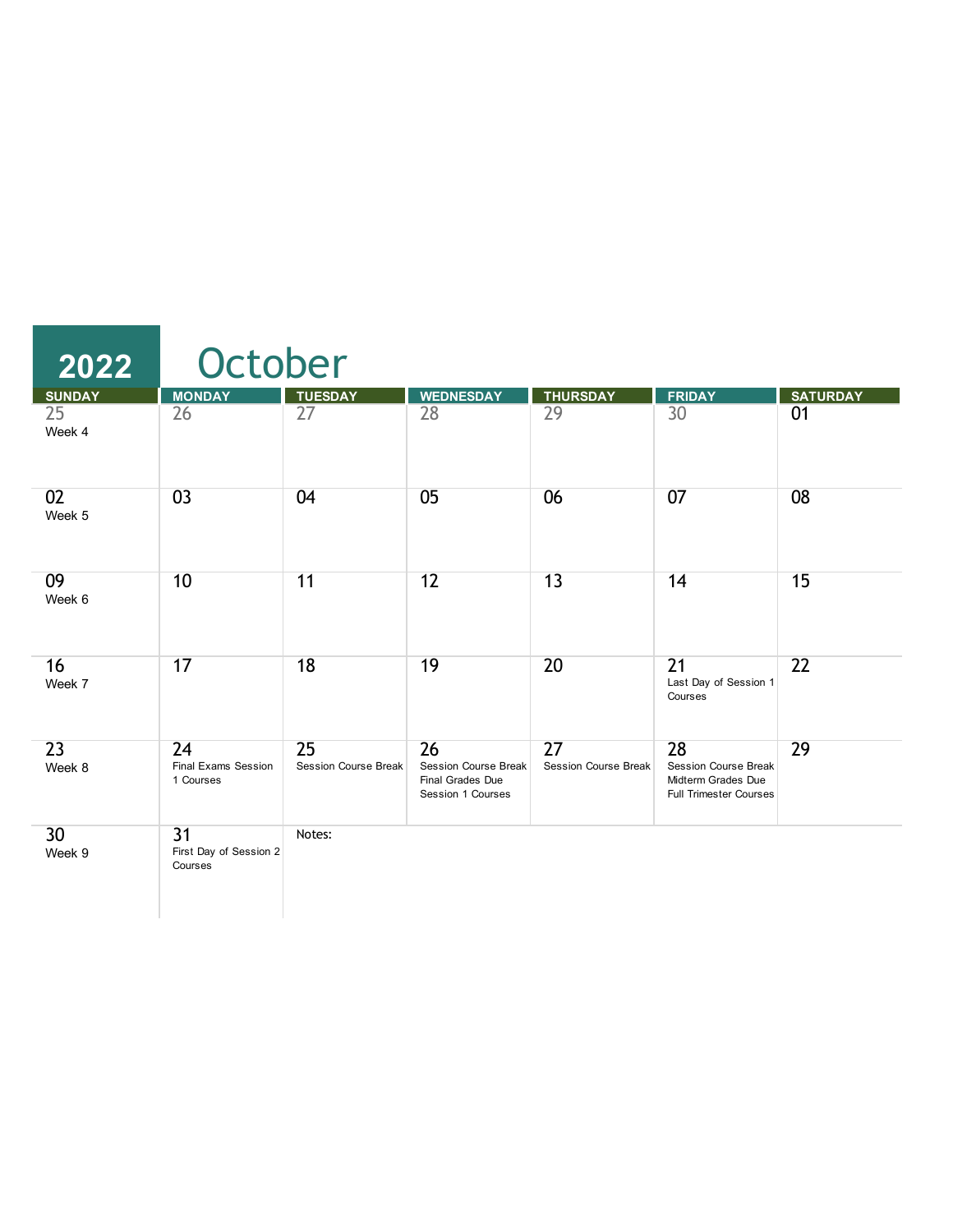| 2022          |                                                                                             | November                                           |                                                          |                                                                |                                                   |                 |
|---------------|---------------------------------------------------------------------------------------------|----------------------------------------------------|----------------------------------------------------------|----------------------------------------------------------------|---------------------------------------------------|-----------------|
| <b>SUNDAY</b> | <b>MONDAY</b>                                                                               | <b>TUESDAY</b>                                     | <b>WEDNESDAY</b>                                         | <b>THURSDAY</b>                                                | <b>FRIDAY</b>                                     | <b>SATURDAY</b> |
| 30<br>Week 9  | 31<br>First Day of Session 2<br>Courses                                                     | 01                                                 | 02                                                       | 03                                                             | 04                                                | 05              |
| 06<br>Week 10 | 07<br>Last Day to Add/Drop<br>Session 2 Courses<br>CoHS Registration<br>Opens for Next Term | 08                                                 | 09                                                       | 10                                                             | 11                                                | 12              |
| 13<br>Week 11 | 14<br>Last Day to Withdraw<br><b>Full Trimester Courses</b>                                 | 15                                                 | 16                                                       | 17                                                             | 18                                                | 19              |
| 20<br>Week 12 | 21                                                                                          | $\overline{22}$<br>Midterm Grades Due<br>Session 2 | 23<br>Thanksgiving<br>Break; University<br>Closed        | 24<br>Thanksgiving<br>Break; University<br>Closed              | 25<br>Thanksgiving<br>Break; University<br>Closed | 26              |
| 27<br>Week 13 | 28                                                                                          | 29<br>Last Day to Withdraw<br>Session 2 Courses    | 30                                                       | 01                                                             | 02                                                | 03              |
| 04<br>Week 14 | 0 <sub>5</sub>                                                                              | Notes:                                             | to Withdraw Session 2 date extended 1 day due to Holiday | Midterm Session 2 Grade Due Date moved up 1 day due to Holiday |                                                   | Last Day        |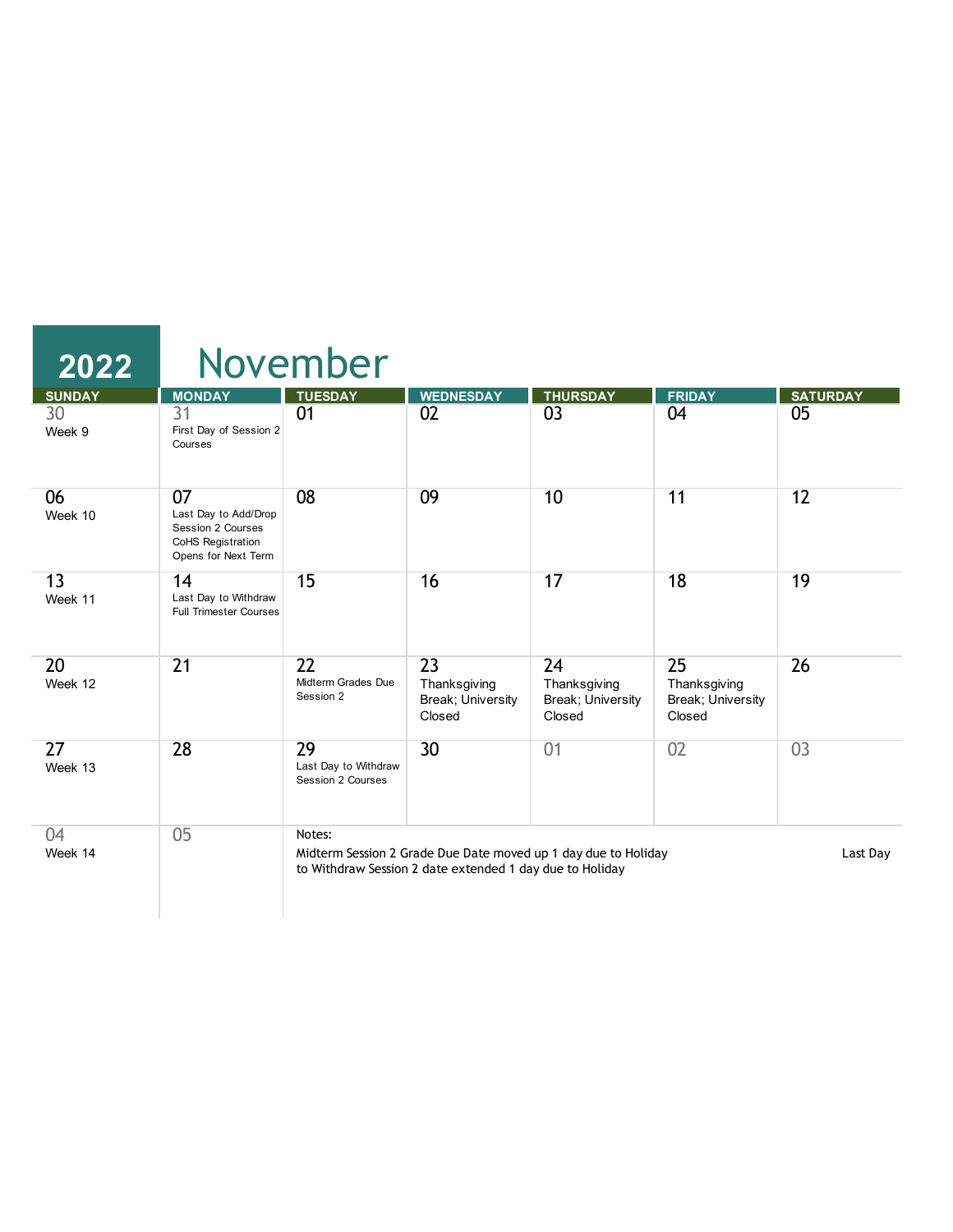| 2022               |                                                    | <b>December</b>                                    |                                                    |                                                                                        |                                                                                        |                    |
|--------------------|----------------------------------------------------|----------------------------------------------------|----------------------------------------------------|----------------------------------------------------------------------------------------|----------------------------------------------------------------------------------------|--------------------|
| <b>SUNDAY</b>      | <b>MONDAY</b>                                      | <b>TUESDAY</b>                                     | <b>WEDNESDAY</b>                                   | <b>THURSDAY</b>                                                                        | <b>FRIDAY</b>                                                                          | <b>SATURDAY</b>    |
| 27<br>Week 13      | 28                                                 | $\overline{29}$                                    | 30                                                 | 01                                                                                     | 02                                                                                     | 0 <sup>3</sup>     |
| 04<br>Week 14      | 05                                                 | 06                                                 | 07                                                 | 08                                                                                     | 09<br>Last Day of Full<br><b>Trimester Courses</b>                                     | 10                 |
| 11<br>Week 15      | 12<br>Final Exams Full<br><b>Trimester Courses</b> | 13<br>Final Exams Full<br><b>Trimester Courses</b> | 14<br>Final Exams Full<br><b>Trimester Courses</b> | 15<br>Final Exams Full<br><b>Trimester Courses</b><br>Last Day of Session 2<br>Courses | 16<br>Final Exams Full<br><b>Trimester Courses</b><br>Final Exams Session<br>2 Courses | 17<br>Commencement |
| 18<br>Break Week 1 | 19<br>Final Grades Due                             | 20                                                 | $\overline{21}$                                    | 22                                                                                     | 23<br>Holiday Break;<br><b>University Closed</b>                                       | 24                 |
| 25<br>Break Week 2 | 26<br>Holiday Break;<br><b>University Closed</b>   | 27<br>Holiday Break;<br>University Closed          | 28                                                 | 29                                                                                     | 30<br>New Years Break:<br><b>University Closed</b>                                     | $\overline{31}$    |
| 01<br>Week 1       | 02                                                 | Notes:                                             |                                                    |                                                                                        |                                                                                        |                    |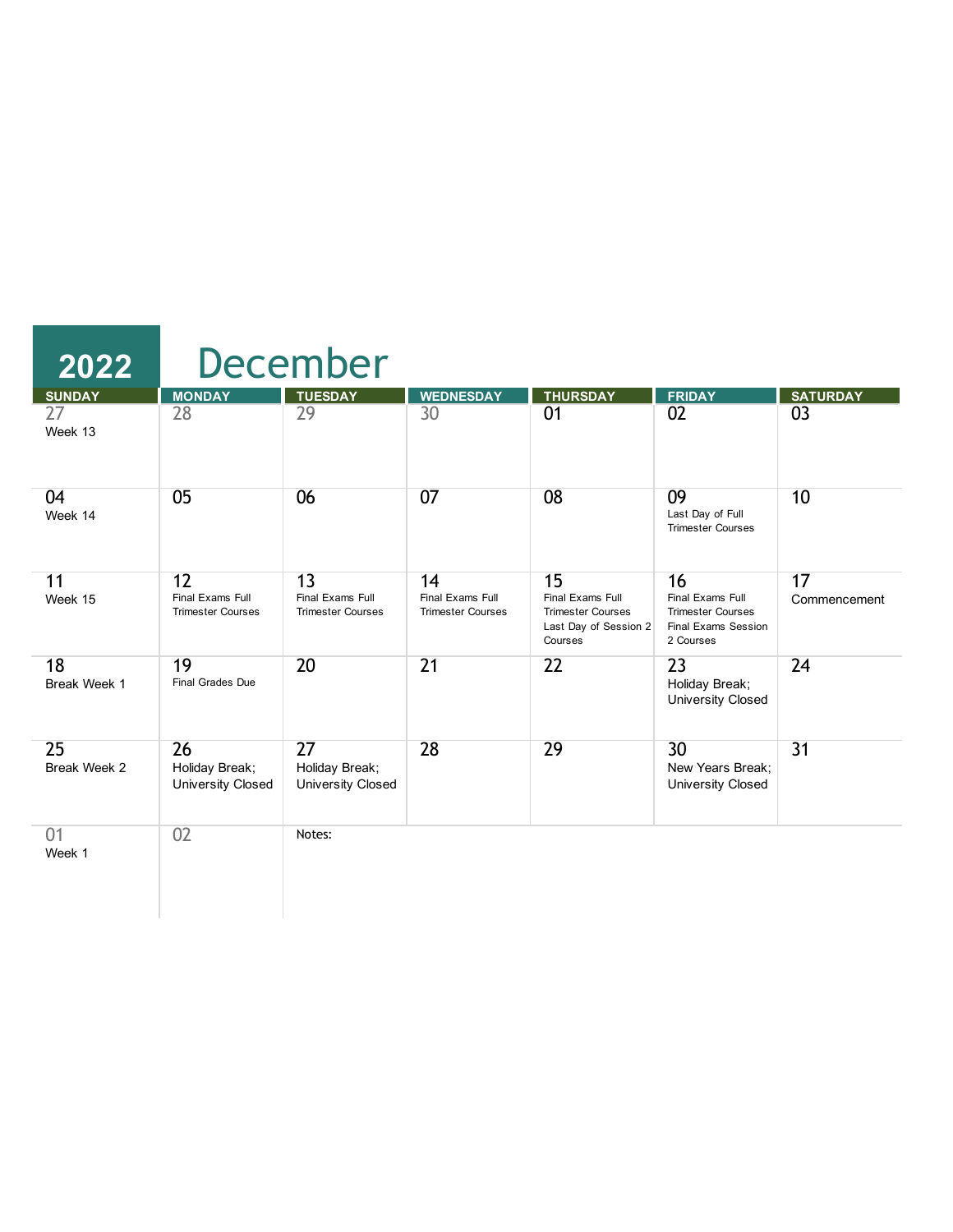| 2023          | January                                                       |                                                             |                                         |                                                                                                                                                                                                                                                             |               |                     |
|---------------|---------------------------------------------------------------|-------------------------------------------------------------|-----------------------------------------|-------------------------------------------------------------------------------------------------------------------------------------------------------------------------------------------------------------------------------------------------------------|---------------|---------------------|
| <b>SUNDAY</b> | <b>MONDAY</b>                                                 | <b>TUESDAY</b>                                              | <b>WEDNESDAY</b>                        | <b>THURSDAY</b>                                                                                                                                                                                                                                             | <b>FRIDAY</b> | <b>SATURDAY</b>     |
| 01<br>Week 1  | 02<br>New Years Break:<br><b>University Closed</b>            | 0 <sup>3</sup><br>New Years Break:<br>University Closed     | 04<br>First Day of Session 1<br>Courses | 05<br>First Day of Full<br><b>Trimester Courses</b>                                                                                                                                                                                                         | 06            | 07                  |
| 08<br>Week 2  | 09                                                            | 10<br>Last Day to Add/Drop<br>Session 1 Courses             | 11                                      | 12                                                                                                                                                                                                                                                          | 13            | 14                  |
| 15<br>Week 3  | 16<br>Dr. Martin Luther<br>King Jr. Day;<br>University Closed | 17<br>Last Day to Add/Drop<br><b>Full Trimester Courses</b> | 18                                      | 19                                                                                                                                                                                                                                                          | 20            | 21                  |
| 22<br>Week 4  | $\overline{23}$                                               | 24                                                          | 25                                      | 26<br>Midterm Grades Due<br>Session 1                                                                                                                                                                                                                       | 27            | 28                  |
| 29<br>Week 5  | 30 <sup>2</sup><br>Last Day to Withdraw<br>Session 1 Courses  | $\overline{31}$                                             | 01                                      | 02                                                                                                                                                                                                                                                          | 03            | 04                  |
| 05<br>Week 6  | 06                                                            | Notes:                                                      |                                         | Last Day to Add/Drop Session 1 Courses extended 1 day due to start of term being delayed<br>Day to Withdraw Session 1 Courses extended 1 day due to start of term being delayed<br>Date Session 1 Courses extended 1 day due to start of term being delayed |               | Last<br>Midterm Due |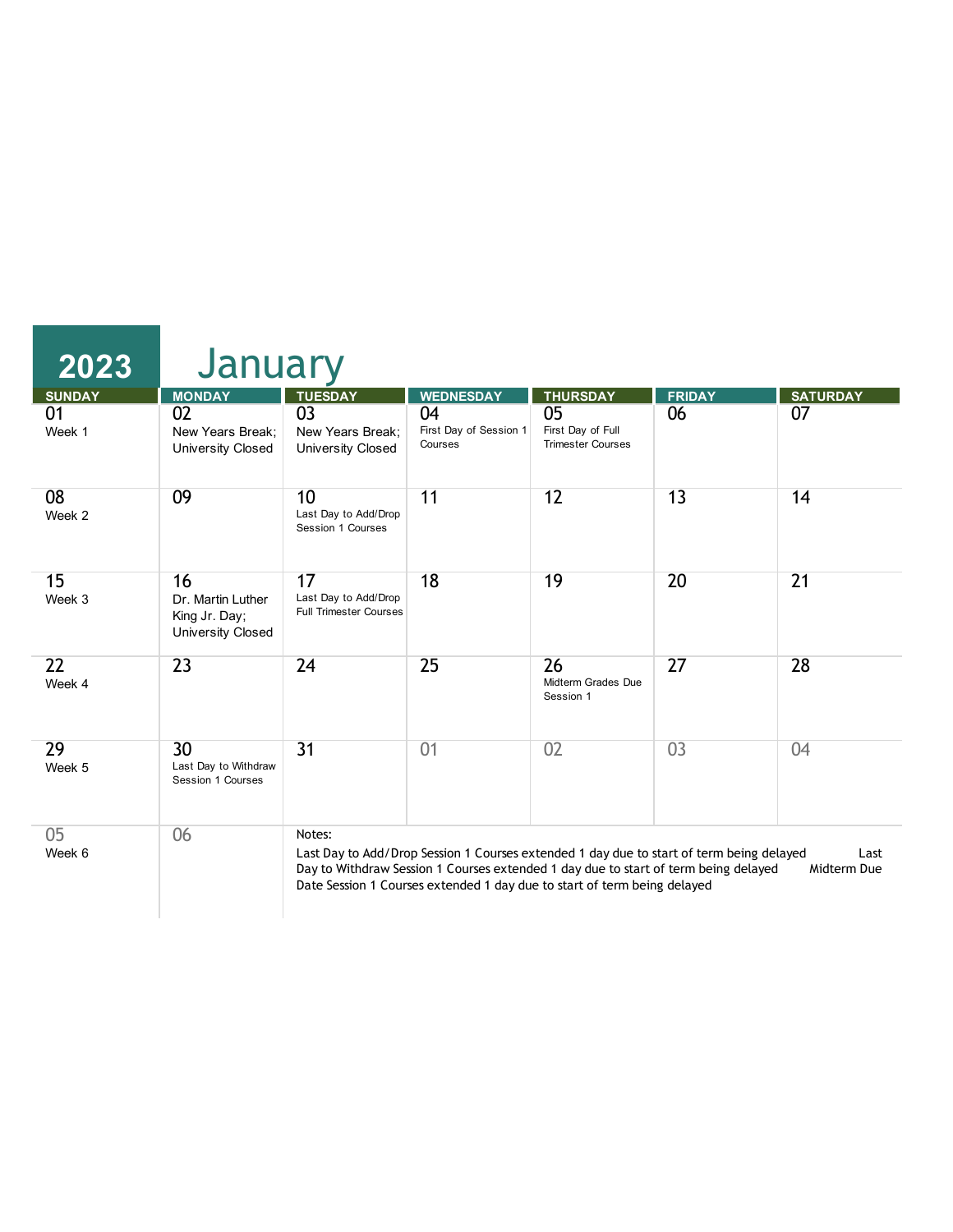| 2023                          | February                                             |                                                            |                                                                     |                                                |                                                                                          |                       |  |  |  |
|-------------------------------|------------------------------------------------------|------------------------------------------------------------|---------------------------------------------------------------------|------------------------------------------------|------------------------------------------------------------------------------------------|-----------------------|--|--|--|
| <b>SUNDAY</b><br>29<br>Week 5 | <b>MONDAY</b><br>30                                  | <b>TUESDAY</b><br>31                                       | <b>WEDNESDAY</b><br>01                                              | <b>THURSDAY</b><br>02                          | <b>FRIDAY</b><br>03                                                                      | <b>SATURDAY</b><br>04 |  |  |  |
| 05<br>Week 6                  | 06                                                   | 07                                                         | 08                                                                  | 09                                             | 10                                                                                       | 11                    |  |  |  |
| 12<br>Week 7                  | 13                                                   | 14                                                         | 15                                                                  | 16                                             | 17<br>Last Day of Session 1<br>Courses                                                   | 18                    |  |  |  |
| 19<br>Week 8                  | 20<br>President's Day;<br>University Closed          | $\overline{21}$<br><b>Final Exams Session</b><br>1 Courses | 22<br>Session Course Break<br>Final Grades Due<br>Session 1 Courses | $\overline{23}$<br><b>Session Course Break</b> | 24<br><b>Session Course Break</b><br>Midterm Grades Due<br><b>Full Trimester Courses</b> | 25                    |  |  |  |
| 26<br>Week 9                  | $\overline{27}$<br>First Day of Session 2<br>Courses | 28                                                         | 01                                                                  | 02                                             | 03                                                                                       | 04                    |  |  |  |
| 05<br>Week 10                 | 06                                                   | Notes:                                                     |                                                                     |                                                |                                                                                          |                       |  |  |  |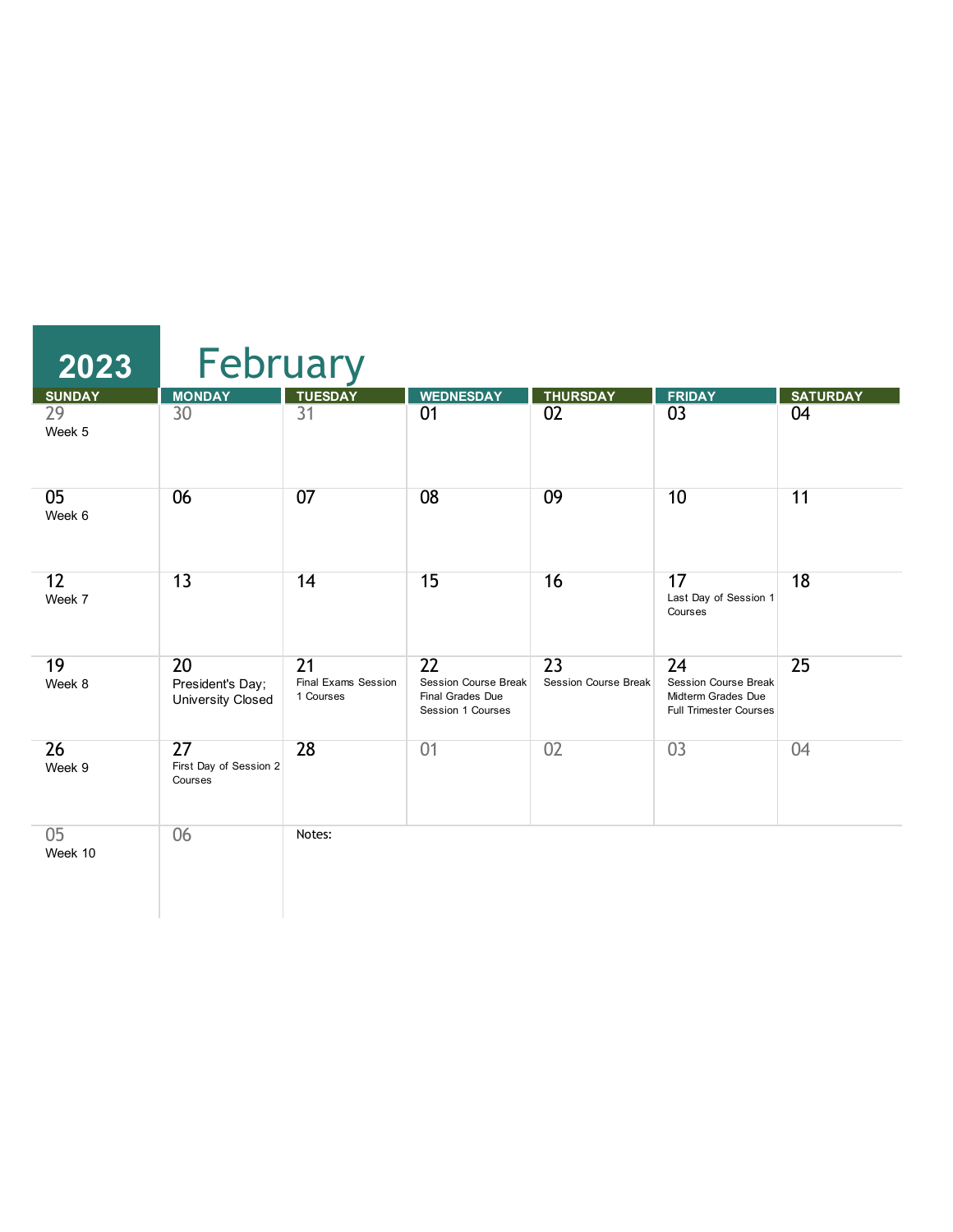| 2023               | March                                                                                       |                    |                                       |                    |                                                              |                    |
|--------------------|---------------------------------------------------------------------------------------------|--------------------|---------------------------------------|--------------------|--------------------------------------------------------------|--------------------|
| <b>SUNDAY</b>      | <b>MONDAY</b>                                                                               | <b>TUESDAY</b>     | <b>WEDNESDAY</b>                      | <b>THURSDAY</b>    | <b>FRIDAY</b>                                                | <b>SATURDAY</b>    |
| 26<br>Week 9       | 27                                                                                          | $\overline{28}$    | 01                                    | $\overline{02}$    | $\overline{03}$                                              | 04                 |
| 05<br>Spring Break | 06<br>Spring Break                                                                          | 07<br>Spring Break | 08<br>Spring Break                    | 09<br>Spring Break | 10<br>Spring Break                                           | 11<br>Spring Break |
| 12<br>Week 10      | 13<br>Last Day to Add/Drop<br>Session 2 Courses<br>CoHS Registration<br>Opens for Next Term | 14                 | 15                                    | 16                 | 17                                                           | 18                 |
| 19<br>Week 11      | 20<br>Last Day to Withdraw<br><b>Full Trimester Courses</b>                                 | $\overline{21}$    | 22                                    | $\overline{23}$    | 24                                                           | 25                 |
| 26<br>Week 12      | 27                                                                                          | 28                 | 29<br>Midterm Grades Due<br>Session 2 | 30                 | $\overline{31}$<br>Last Day to Withdraw<br>Session 2 Courses | 01                 |
| 02<br>Week 13      | 03                                                                                          | Notes:             |                                       |                    |                                                              |                    |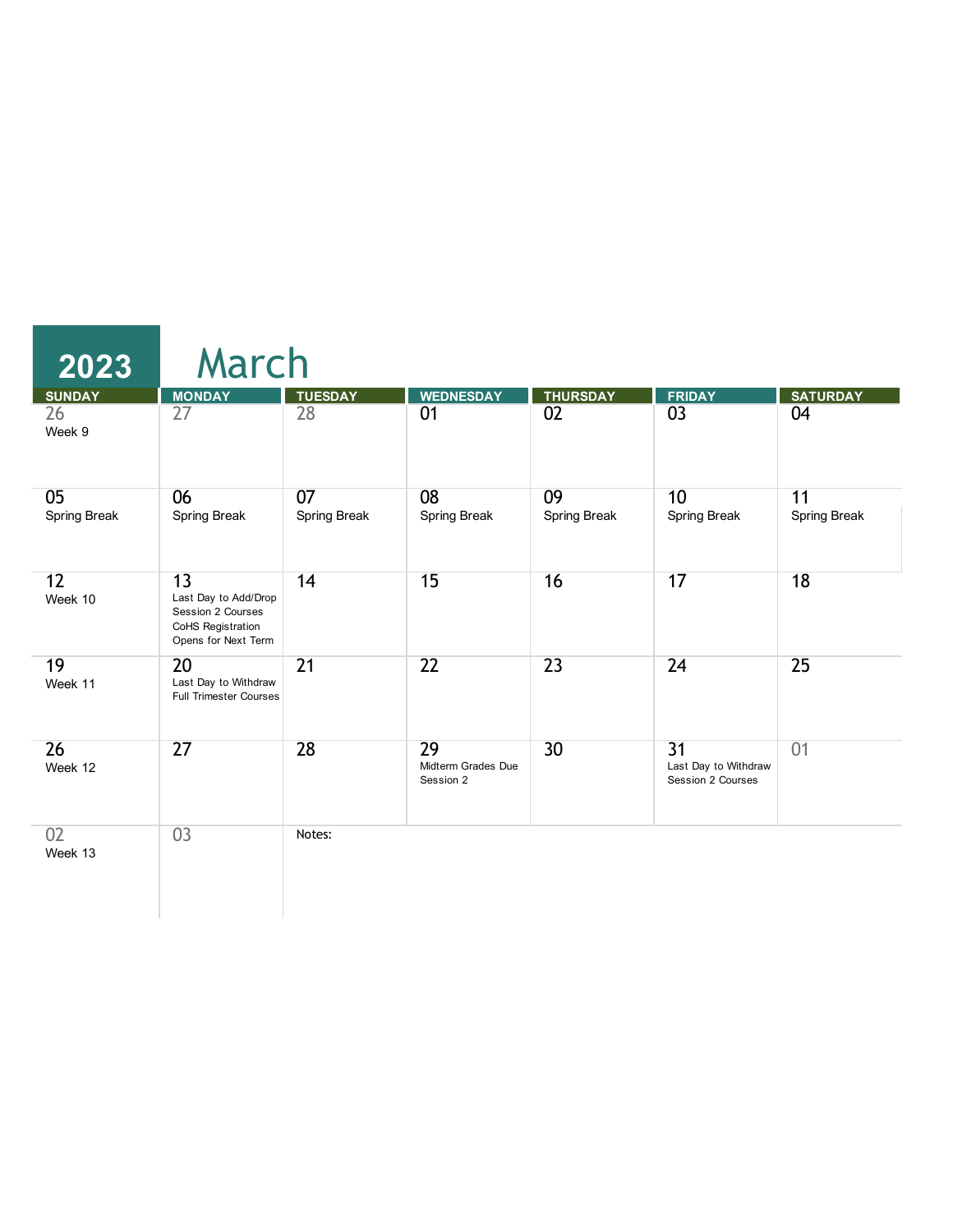| 2023                            |                                                    |                                                    |                                                    |                                                                                        |                                                                                                     |                    |
|---------------------------------|----------------------------------------------------|----------------------------------------------------|----------------------------------------------------|----------------------------------------------------------------------------------------|-----------------------------------------------------------------------------------------------------|--------------------|
| <b>SUNDAY</b>                   | <b>MONDAY</b>                                      | <b>TUESDAY</b>                                     | <b>WEDNESDAY</b>                                   | <b>THURSDAY</b>                                                                        | <b>FRIDAY</b>                                                                                       | <b>SATURDAY</b>    |
| 26<br>Week 12                   | 27                                                 | 28                                                 | 29<br>Midterm Grades Due<br>Session 2              | 30                                                                                     | 31<br>Last Day to Withdraw<br>Session 2 Courses                                                     | 01                 |
| 02<br>Week 13                   | 0 <sup>3</sup>                                     | 04                                                 | 05                                                 | 06                                                                                     | 07<br>Good Friday;<br><b>University Closed</b>                                                      | 08                 |
| 09<br>Week 14                   | 10                                                 | 11                                                 | 12                                                 | 13                                                                                     | 14<br>Last Day of Full<br><b>Trimester Courses</b>                                                  | 15                 |
| 16<br>Week 15                   | 17<br>Final Exams Full<br><b>Trimester Courses</b> | 18<br>Final Exams Full<br><b>Trimester Courses</b> | 19<br>Final Exams Full<br><b>Trimester Courses</b> | 20<br>Final Exams Full<br><b>Trimester Courses</b><br>Last Day of Session 2<br>Courses | $\overline{21}$<br>Final Exams Full<br><b>Trimester Courses</b><br>Final Exams Session<br>2 Courses | 22<br>Commencement |
| $\overline{23}$<br>Break Week 1 | 24<br><b>Final Grades Due</b>                      | 25                                                 | 26                                                 | 27                                                                                     | 28                                                                                                  | 29                 |
| 30<br>Break Week 2              | 01                                                 | Notes:                                             |                                                    |                                                                                        |                                                                                                     |                    |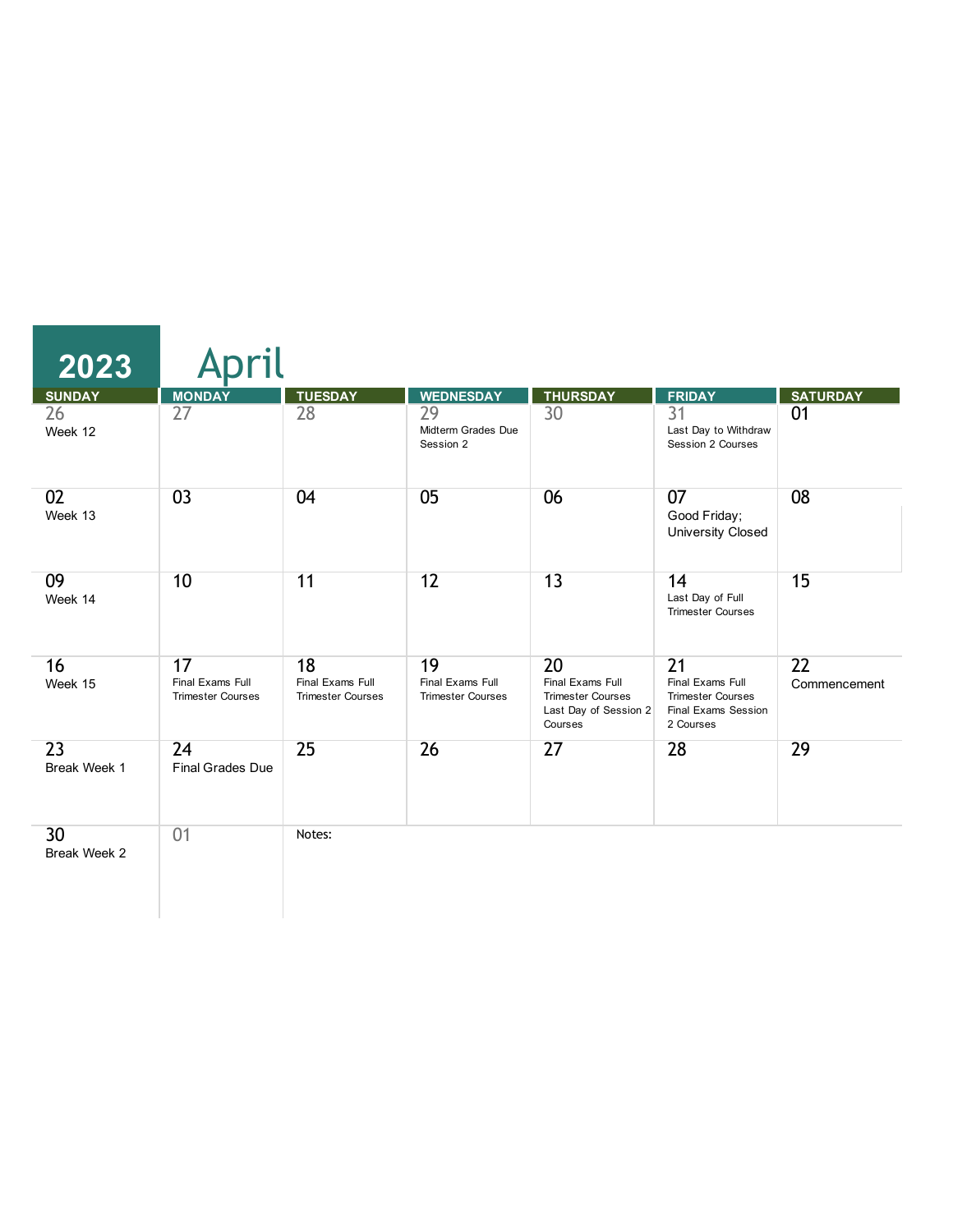| 2023               | May                                                                      |                                                     |                                                            |                 |                                                 |                 |
|--------------------|--------------------------------------------------------------------------|-----------------------------------------------------|------------------------------------------------------------|-----------------|-------------------------------------------------|-----------------|
| <b>SUNDAY</b>      | <b>MONDAY</b>                                                            | <b>TUESDAY</b>                                      | <b>WEDNESDAY</b>                                           | <b>THURSDAY</b> | <b>FRIDAY</b>                                   | <b>SATURDAY</b> |
| 30<br>Break Week 2 | 01                                                                       | 02                                                  | 03                                                         | 04              | 05                                              | 06              |
| 07<br>Week 1       | 08<br>First Day of Session 1<br>Courses                                  | 09<br>First Day of Full<br><b>Trimester Courses</b> | 10                                                         | 11              | 12                                              | 13              |
| 14<br>Week 2       | 15<br>Last Day to Add/Drop<br>Session 1 Courses                          | 16                                                  | 17                                                         | 18              | 19                                              | 20              |
| 21<br>Week 3       | $\overline{22}$<br>Last Day to Add/Drop<br><b>Full Trimester Courses</b> | $\overline{23}$                                     | 24                                                         | 25              | 26                                              | 27              |
| 28<br>Week 4       | 29<br>Memorial Day;<br>University Closed                                 | 30 <sup>2</sup>                                     | $\overline{31}$<br>Midterm Grades Due<br>Session 1 Courses | 01              | 02<br>Last Day to Withdraw<br>Session 1 Courses | 03              |
| 04<br>Week 5       | 0 <sub>5</sub>                                                           | Notes:                                              |                                                            |                 |                                                 |                 |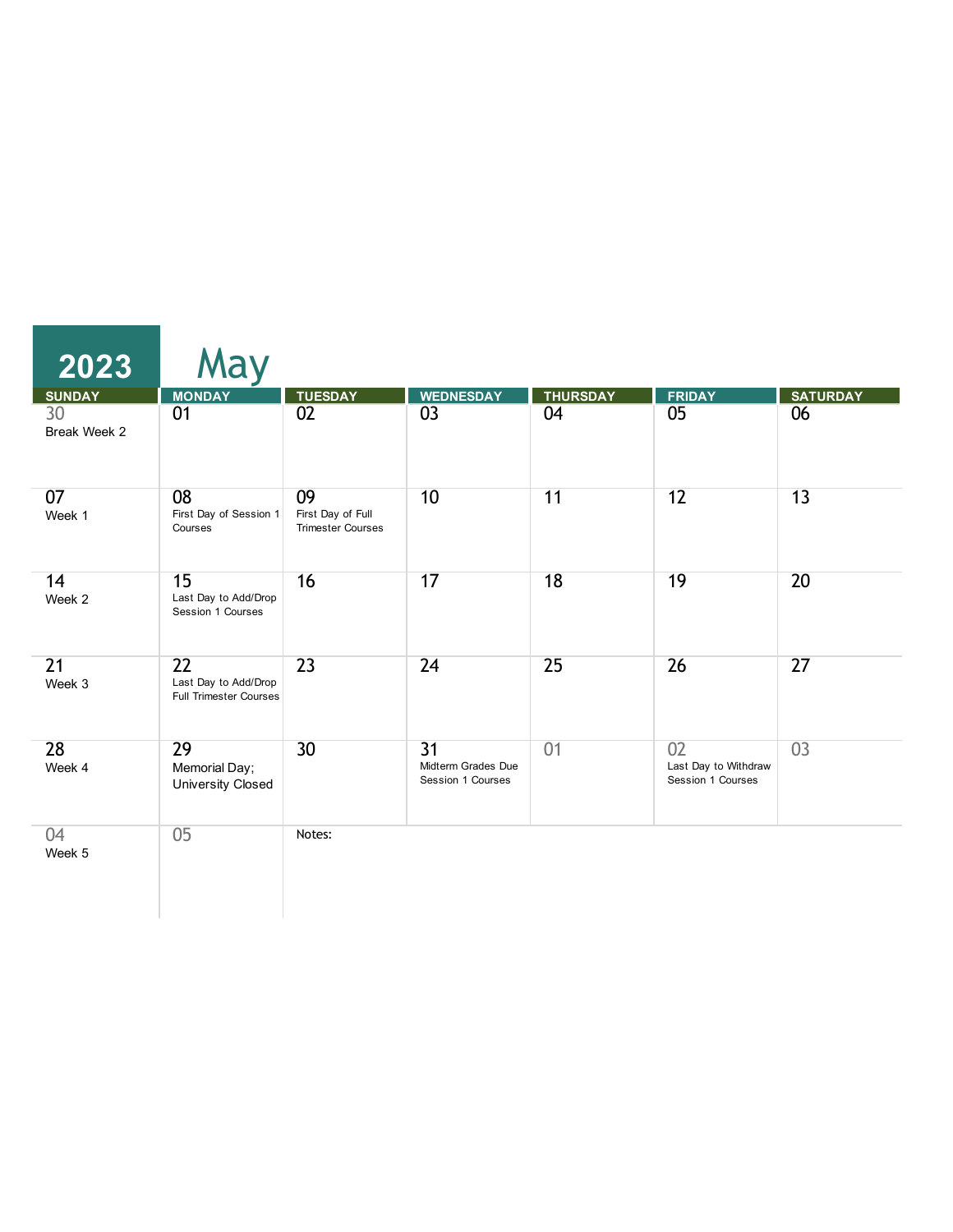| 2023          | June                                     |                                   |                                                                     |                            |                                                                                          |                 |
|---------------|------------------------------------------|-----------------------------------|---------------------------------------------------------------------|----------------------------|------------------------------------------------------------------------------------------|-----------------|
| <b>SUNDAY</b> | <b>MONDAY</b>                            | <b>TUESDAY</b>                    | <b>WEDNESDAY</b>                                                    | <b>THURSDAY</b>            | <b>FRIDAY</b>                                                                            | <b>SATURDAY</b> |
| 28<br>Week 4  | 29<br>Memorial Day;<br>University Closed | 30                                | 31<br>Midterm Grades Due<br>Session 1 Courses                       | 01                         | 02<br>Last Day to Withdraw<br>Session 1 Courses                                          | 03              |
| 04<br>Week 5  | 05                                       | 06                                | 07                                                                  | 08                         | 09                                                                                       | 10              |
| 11<br>Week 6  | 12                                       | 13                                | 14                                                                  | 15                         | 16                                                                                       | 17              |
| 18<br>Week 7  | 19<br>Juneteenth;<br>University Closed   | 20                                | $\overline{21}$                                                     | $\overline{22}$            | $\overline{23}$<br>Last Day of<br>Session 1 Courses                                      | 24              |
| 25<br>Week 8  | 26<br>Final Exams Session<br>1 Courses   | 27<br><b>Session Course Break</b> | 28<br>Session Course Break<br>Final Grades Due<br>Session 1 Courses | 29<br>Session Course Break | 30<br><b>Session Course Break</b><br>Midterm Grades Due<br><b>Full Trimester Courses</b> | 01              |
| 02<br>Week 9  | 03                                       | Notes:                            |                                                                     |                            |                                                                                          |                 |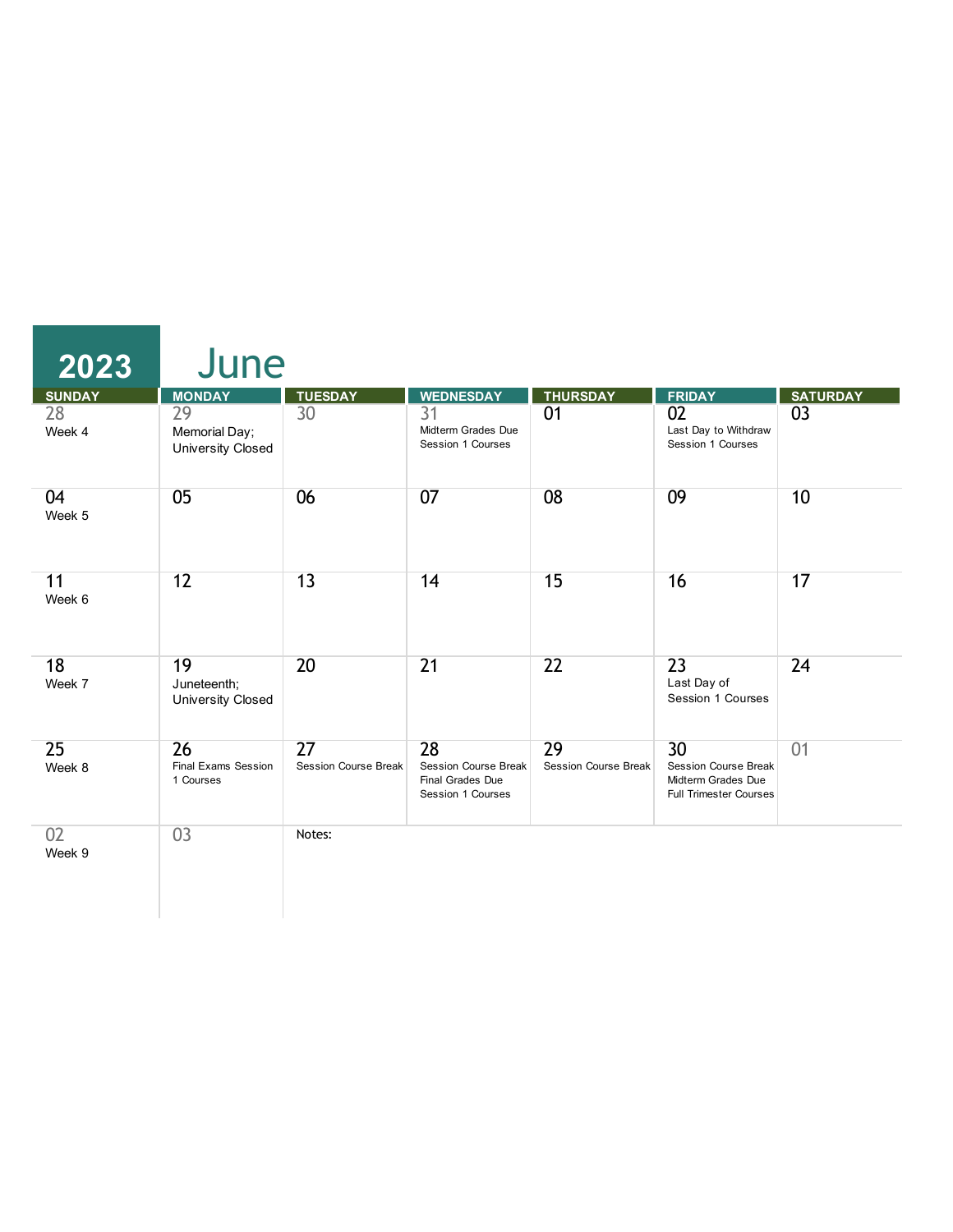| 2023          | July                                                                                        |                                            |                                                                            |                                   |                                                                                                       |                 |
|---------------|---------------------------------------------------------------------------------------------|--------------------------------------------|----------------------------------------------------------------------------|-----------------------------------|-------------------------------------------------------------------------------------------------------|-----------------|
| <b>SUNDAY</b> | <b>MONDAY</b>                                                                               | <b>TUESDAY</b>                             | <b>WEDNESDAY</b>                                                           | <b>THURSDAY</b>                   | <b>FRIDAY</b>                                                                                         | <b>SATURDAY</b> |
| 25<br>Week 8  | 26<br>Final Exams Session<br>1 Courses                                                      | 27<br><b>Session Course Break</b>          | 28<br><b>Session Course Break</b><br>Final Grades Due<br>Session 1 Courses | 29<br><b>Session Course Break</b> | $\overline{30}$<br><b>Session Course Break</b><br>Midterm Grades Due<br><b>Full Trimester Courses</b> | 01              |
| 02<br>Week 9  | 03<br>First Day of Session 2<br>Courses                                                     | 04<br>Fourth of July;<br>University Closed | 05                                                                         | 06                                | 07                                                                                                    | 08              |
| 09<br>Week 10 | 10<br>Last Day to Add/Drop<br>Session 2 Courses<br>CoHS Registration<br>Opens for Next Term | 11                                         | 12                                                                         | 13                                | 14                                                                                                    | 15              |
| 16<br>Week 11 | 17<br>Last Day to Withdraw<br><b>Full Trimester Courses</b>                                 | 18                                         | 19                                                                         | 20                                | $\overline{21}$                                                                                       | 22              |
| 23<br>Week 12 | 24                                                                                          | 25                                         | 26<br>Midterm Grades Due<br>Session 2 Courses                              | 27                                | 28<br>Last Day to Withdraw<br>Session 2 Courses                                                       | 29              |
| 30<br>Week 13 | 31                                                                                          | Notes:                                     |                                                                            |                                   |                                                                                                       |                 |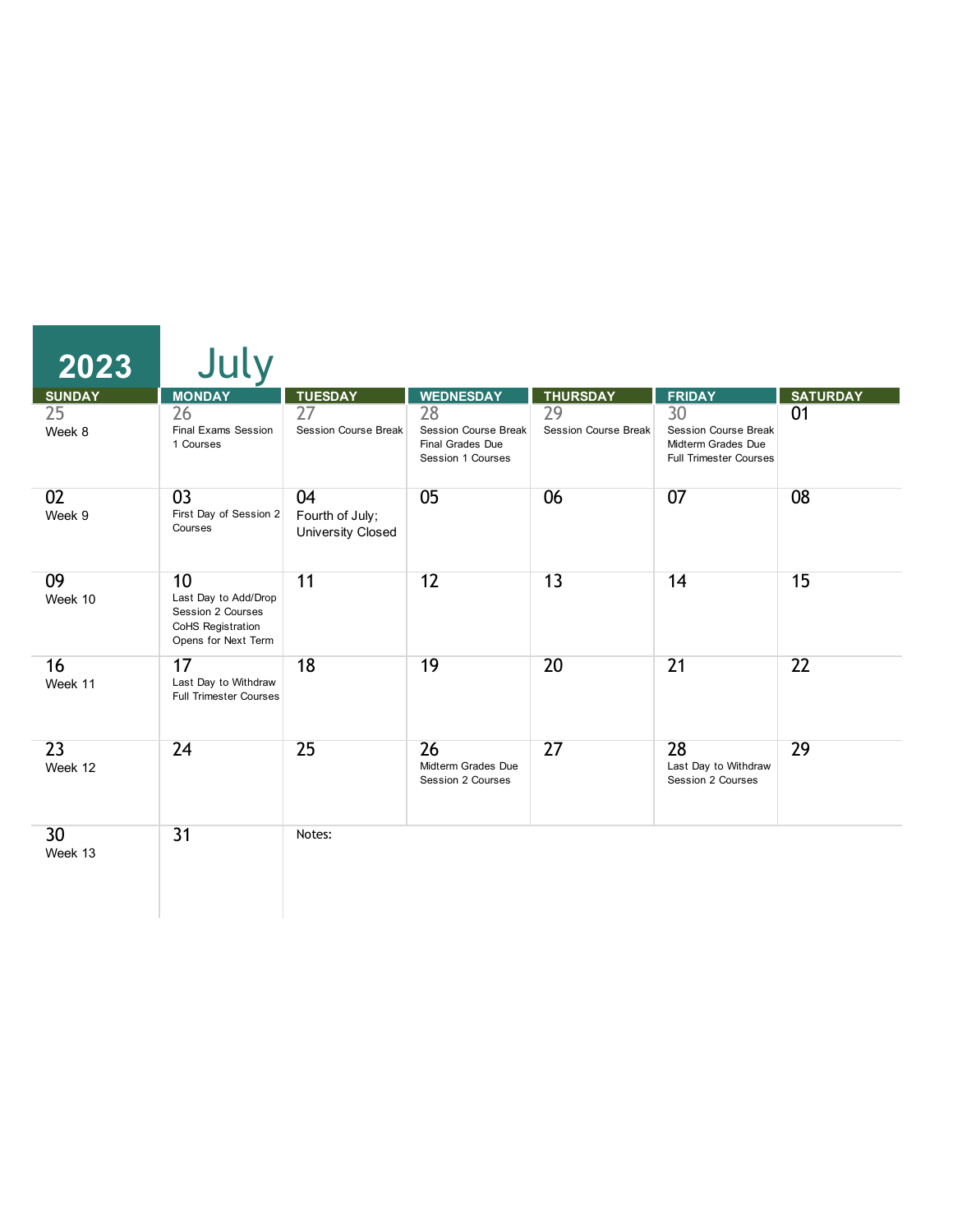| 2023               | <b>August</b>                                      |                                                    |                                                    |                                                                                        |                                                                                        |                    |
|--------------------|----------------------------------------------------|----------------------------------------------------|----------------------------------------------------|----------------------------------------------------------------------------------------|----------------------------------------------------------------------------------------|--------------------|
| <b>SUNDAY</b>      | <b>MONDAY</b>                                      | <b>TUESDAY</b>                                     | <b>WEDNESDAY</b>                                   | <b>THURSDAY</b>                                                                        | <b>FRIDAY</b>                                                                          | <b>SATURDAY</b>    |
| 30<br>Week 13      | 31                                                 | 01                                                 | 02                                                 | $\overline{03}$                                                                        | 04                                                                                     | 05                 |
| 06<br>Week 14      | 07                                                 | 08                                                 | 09                                                 | 10                                                                                     | 11<br>Last Day of Full<br><b>Trimester Courses</b>                                     | 12                 |
| 13<br>Week 15      | 14<br>Final Exams Full<br><b>Trimester Courses</b> | 15<br>Final Exams Full<br><b>Trimester Courses</b> | 16<br>Final Exams Full<br><b>Trimester Courses</b> | 17<br>Final Exams Full<br><b>Trimester Courses</b><br>Last Day of Session 2<br>Courses | 18<br>Final Exams Full<br><b>Trimester Courses</b><br>Final Exams Session<br>2 Courses | 19<br>Commencement |
| 20<br>Break Week 1 | 21<br>Final Grades Due                             | $\overline{22}$                                    | 23                                                 | 24                                                                                     | 25                                                                                     | 26                 |
| 27<br>Break Week 2 | 28                                                 | 29                                                 | 30 <sup>2</sup>                                    | $\overline{31}$                                                                        | 01                                                                                     | 02                 |
| 03                 | 04                                                 | Notes:                                             |                                                    |                                                                                        |                                                                                        |                    |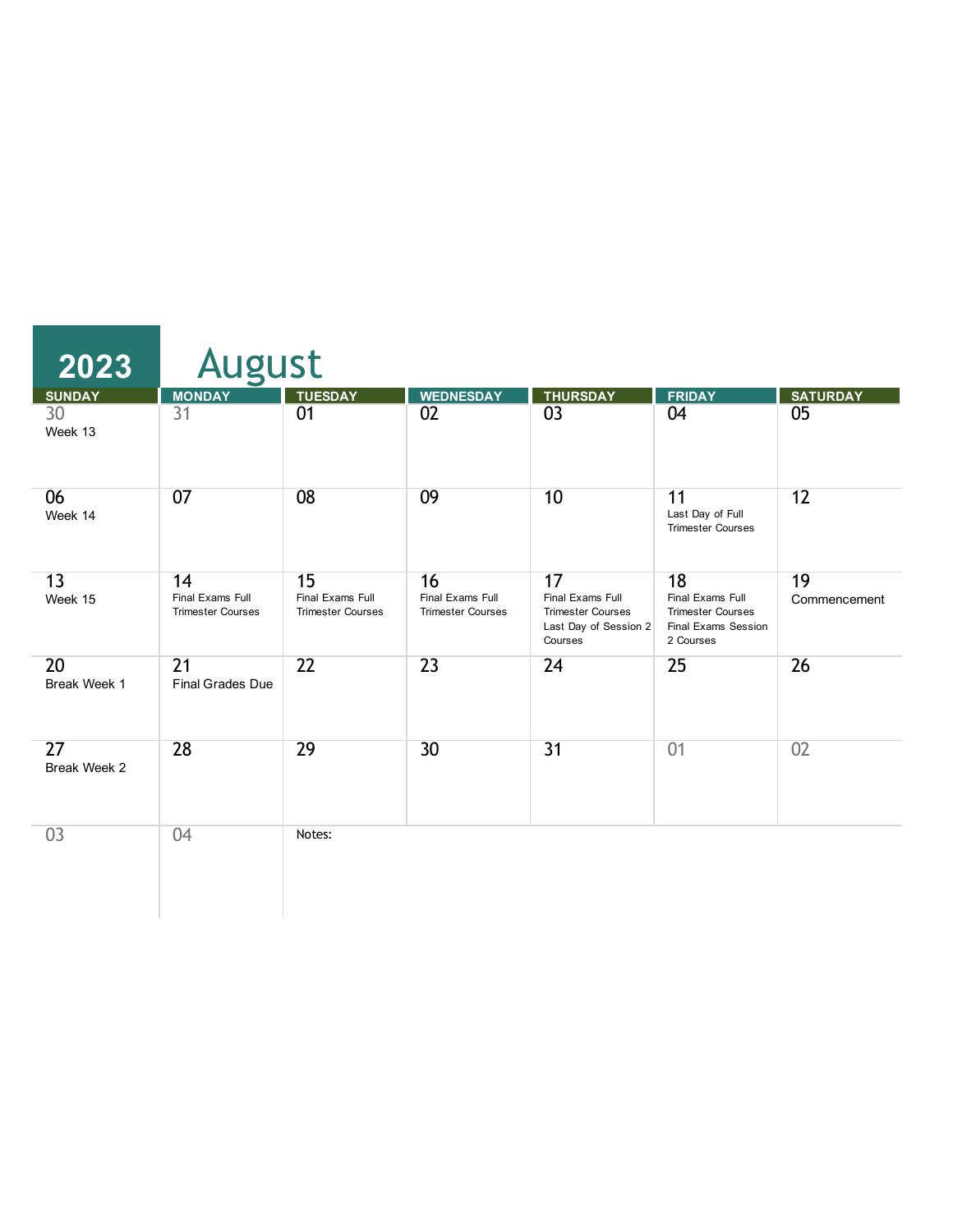| 2023                      | September                                                   |                                         |                                                     |                 |                                                 |                 |  |  |
|---------------------------|-------------------------------------------------------------|-----------------------------------------|-----------------------------------------------------|-----------------|-------------------------------------------------|-----------------|--|--|
| <b>SUNDAY</b>             | <b>MONDAY</b>                                               | <b>TUESDAY</b>                          | <b>WEDNESDAY</b>                                    | <b>THURSDAY</b> | <b>FRIDAY</b>                                   | <b>SATURDAY</b> |  |  |
| 27<br>Break Week 2        | 28                                                          | 29                                      | 30                                                  | $\overline{31}$ | 01                                              | 02              |  |  |
| 03<br>Week 1              | 04<br>Labor Day; University<br>Closed                       | 05<br>First Day of Session 1<br>Courses | 06<br>First Day of Full<br><b>Trimester Courses</b> | 07              | 08                                              | 09              |  |  |
| 10 <sup>1</sup><br>Week 2 | 11<br>Last Day to Add/Drop<br>Session 1 Courses             | 12                                      | $\overline{13}$                                     | 14              | 15                                              | 16              |  |  |
| 17<br>Week 3              | 18<br>Last Day to Add/Drop<br><b>Full Trimester Courses</b> | 19                                      | $\overline{20}$                                     | $\overline{21}$ | $\overline{22}$                                 | 23              |  |  |
| 24<br>Week 4              | 25                                                          | 26                                      | $\overline{27}$<br>Midterm Grades Due<br>Session 1  | 28              | 29<br>Last Day to Withdraw<br>Session 1 Courses | 30              |  |  |
| 01<br>Week 5              | 02                                                          | Notes:                                  |                                                     |                 |                                                 |                 |  |  |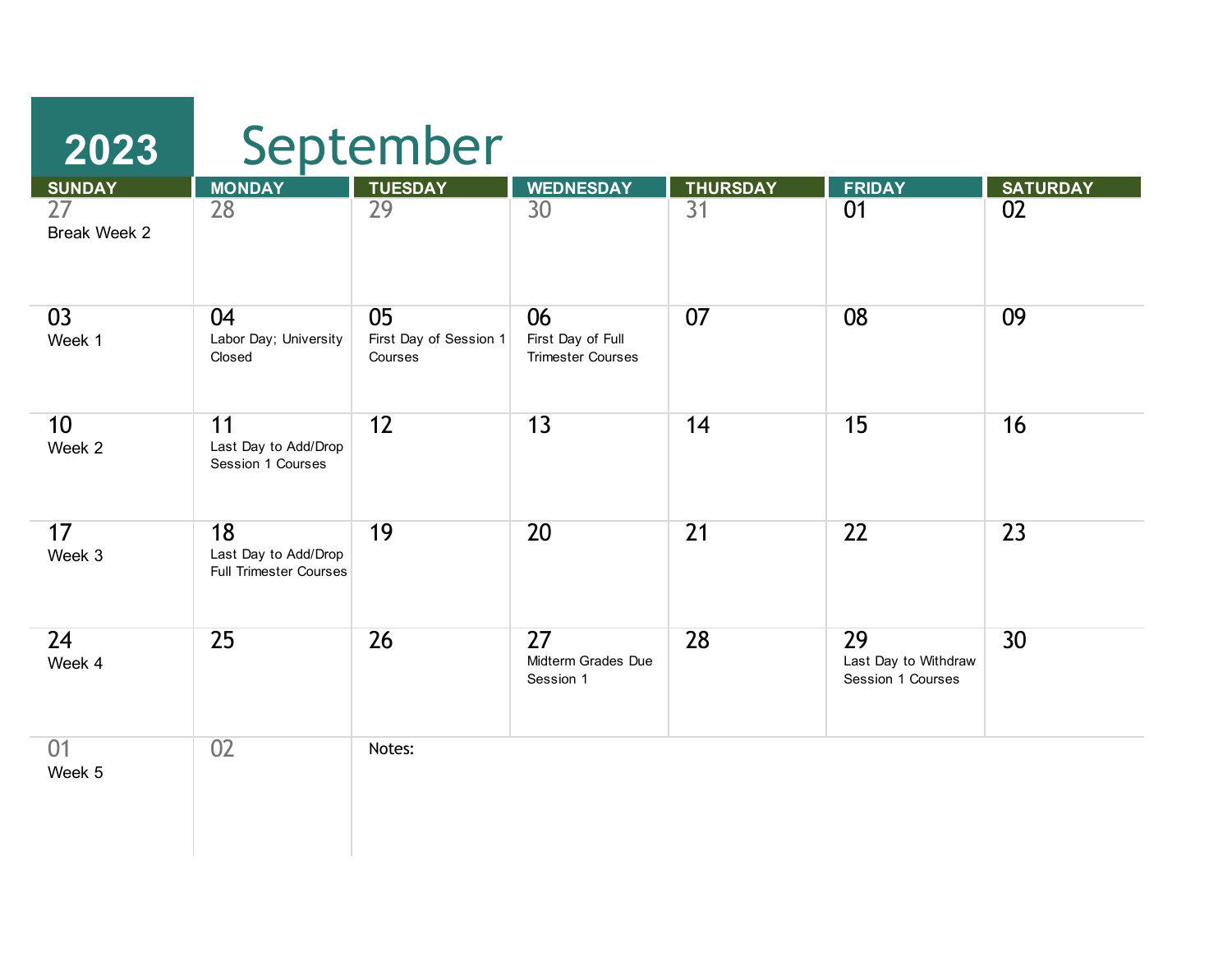| 2023                      | October                                             |                                   |                                                                            |                            |                                                                                          |                 |  |  |
|---------------------------|-----------------------------------------------------|-----------------------------------|----------------------------------------------------------------------------|----------------------------|------------------------------------------------------------------------------------------|-----------------|--|--|
| <b>SUNDAY</b>             | <b>MONDAY</b>                                       | <b>TUESDAY</b>                    | <b>WEDNESDAY</b>                                                           | <b>THURSDAY</b>            | <b>FRIDAY</b>                                                                            | <b>SATURDAY</b> |  |  |
| 01<br>Week 5              | 02                                                  | 03                                | 04                                                                         | 05                         | 06                                                                                       | 07              |  |  |
| 08<br>Week 6              | 09                                                  | 10                                | 11                                                                         | 12                         | 13                                                                                       | 14              |  |  |
| 15<br>Week 7              | 16                                                  | 17                                | 18                                                                         | 19                         | 20<br>Last Day of Session 1<br>Courses                                                   | 21              |  |  |
| $\overline{22}$<br>Week 8 | $\overline{23}$<br>Final Exams Session<br>1 Courses | 24<br><b>Session Course Break</b> | 25<br><b>Session Course Break</b><br>Final Grades Due<br>Session 1 Courses | 26<br>Session Course Break | 27<br><b>Session Course Break</b><br>Midterm Grades Due<br><b>Full Trimester Courses</b> | 28              |  |  |
| 29<br>Week 9              | 30<br>First Day of Session 2<br>Courses             | 31                                | 01                                                                         | 02                         | 03                                                                                       | 04              |  |  |
| 05<br>Week 10             | 06                                                  | Notes:                            |                                                                            |                            |                                                                                          |                 |  |  |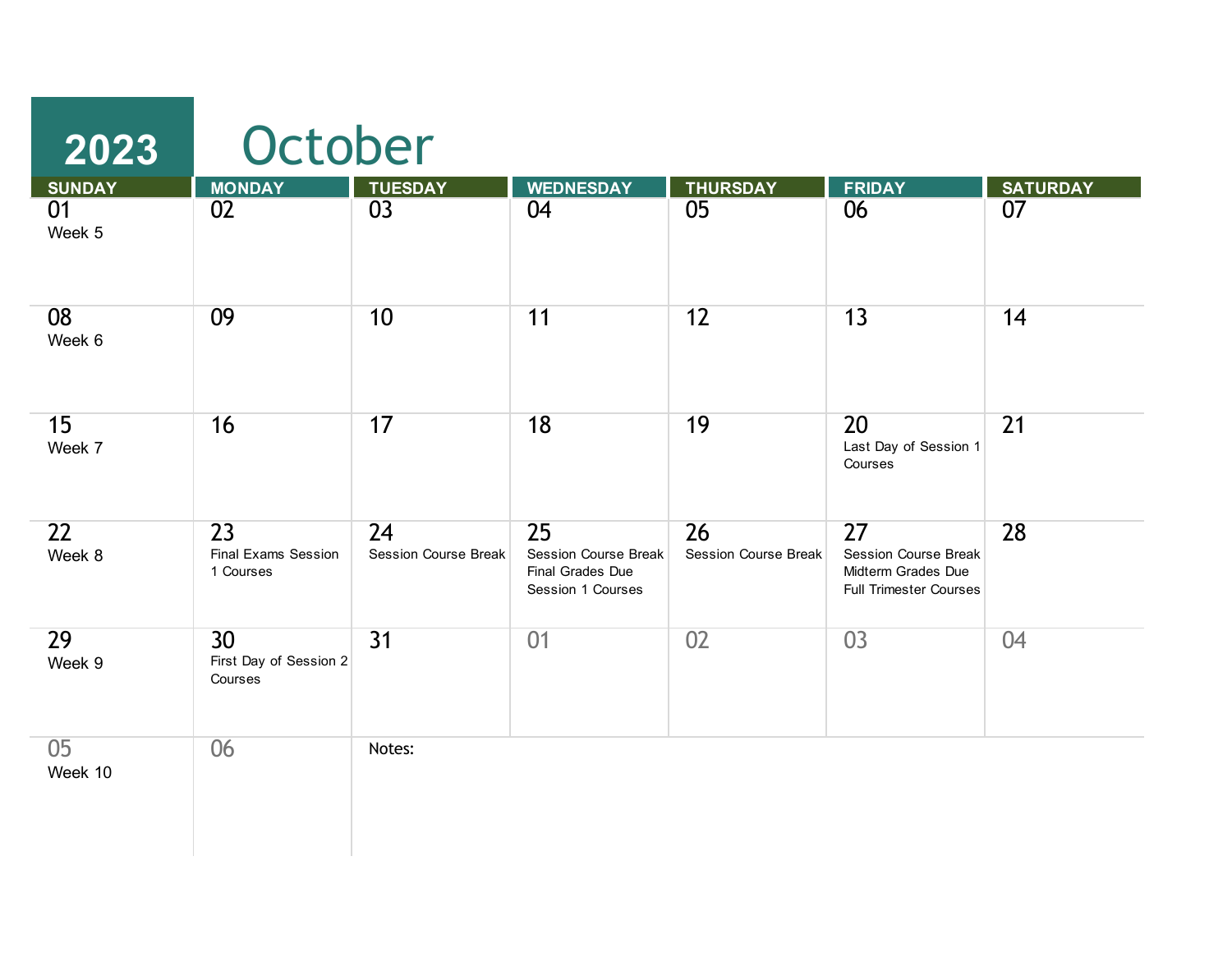| 2023          |                                                                                             | November                                           |                                                          |                                                                |                                                |                 |  |  |  |
|---------------|---------------------------------------------------------------------------------------------|----------------------------------------------------|----------------------------------------------------------|----------------------------------------------------------------|------------------------------------------------|-----------------|--|--|--|
| <b>SUNDAY</b> | <b>MONDAY</b>                                                                               | <b>TUESDAY</b>                                     | <b>WEDNESDAY</b>                                         | <b>THURSDAY</b>                                                | <b>FRIDAY</b>                                  | <b>SATURDAY</b> |  |  |  |
| 29<br>Week 9  | 30<br>First Day of Session 2<br>Courses                                                     | $\overline{31}$                                    | 01                                                       | 02                                                             | 03                                             | 04              |  |  |  |
| 05<br>Week 10 | 06<br>Last Day to Add/Drop<br>Session 2 Courses<br>CoHS Registration<br>Opens for Next Term | 07                                                 | 08                                                       | 09                                                             | 10                                             | 11              |  |  |  |
| 12<br>Week 11 | 13<br>Last Day to Withdraw<br><b>Full Trimester Courses</b>                                 | 14                                                 | 15                                                       | 16                                                             | 17                                             | 18              |  |  |  |
| 19<br>Week 12 | 20                                                                                          | $\overline{21}$<br>Midterm Grades Due<br>Session 2 | 22<br>Thanksgiving Break;<br>University Closed           | 23<br>Thanksgiving Break;<br>University Closed                 | 24<br>Thanksgiving Break;<br>University Closed | 25              |  |  |  |
| 26<br>Week 13 | 27                                                                                          | 28<br>Last Day to Withdraw<br>Session 2 Courses    | 29                                                       | 30                                                             | 01                                             | 02              |  |  |  |
| 03<br>Week 14 | 04                                                                                          | Notes:                                             | to Withdraw Session 2 date extended 1 day due to Holiday | Midterm Session 2 Grade Due Date moved up 1 day due to Holiday |                                                | Last Day        |  |  |  |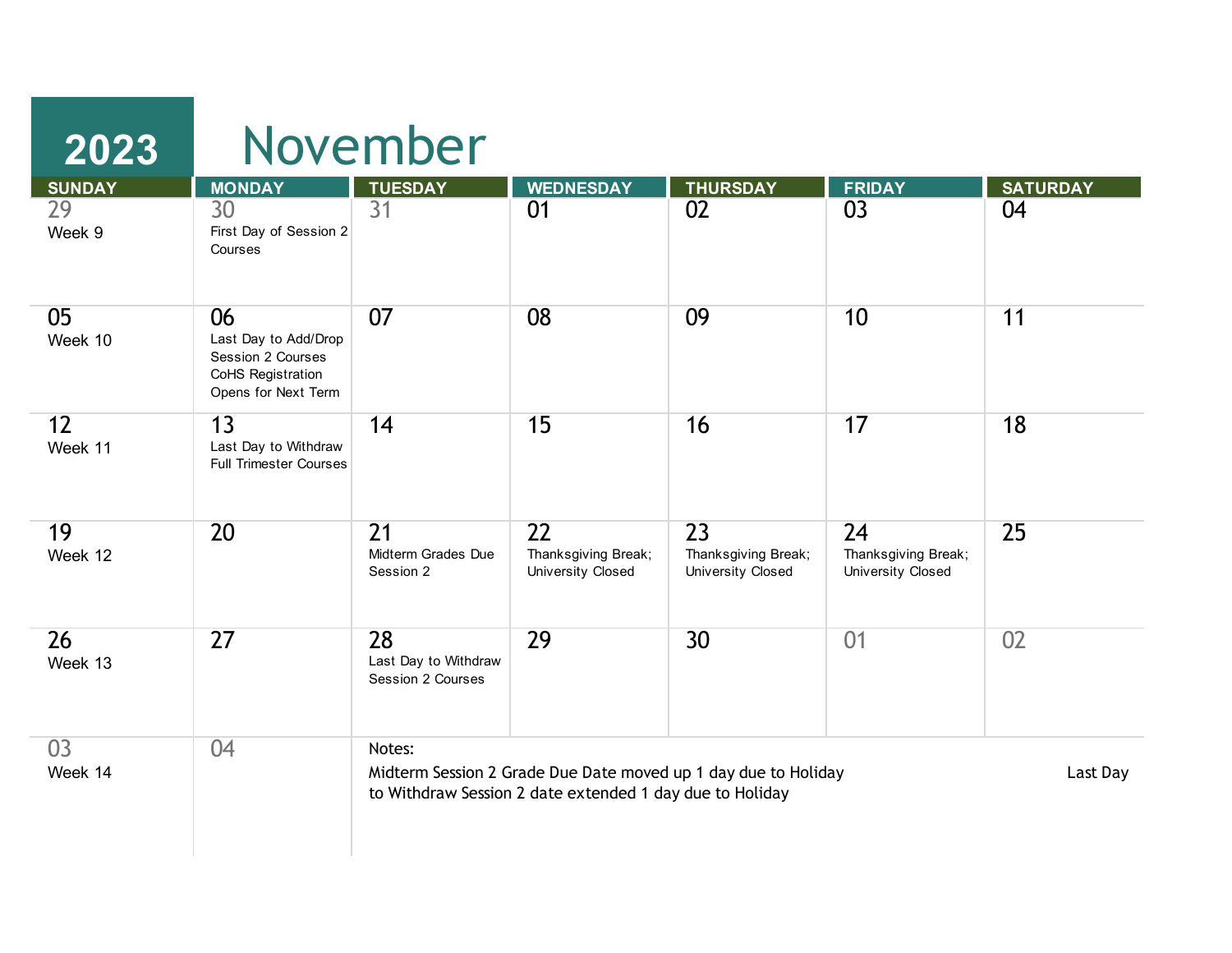| <b>SUNDAY</b>             | <b>MONDAY</b>                                      | <b>TUESDAY</b>                                     | <b>WEDNESDAY</b>                                   | <b>THURSDAY</b>                                                                        | <b>FRIDAY</b>                                                                          | <b>SATURDAY</b>    |
|---------------------------|----------------------------------------------------|----------------------------------------------------|----------------------------------------------------|----------------------------------------------------------------------------------------|----------------------------------------------------------------------------------------|--------------------|
| 26<br>Week 13             | 27                                                 | 28<br>Last Day to Withdraw<br>Session 2 Courses    | 29                                                 | 30                                                                                     | 01                                                                                     | 02                 |
| 03<br>Week 14             | 04                                                 | 05                                                 | 06                                                 | 07                                                                                     | 08<br>Last Day of Full<br><b>Trimester Courses</b>                                     | 09                 |
| 10<br>Week 15             | 11<br>Final Exams Full<br><b>Trimester Courses</b> | 12<br>Final Exams Full<br><b>Trimester Courses</b> | 13<br>Final Exams Full<br><b>Trimester Courses</b> | 14<br>Final Exams Full<br><b>Trimester Courses</b><br>Last Day of Session 2<br>Courses | 15<br>Final Exams Full<br><b>Trimester Courses</b><br>Final Exams Session<br>2 Courses | 16<br>Commencement |
| 17<br>Break Week 1        | 18<br><b>Final Grades Due</b>                      | 19                                                 | 20                                                 | $\overline{21}$                                                                        | $\overline{22}$<br>Holiday Break;<br><b>University Closed</b>                          | 23                 |
| 24<br><b>Break Week 2</b> | 25<br>Holiday Break;<br><b>University Closed</b>   | 26<br>Holiday Break;<br><b>University Closed</b>   | 27                                                 | 28                                                                                     | 29<br>New Years Break:<br><b>University Closed</b>                                     | 30                 |
| 31<br><b>Break Week 3</b> | 01                                                 | Notes:                                             |                                                    | Break Week 3 is an exception to the Calendar outline due to Holiday dates              |                                                                                        |                    |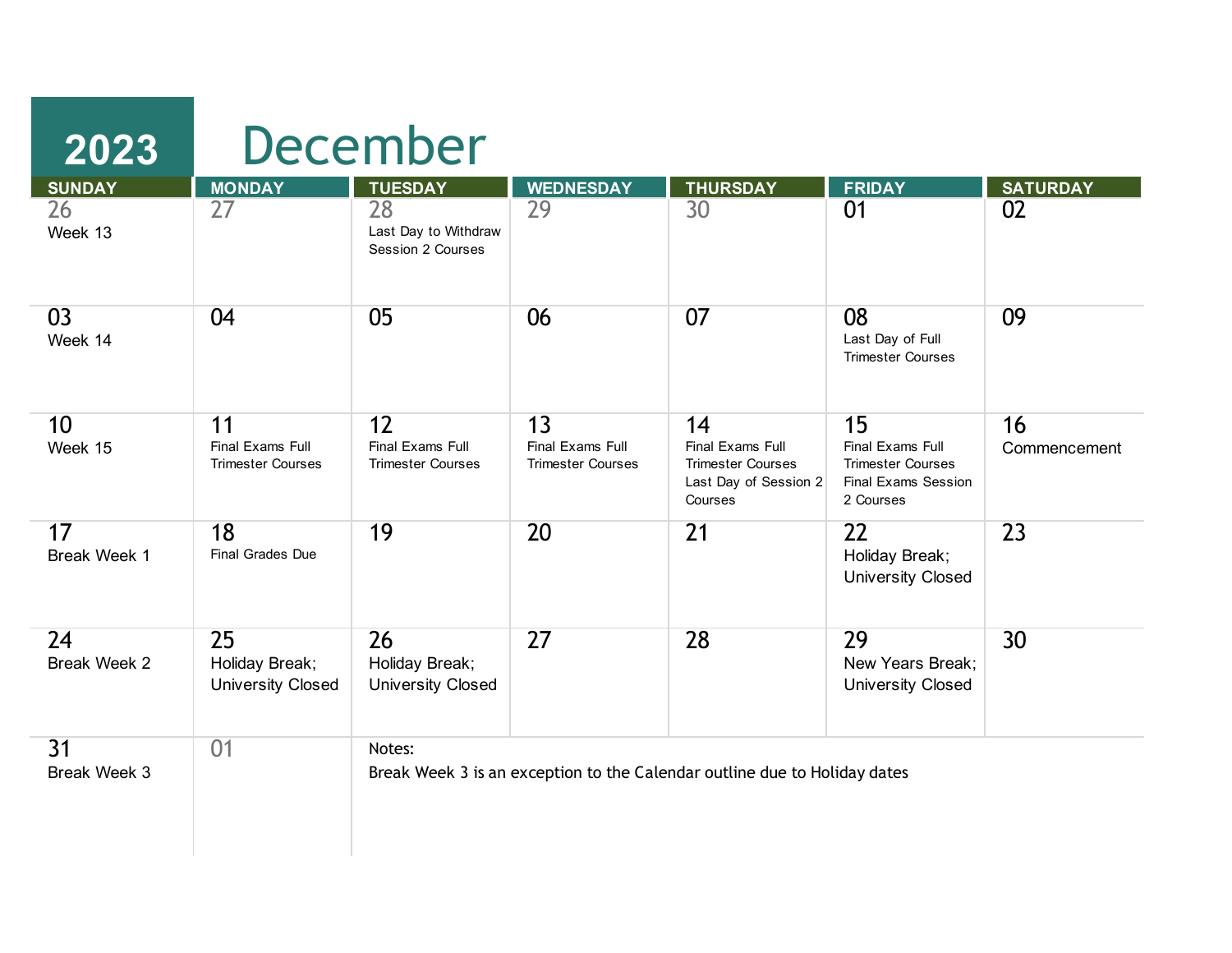| <b>SUNDAY</b>      | January<br><b>MONDAY</b>                                             | <b>TUESDAY</b>                                      | <b>WEDNESDAY</b>                                   | <b>THURSDAY</b> | <b>FRIDAY</b>                                   | <b>SATURDAY</b> |
|--------------------|----------------------------------------------------------------------|-----------------------------------------------------|----------------------------------------------------|-----------------|-------------------------------------------------|-----------------|
| 31<br>Break Week 3 | 01<br>New Years Break;<br><b>University Closed</b>                   | 02<br>New Years Break;<br><b>University Closed</b>  | 03                                                 | 04              | 05                                              | 06              |
| 07<br>Week 1       | 08<br>First Day of Session 1<br>Courses                              | 09<br>First Day of Full<br><b>Trimester Courses</b> | 10                                                 | 11              | 12                                              | 13              |
| 14<br>Week 2       | 15<br>Dr. Martin Luther<br>King Jr. Day;<br><b>University Closed</b> | 16<br>Last Day to Add/Drop<br>Session 1 Courses     | 17                                                 | 18              | 19                                              | 20              |
| 21<br>Week 3       | 22<br>Last Day to Add/Drop<br><b>Full Trimester Courses</b>          | 23                                                  | 24                                                 | 25              | 26                                              | 27              |
| 28<br>Week 4       | 29                                                                   | 30                                                  | $\overline{31}$<br>Midterm Grades Due<br>Session 1 | 01              | 02<br>Last Day to Withdraw<br>Session 1 Courses | 03              |
| 04<br>Week 5       | 05                                                                   | Notes:                                              |                                                    |                 |                                                 |                 |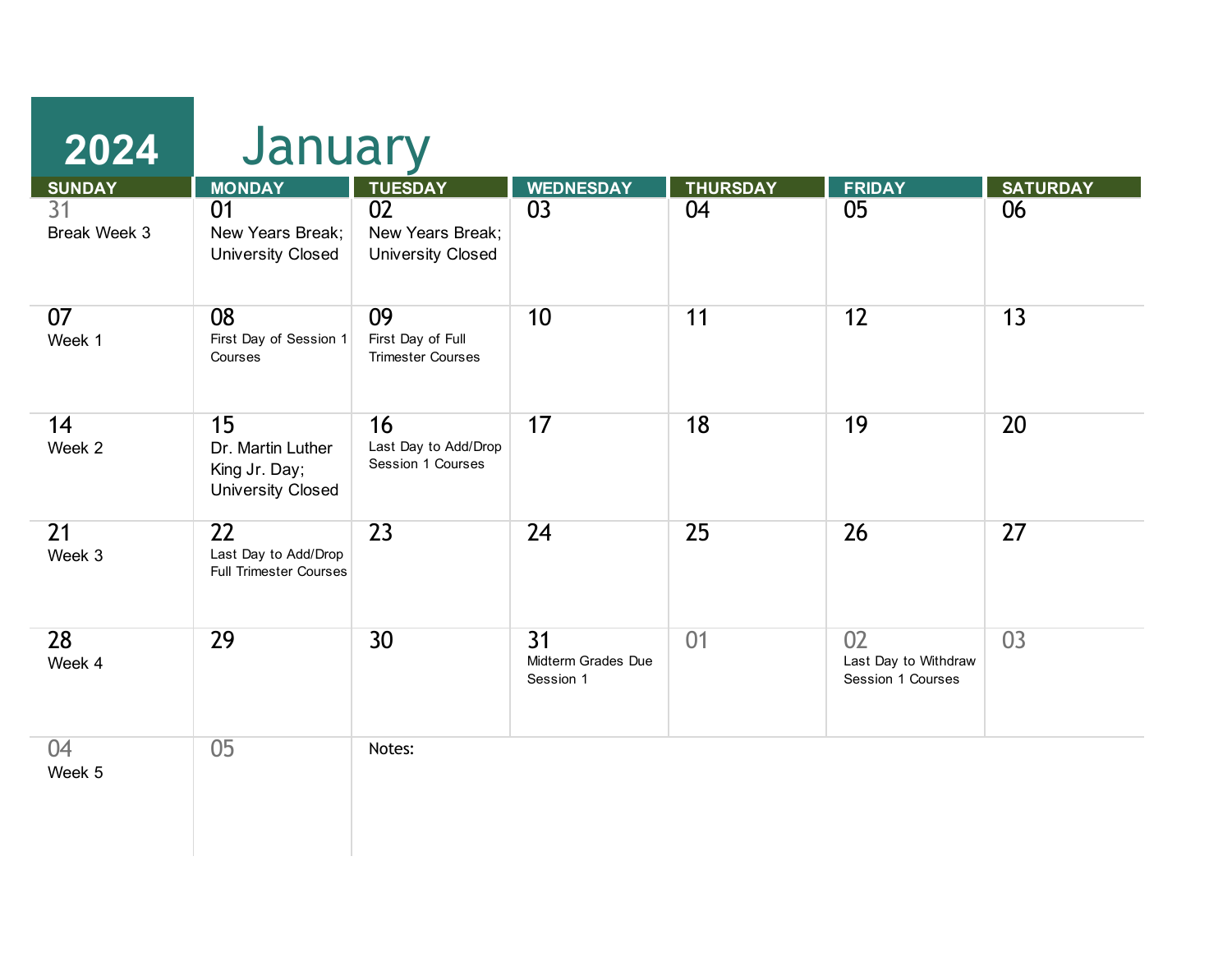| 2024          | February                                           |                                   |                                                                            |                            |                                                                                          |                 |  |  |
|---------------|----------------------------------------------------|-----------------------------------|----------------------------------------------------------------------------|----------------------------|------------------------------------------------------------------------------------------|-----------------|--|--|
| <b>SUNDAY</b> | <b>MONDAY</b>                                      | <b>TUESDAY</b>                    | <b>WEDNESDAY</b>                                                           | <b>THURSDAY</b>            | <b>FRIDAY</b>                                                                            | <b>SATURDAY</b> |  |  |
| 28<br>Week 4  | 29                                                 | 30                                | $\overline{31}$                                                            | 01                         | 02<br>Last Day to Withdraw<br>Session 1 Courses                                          | 03              |  |  |
| 04<br>Week 5  | 05                                                 | 06                                | 07                                                                         | 08                         | 09                                                                                       | 10              |  |  |
| 11<br>Week 6  | 12                                                 | 13                                | 14                                                                         | 15                         | 16                                                                                       | 17              |  |  |
| 18<br>Week 7  | 19<br>President's Day;<br><b>University Closed</b> | 20                                | 21                                                                         | 22                         | 23<br>Last Day of Session 1<br>Courses                                                   | 24              |  |  |
| 25<br>Week 8  | 26<br>Final Exams Session<br>1 Courses             | 27<br><b>Session Course Break</b> | 28<br><b>Session Course Break</b><br>Final Grades Due<br>Session 1 Courses | 29<br>Session Course Break | 01<br><b>Session Course Break</b><br>Midterm Grades Due<br><b>Full Trimester Courses</b> | 02              |  |  |
| 03<br>Week 9  | 04<br>First Day of Session 2<br>Courses            | Notes:                            |                                                                            |                            |                                                                                          |                 |  |  |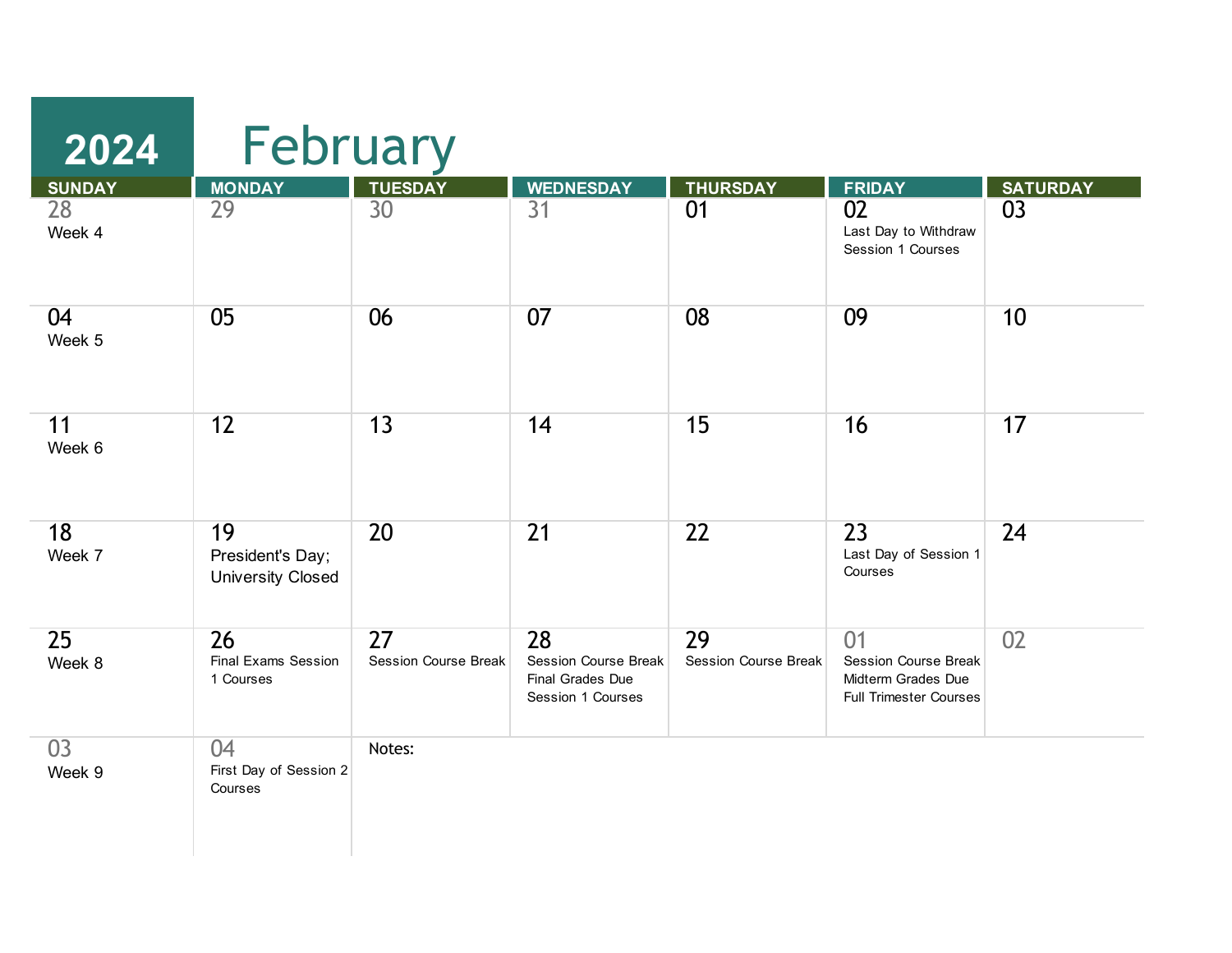| <b>SUNDAY</b>             | <b>MONDAY</b>                                                                               | <b>TUESDAY</b>                                 | <b>WEDNESDAY</b>                                                    | <b>THURSDAY</b>                   | <b>FRIDAY</b>                                                                     | <b>SATURDAY</b>           |
|---------------------------|---------------------------------------------------------------------------------------------|------------------------------------------------|---------------------------------------------------------------------|-----------------------------------|-----------------------------------------------------------------------------------|---------------------------|
| 25<br>Week 8              | 26<br><b>Final Exams Session</b><br>1 Courses                                               | $\overline{27}$<br><b>Session Course Break</b> | 28<br>Session Course Break<br>Final Grades Due<br>Session 1 Courses | 29<br><b>Session Course Break</b> | 01<br>Session Course Break<br>Midterm Grades Due<br><b>Full Trimester Courses</b> | 02                        |
| 03<br>Week 9              | 04<br>First Day of Session 2<br>Courses                                                     | 05                                             | 06                                                                  | 07                                | 08                                                                                | 09                        |
| 10<br><b>Spring Break</b> | 11<br><b>Spring Break</b>                                                                   | 12<br><b>Spring Break</b>                      | 13<br><b>Spring Break</b>                                           | 14<br><b>Spring Break</b>         | 15<br><b>Spring Break</b>                                                         | 16<br><b>Spring Break</b> |
| 17<br>Week 10             | 18<br>Last Day to Add/Drop<br>Session 2 Courses<br>CoHS Registration<br>Opens for Next Term | 19                                             | 20                                                                  | $\overline{21}$                   | $\overline{22}$                                                                   | 23                        |
| 24<br>Week 11             | 25<br>Last Day to Withdraw<br><b>Full Trimester Courses</b>                                 | 26                                             | 27                                                                  | 28                                | 29<br>Good Friday;<br><b>University Closed</b>                                    | 30                        |
| 31<br>Week 12             | 01                                                                                          | Notes:                                         |                                                                     |                                   |                                                                                   |                           |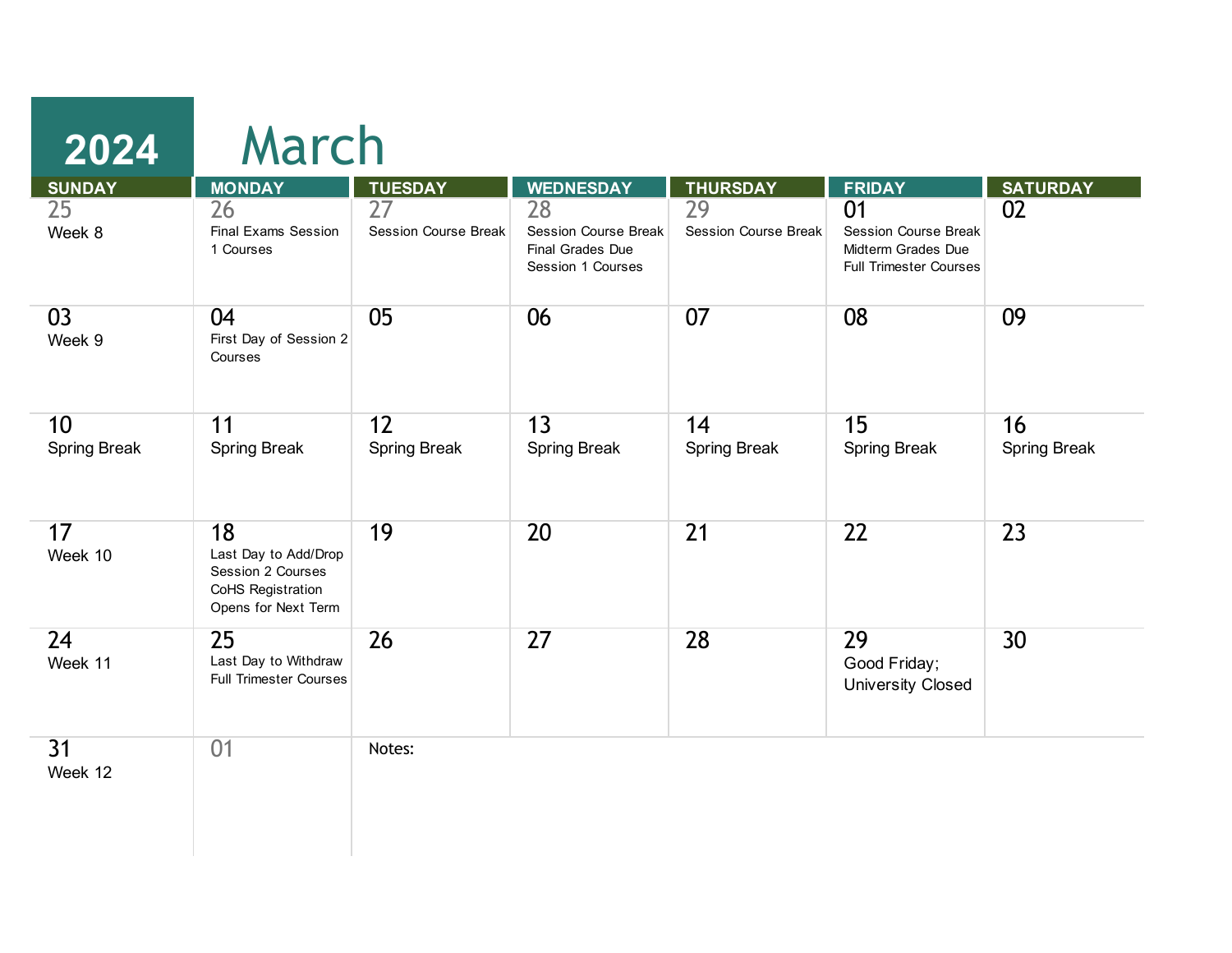| <b>SUNDAY</b>      | <b>MONDAY</b>                                      | <b>TUESDAY</b>                                     | <b>WEDNESDAY</b>                                   | <b>THURSDAY</b>                                                                        | <b>FRIDAY</b>                                                                          | <b>SATURDAY</b>                 |
|--------------------|----------------------------------------------------|----------------------------------------------------|----------------------------------------------------|----------------------------------------------------------------------------------------|----------------------------------------------------------------------------------------|---------------------------------|
| 31<br>Week 12      | 01                                                 | 02                                                 | 03<br>Midterm Grades Due<br>Session 2              | 04                                                                                     | 05<br>Last Day to Withdraw<br>Session 2 Courses                                        | 06                              |
| 07<br>Week 13      | 08                                                 | 09                                                 | 10                                                 | 11                                                                                     | 12                                                                                     | 13                              |
| 14<br>Week 14      | 15                                                 | 16                                                 | 17                                                 | 18                                                                                     | 19<br>Last Day of Full<br><b>Trimester Courses</b>                                     | 20                              |
| 21<br>Week 15      | 22<br>Final Exams Full<br><b>Trimester Courses</b> | 23<br>Final Exams Full<br><b>Trimester Courses</b> | 24<br>Final Exams Full<br><b>Trimester Courses</b> | 25<br>Final Exams Full<br><b>Trimester Courses</b><br>Last Day of Session 2<br>Courses | 26<br>Final Exams Full<br><b>Trimester Courses</b><br>Final Exams Session<br>2 Courses | $\overline{27}$<br>Commencement |
| 28<br>Break Week 1 | 29<br><b>Final Grades Due</b>                      | 30                                                 | 01                                                 | 02                                                                                     | 03                                                                                     | 04                              |
| 05<br>Break Week 2 | 06                                                 | Notes:                                             |                                                    |                                                                                        |                                                                                        |                                 |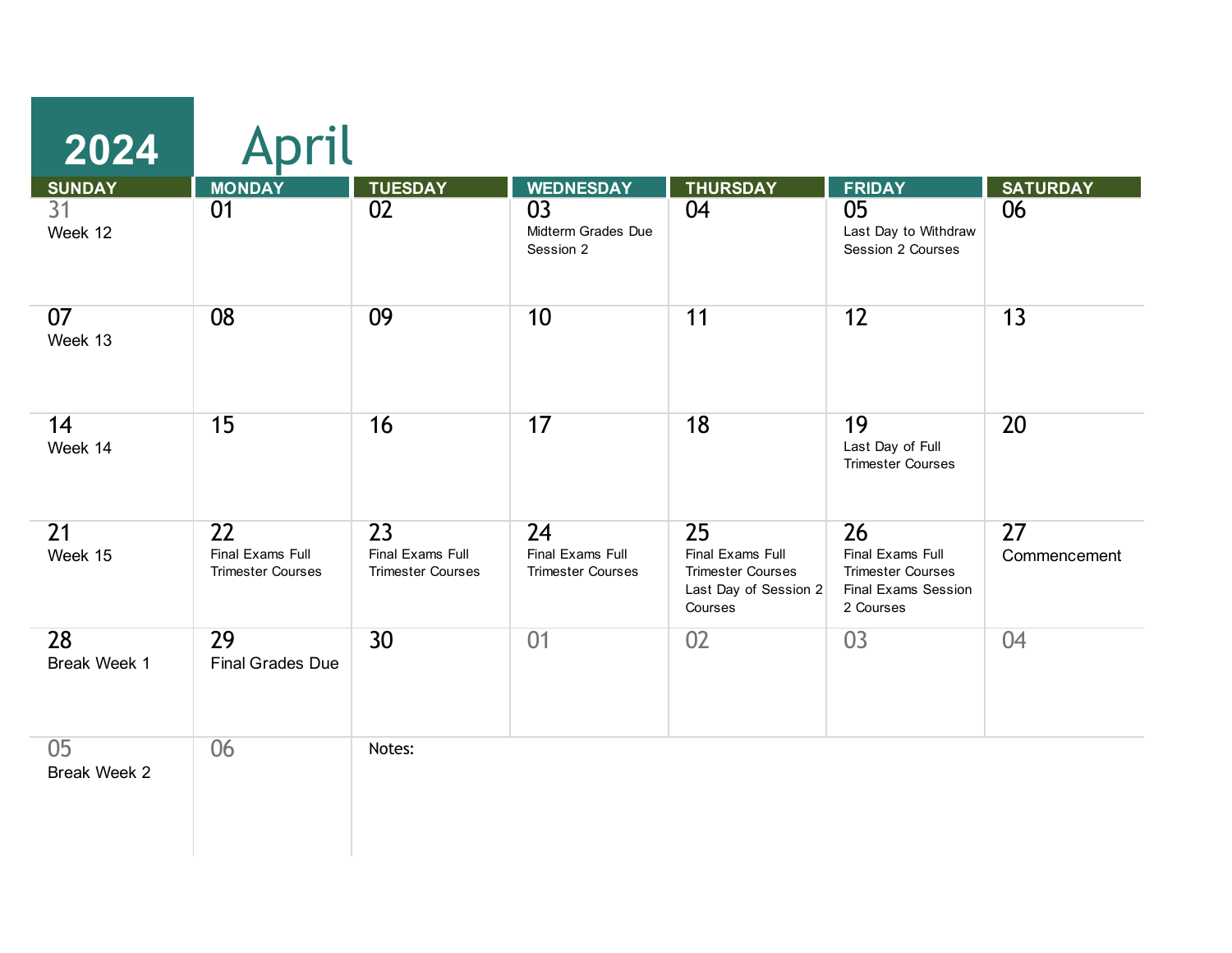| 2024<br><b>SUNDAY</b>     | May<br><b>MONDAY</b>                            | <b>TUESDAY</b>                                              | <b>WEDNESDAY</b> | <b>THURSDAY</b> | <b>FRIDAY</b> | <b>SATURDAY</b> |
|---------------------------|-------------------------------------------------|-------------------------------------------------------------|------------------|-----------------|---------------|-----------------|
| 28<br>Break Week 1        | 29                                              | 30                                                          | 01               | 02              | 03            | 04              |
| 05<br>Break Week 2        | 06                                              | 07                                                          | 08               | 09              | 10            | 11              |
| 12<br>Week 1              | 13<br>First Day of Session 1<br>Courses         | 14<br>First Day of Full<br><b>Trimester Courses</b>         | 15               | 16              | 17            | 18              |
| 19<br>Week 2              | 20<br>Last Day to Add/Drop<br>Session 1 Courses | $\overline{21}$                                             | $\overline{22}$  | 23              | 24            | 25              |
| $\overline{26}$<br>Week 3 | 27<br>Memorial Day;<br><b>University Closed</b> | 28<br>Last Day to Add/Drop<br><b>Full Trimester Courses</b> | 29               | 30 <sup>°</sup> | 31            | 01              |
| 02<br>Week 4              | 03                                              | Notes:                                                      |                  |                 |               |                 |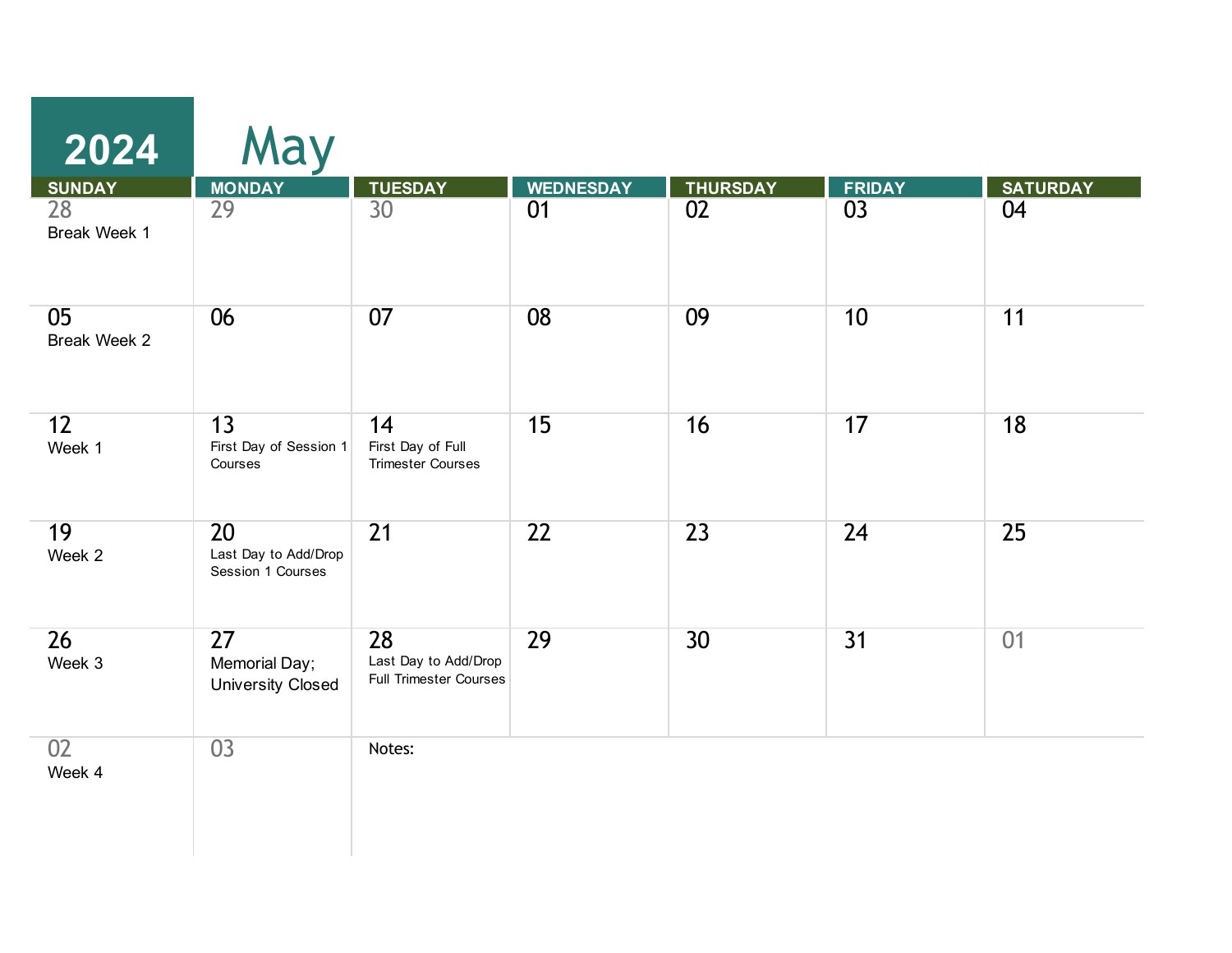| <b>SUNDAY</b>             | <b>MONDAY</b> | <b>TUESDAY</b>                                              | <b>WEDNESDAY</b>                              | <b>THURSDAY</b> | <b>FRIDAY</b>                                   | <b>SATURDAY</b> |
|---------------------------|---------------|-------------------------------------------------------------|-----------------------------------------------|-----------------|-------------------------------------------------|-----------------|
| 26<br>Week 3              | 27            | 28<br>Last Day to Add/Drop<br><b>Full Trimester Courses</b> | 29                                            | 30              | 31                                              | 01              |
| 02<br>Week 4              | 03            | 04                                                          | 05<br>Midterm Grades Due<br>Session 1 Courses | 06              | 07<br>Last Day to Withdraw<br>Session 1 Courses | 08              |
| 09<br>Week 5              | 10            | 11                                                          | 12                                            | 13              | 14                                              | 15              |
| 16<br>Week 6              | 17            | 18                                                          | 19<br>Juneteenth;<br><b>University Closed</b> | 20              | $\overline{21}$                                 | 22              |
| 23<br>Week 7              | 24            | 25                                                          | 26                                            | 27              | 28<br>Last Day of Session 1<br>Courses          | 29              |
| 30 <sup>2</sup><br>Week 8 | 01            | Notes:                                                      |                                               |                 |                                                 |                 |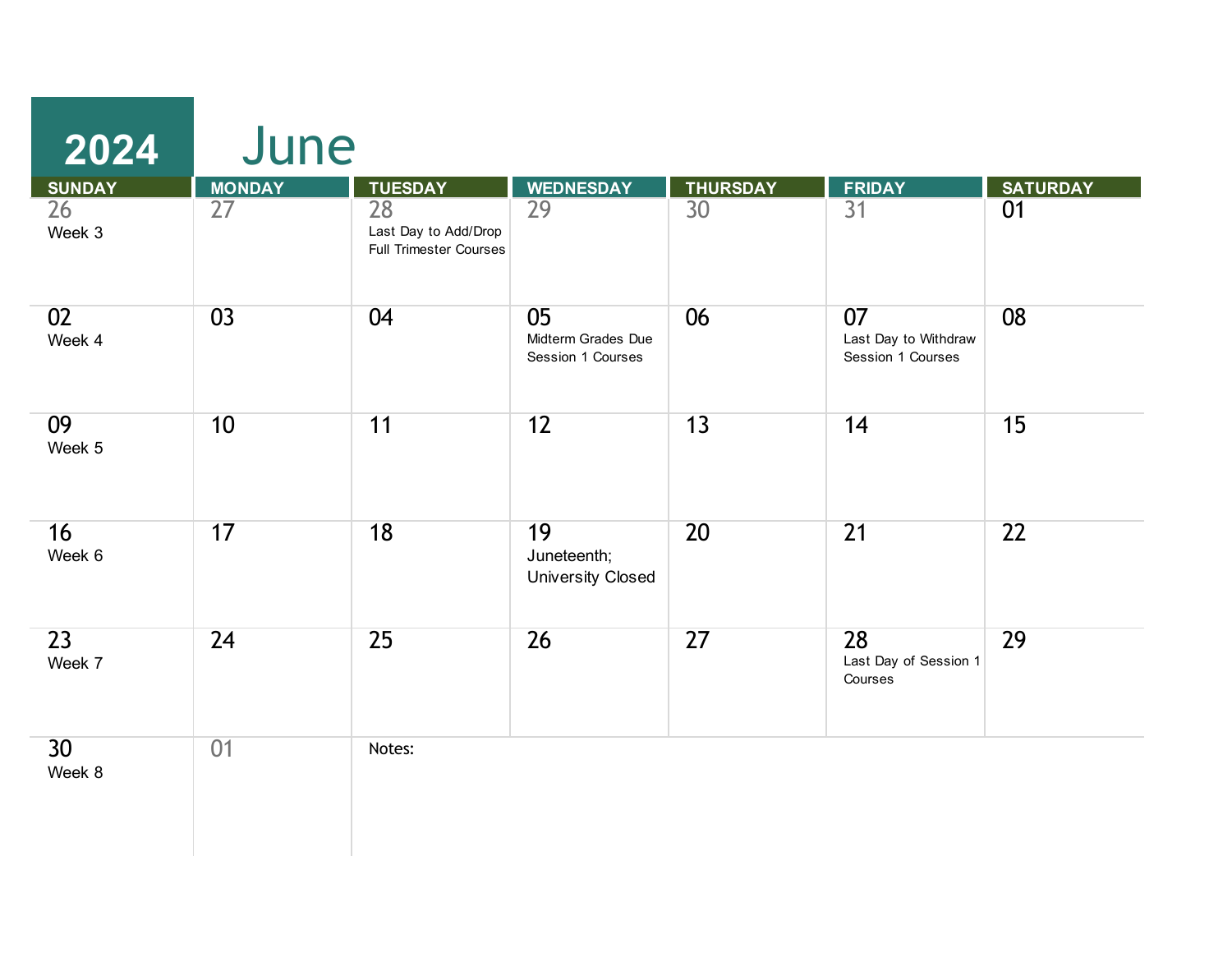| 2024          | July                                                                                        |                                   |                                                                     |                                                   |                                                                                          |                 |
|---------------|---------------------------------------------------------------------------------------------|-----------------------------------|---------------------------------------------------------------------|---------------------------------------------------|------------------------------------------------------------------------------------------|-----------------|
| <b>SUNDAY</b> | <b>MONDAY</b>                                                                               | <b>TUESDAY</b>                    | <b>WEDNESDAY</b>                                                    | <b>THURSDAY</b>                                   | <b>FRIDAY</b>                                                                            | <b>SATURDAY</b> |
| 30<br>Week 8  | 01<br>Final Exams Session<br>1 Courses                                                      | 02<br><b>Session Course Break</b> | 03<br>Session Course Break<br>Final Grades Due<br>Session 1 Courses | 04<br>Fourth of July;<br><b>University Closed</b> | 05<br><b>Session Course Break</b><br>Midterm Grades Due<br><b>Full Trimester Courses</b> | 06              |
| 07<br>Week 9  | 08<br>First Day of Session 2<br>Courses                                                     | 09                                | 10                                                                  | 11                                                | 12                                                                                       | 13              |
| 14<br>Week 10 | 15<br>Last Day to Add/Drop<br>Session 2 Courses<br>CoHS Registration<br>Opens for Next Term | 16                                | 17                                                                  | 18                                                | 19                                                                                       | 20              |
| 21<br>Week 11 | 22<br>Last Day to Withdraw<br><b>Full Trimester Courses</b>                                 | 23                                | 24                                                                  | 25                                                | 26                                                                                       | 27              |
| 28<br>Week 12 | 29                                                                                          | 30                                | $\overline{31}$<br>Midterm Grades Due<br>Session 2 Courses          | 01                                                | 02<br>Last Day to Withdraw<br>Session 2 Courses                                          | 03              |
| 04<br>Week 13 | 05                                                                                          | Notes:                            |                                                                     |                                                   |                                                                                          |                 |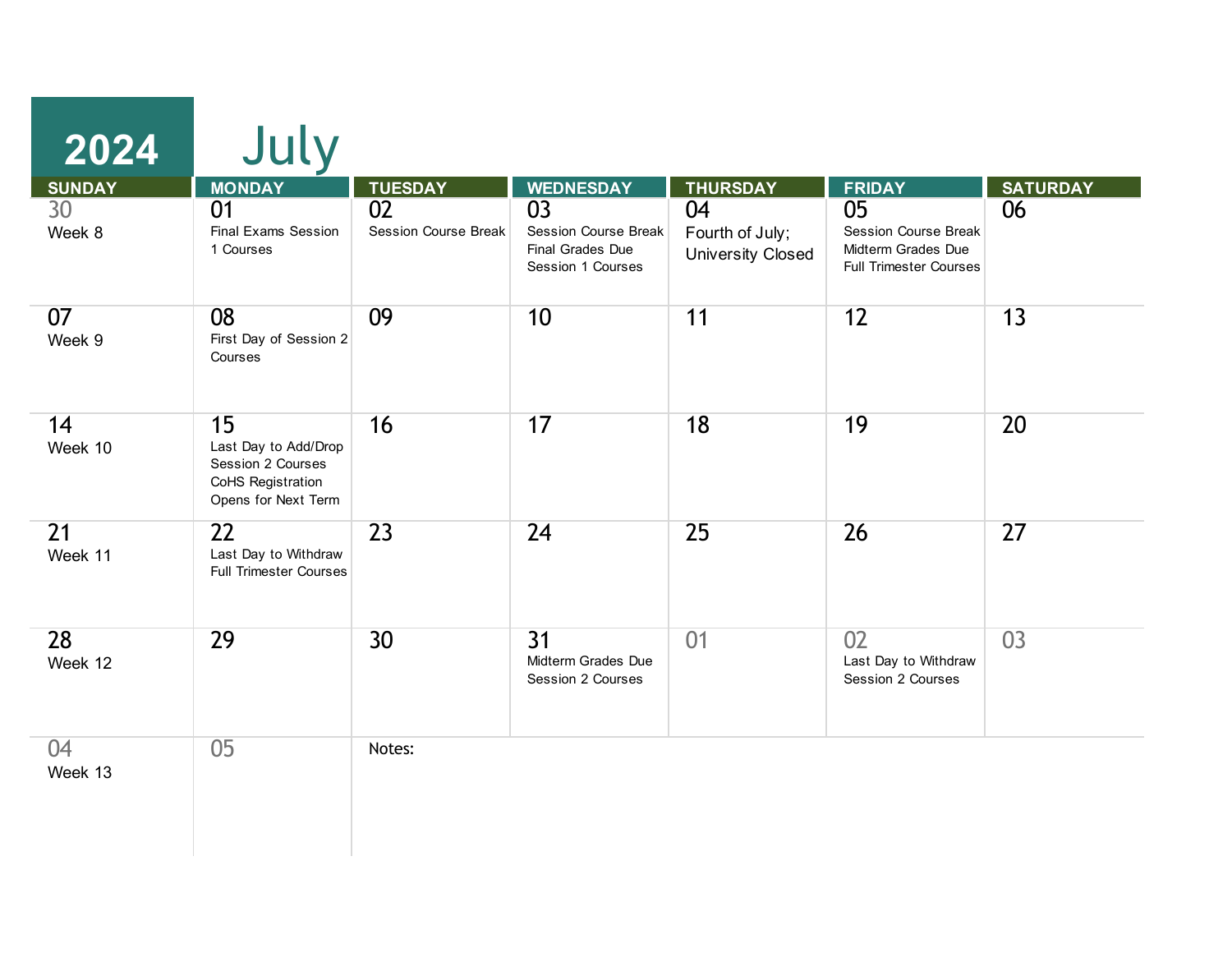| 2024                      | August                                             |                                                    |                                                                 |                                                                                                     |                                                                                        |                    |
|---------------------------|----------------------------------------------------|----------------------------------------------------|-----------------------------------------------------------------|-----------------------------------------------------------------------------------------------------|----------------------------------------------------------------------------------------|--------------------|
| <b>SUNDAY</b>             | <b>MONDAY</b>                                      | <b>TUESDAY</b>                                     | <b>WEDNESDAY</b>                                                | <b>THURSDAY</b>                                                                                     | <b>FRIDAY</b>                                                                          | <b>SATURDAY</b>    |
| 28<br>Week 12             | 29                                                 | 30                                                 | 31<br>Midterm Grades Due<br>Session 2 Courses                   | 01                                                                                                  | 02<br>Last Day to Withdraw<br>Session 2 Courses                                        | 03                 |
| 04<br>Week 13             | 05                                                 | 06                                                 | 07                                                              | 08                                                                                                  | 09                                                                                     | 10                 |
| 11<br>Week 14             | 12                                                 | 13                                                 | 14                                                              | 15                                                                                                  | 16<br>Last Day of Full<br><b>Trimester Courses</b>                                     | 17                 |
| 18<br>Week 15             | 19<br>Final Exams Full<br><b>Trimester Courses</b> | 20<br>Final Exams Full<br><b>Trimester Courses</b> | $\overline{21}$<br>Final Exams Full<br><b>Trimester Courses</b> | $\overline{22}$<br>Final Exams Full<br><b>Trimester Courses</b><br>Last Day of Session 2<br>Courses | 23<br>Final Exams Full<br><b>Trimester Courses</b><br>Final Exams Session<br>2 Courses | 24<br>Commencement |
| 25<br><b>Break Week 1</b> | 26<br><b>Final Grades Due</b>                      | 27                                                 | 28                                                              | 29                                                                                                  | 30                                                                                     | $\overline{31}$    |
| 01<br><b>Break Week 2</b> | 02                                                 | Notes:                                             |                                                                 |                                                                                                     |                                                                                        |                    |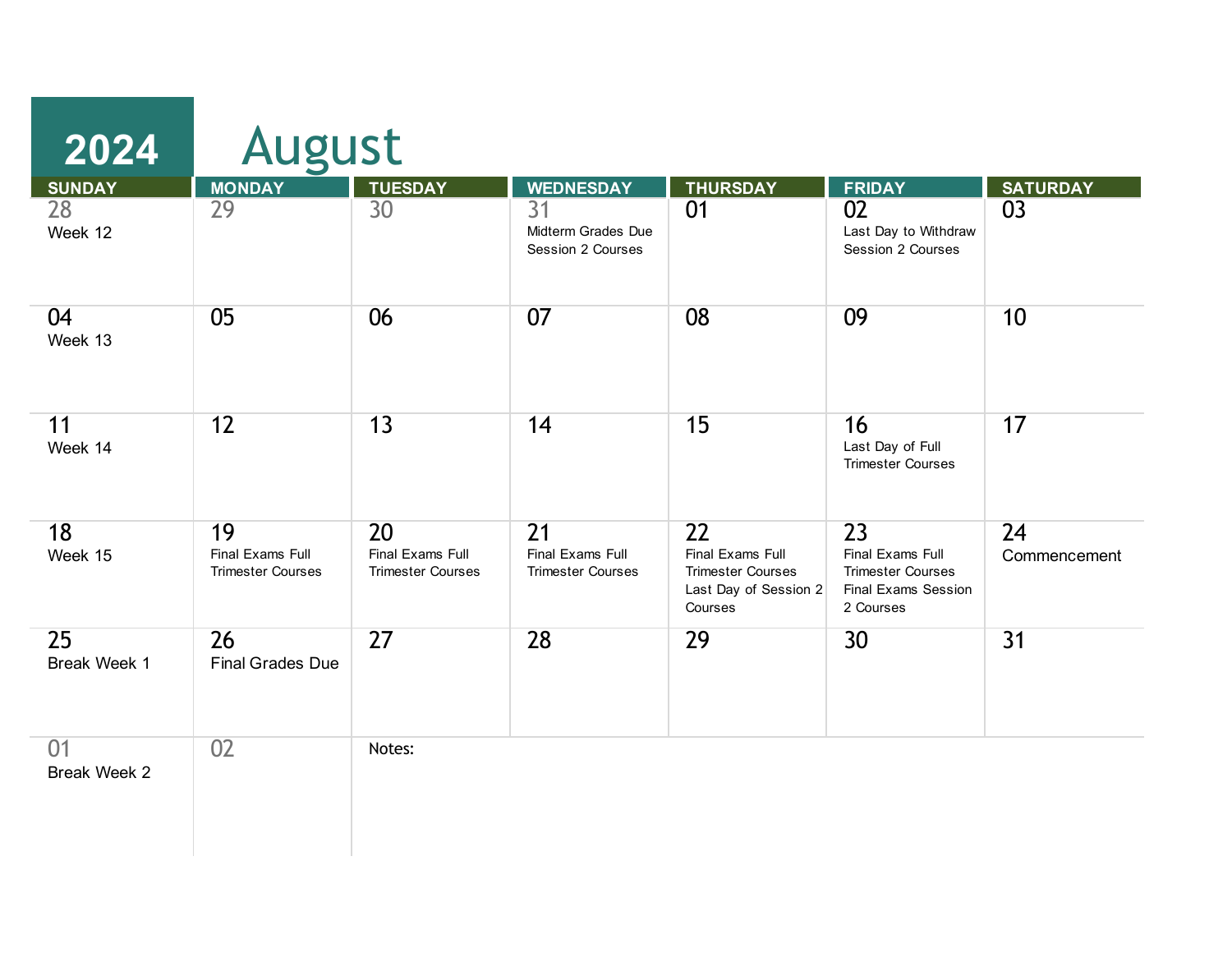| 2024                |                                                                          | September                                           |                                       |                       |                                                 |                       |
|---------------------|--------------------------------------------------------------------------|-----------------------------------------------------|---------------------------------------|-----------------------|-------------------------------------------------|-----------------------|
| <b>SUNDAY</b><br>01 | <b>MONDAY</b><br>02                                                      | <b>TUESDAY</b><br>03                                | <b>WEDNESDAY</b><br>04                | <b>THURSDAY</b><br>05 | <b>FRIDAY</b><br>06                             | <b>SATURDAY</b><br>07 |
| Break Week 2        | Labor Day;<br><b>University Closed</b>                                   |                                                     |                                       |                       |                                                 |                       |
| 08<br>Week 1        | 09<br>First Day of Session 1<br>Course                                   | 10<br>First Day of Full<br><b>Trimester Courses</b> | 11                                    | 12                    | 13                                              | 14                    |
| 15<br>Week 2        | 16<br>Last Day to Add/Drop<br>Session 1 Courses                          | 17                                                  | 18                                    | 19                    | 20                                              | 21                    |
| 22<br>Week 3        | $\overline{23}$<br>Last Day to Add/Drop<br><b>Full Trimester Courses</b> | 24                                                  | 25                                    | 26                    | 27                                              | 28                    |
| 29<br>Week 4        | 30 <sup>2</sup>                                                          | 01                                                  | 02<br>Midterm Grades Due<br>Session 1 | 03                    | 04<br>Last Day to Withdraw<br>Session 1 Courses | 05                    |
| 06<br>Week 5        | 07                                                                       | Notes:                                              |                                       |                       |                                                 |                       |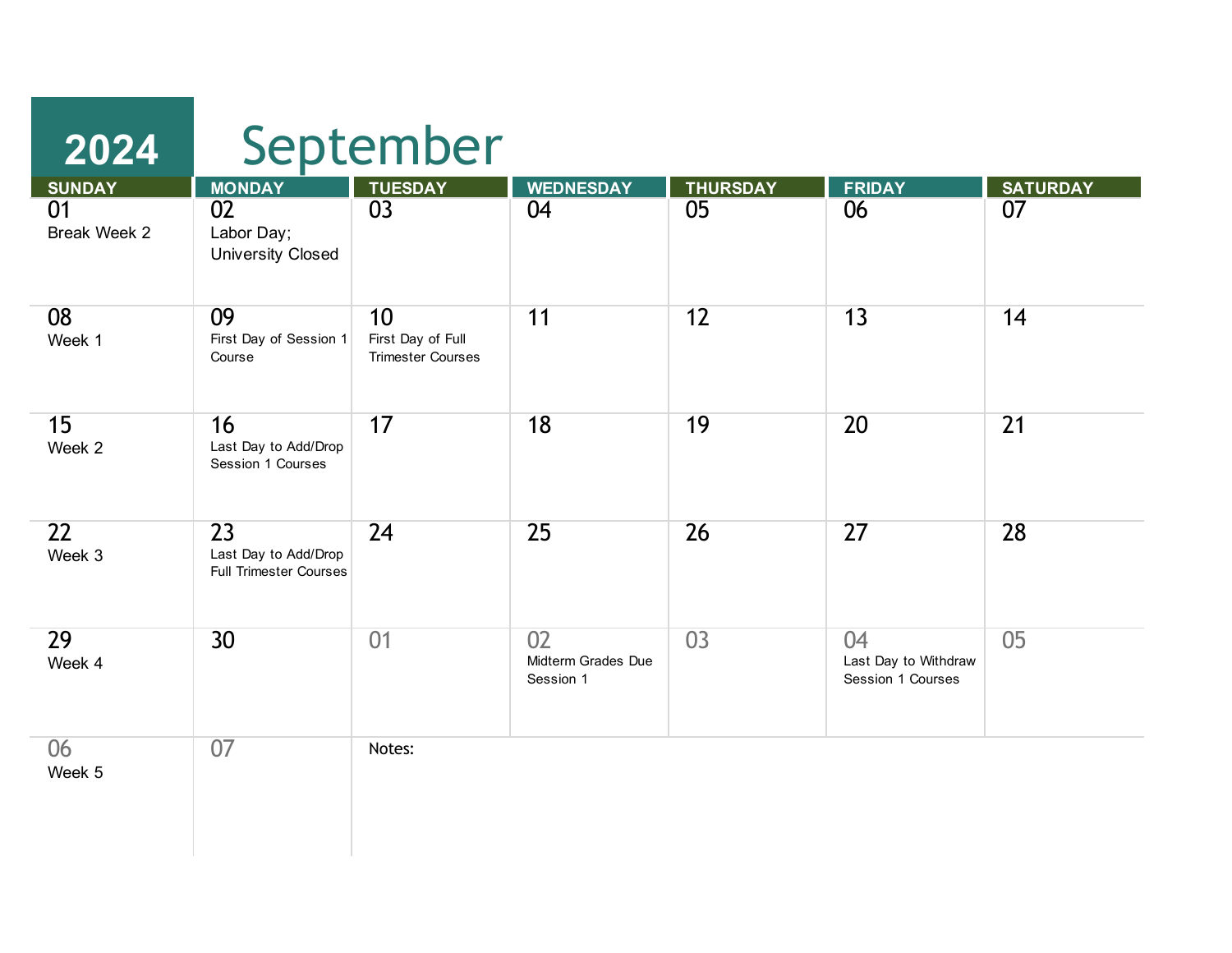| 2024<br><b>SUNDAY</b>     | October<br><b>MONDAY</b>               | <b>TUESDAY</b>                    | <b>WEDNESDAY</b>                                                                        | <b>THURSDAY</b>                   | <b>FRIDAY</b>                                                                            | <b>SATURDAY</b> |
|---------------------------|----------------------------------------|-----------------------------------|-----------------------------------------------------------------------------------------|-----------------------------------|------------------------------------------------------------------------------------------|-----------------|
| $\overline{29}$<br>Week 4 | 30                                     | $\overline{01}$                   | 02                                                                                      | $\overline{03}$                   | 04                                                                                       | 05              |
| 06<br>Week 5              | 07                                     | 08                                | 09                                                                                      | 10                                | 11                                                                                       | 12              |
| 13<br>Week 6              | 14                                     | 15                                | 16                                                                                      | 17                                | 18                                                                                       | 19              |
| 20<br>Week 7              | $\overline{21}$                        | 22                                | 23                                                                                      | $\overline{24}$                   | 25<br>Last Day of Session 1<br>Courses                                                   | 26              |
| $\overline{27}$<br>Week 8 | 28<br>Final Exams Session<br>1 Courses | 29<br><b>Session Course Break</b> | 30 <sup>°</sup><br><b>Session Course Break</b><br>Final Grades Due<br>Session 1 Courses | 31<br><b>Session Course Break</b> | 01<br><b>Session Course Break</b><br>Midterm Grades Due<br><b>Full Trimester Courses</b> | 02              |
| 03<br>Week 9              | 04                                     | Notes:                            |                                                                                         |                                   |                                                                                          |                 |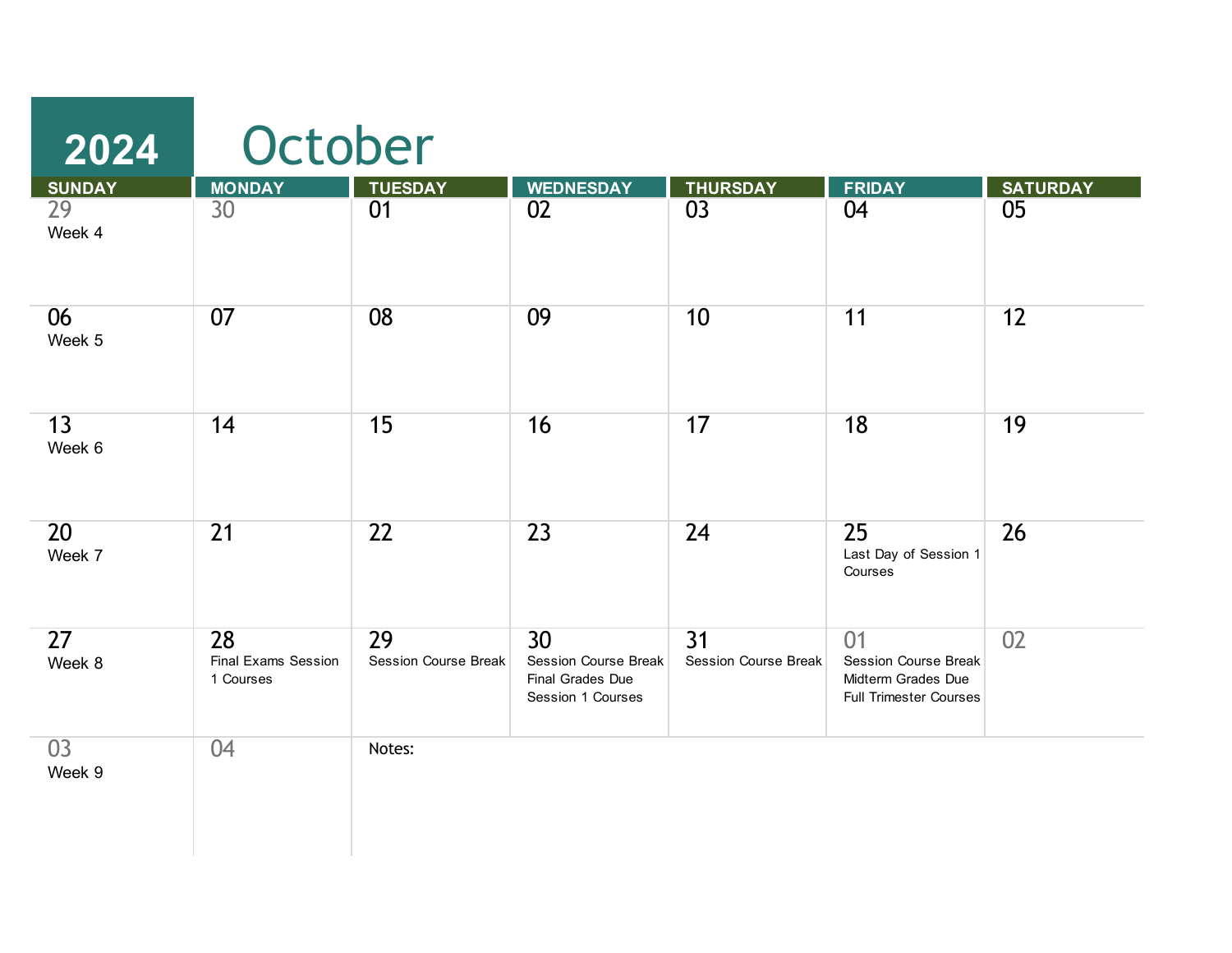| 2024          |                                                                                             | November                              |                                                                                                                            |                                                |                                                                                          |                 |
|---------------|---------------------------------------------------------------------------------------------|---------------------------------------|----------------------------------------------------------------------------------------------------------------------------|------------------------------------------------|------------------------------------------------------------------------------------------|-----------------|
| <b>SUNDAY</b> | <b>MONDAY</b>                                                                               | <b>TUESDAY</b>                        | <b>WEDNESDAY</b>                                                                                                           | <b>THURSDAY</b>                                | <b>FRIDAY</b>                                                                            | <b>SATURDAY</b> |
| 27<br>Week 8  | 28<br>Final Exams Session<br>1 Courses                                                      | 29<br><b>Session Course Break</b>     | 30<br><b>Session Course Break</b><br>Final Grades Due<br>Session 1 Courses                                                 | 31<br><b>Session Course Break</b>              | 01<br><b>Session Course Break</b><br>Midterm Grades Due<br><b>Full Trimester Courses</b> | 02              |
| 03<br>Week 9  | 04<br>First Day of Session 2<br>Courses                                                     | 05                                    | 06                                                                                                                         | 07                                             | 08                                                                                       | 09              |
| 10<br>Week 10 | 11<br>Last Day to Add/Drop<br>Session 2 Courses<br>CoHS Registration<br>Opens for Next Term | 12                                    | 13                                                                                                                         | 14                                             | 15                                                                                       | 16              |
| 17<br>Week 11 | 18<br>Last Day to Withdraw<br><b>Full Trimester Courses</b>                                 | 19                                    | 20                                                                                                                         | 21                                             | 22                                                                                       | 23              |
| 24<br>Week 12 | 25                                                                                          | 26<br>Midterm Grades Due<br>Session 2 | 27<br>Thanksgiving Break;<br>University Closed                                                                             | 28<br>Thanksgiving Break;<br>University Closed | 29<br>Thanksgiving Break;<br>University Closed                                           | 30              |
| 01<br>Week 13 | 02                                                                                          | Notes:                                | Midterm Session 2 Grade Due Date moved up 1 day due to Holiday<br>to Withdraw Session 2 date extended 1 day due to Holiday |                                                |                                                                                          | Last Day        |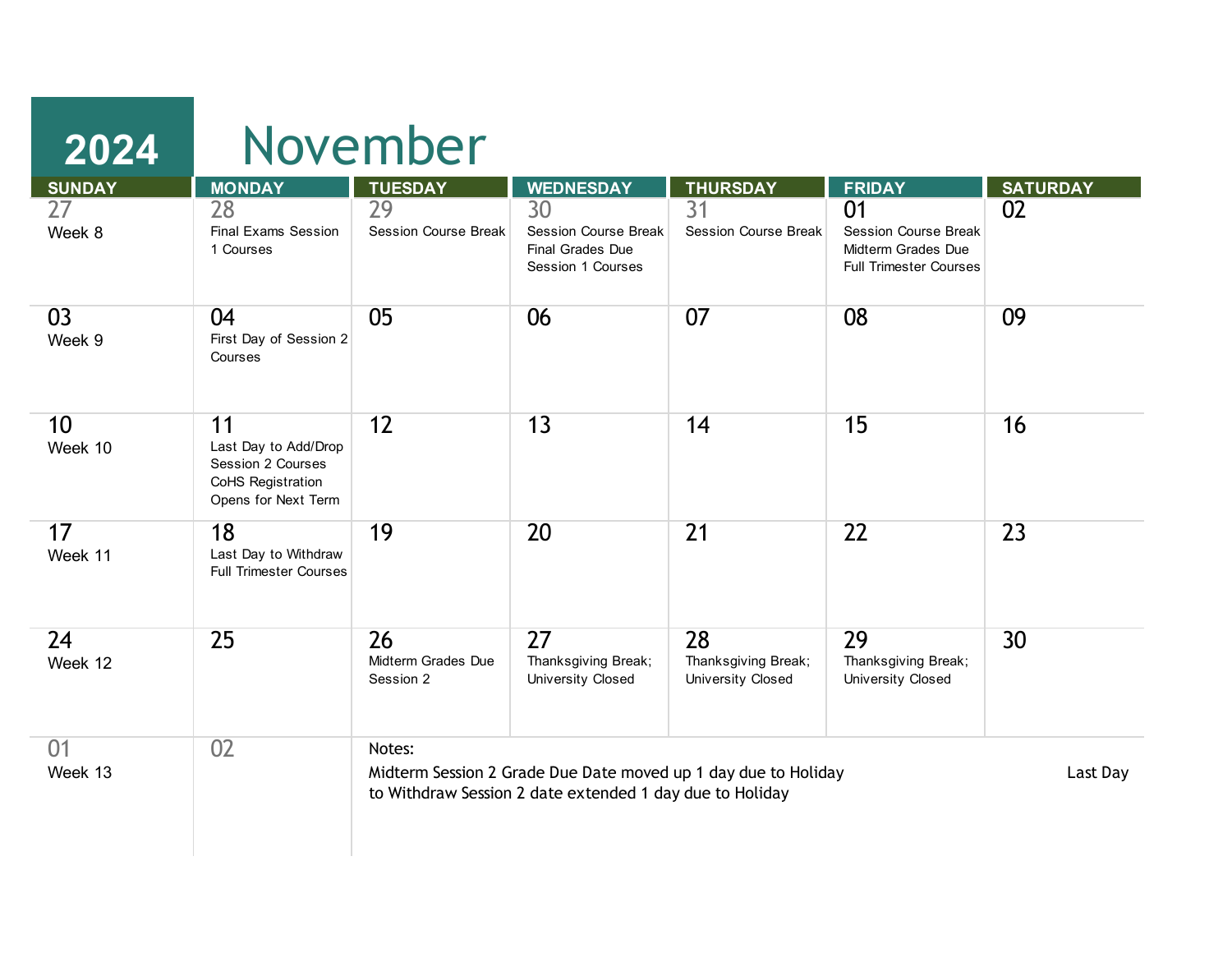| <b>SUNDAY</b>             | <b>MONDAY</b>                                      | <b>TUESDAY</b>                                                  | <b>WEDNESDAY</b>                                   | <b>THURSDAY</b>                                                                        | <b>FRIDAY</b>                                                                          | <b>SATURDAY</b>                 |
|---------------------------|----------------------------------------------------|-----------------------------------------------------------------|----------------------------------------------------|----------------------------------------------------------------------------------------|----------------------------------------------------------------------------------------|---------------------------------|
| 01<br>Week 13             | 02                                                 | 03<br>Last Day to Withdraw<br>Session 2 Courses                 | 04                                                 | 05                                                                                     | 06                                                                                     | 07                              |
| 08<br>Week 14             | 09                                                 | 10                                                              | 11                                                 | 12                                                                                     | 13<br>Last Day of Full<br><b>Trimester Courses</b>                                     | 14                              |
| 15<br>Week 15             | 16<br>Final Exams Full<br><b>Trimester Courses</b> | 17<br>Final Exams Full<br><b>Trimester Courses</b>              | 18<br>Final Exams Full<br><b>Trimester Courses</b> | 19<br>Final Exams Full<br><b>Trimester Courses</b><br>Last Day of Session 2<br>Courses | 20<br>Final Exams Full<br><b>Trimester Courses</b><br>Final Exams Session<br>2 Courses | $\overline{21}$<br>Commencement |
| 22<br><b>Break Week 1</b> | 23<br><b>Final Grades Due</b>                      | 24<br>Holiday Break;<br><b>University Closed</b>                | 25<br>Holiday Break;<br><b>University Closed</b>   | 26<br>Holiday Break;<br><b>University Closed</b>                                       | 27                                                                                     | 28                              |
| 29<br><b>Break Week 2</b> | 30                                                 | $\overline{31}$<br>New Years Break;<br><b>University Closed</b> | 01<br>New Years Break:<br><b>University Closed</b> | 02<br>New Years Break;<br><b>University Closed</b>                                     | $\overline{03}$                                                                        | 04                              |
| 05<br>Week 1              | 06                                                 | Notes:                                                          |                                                    |                                                                                        |                                                                                        |                                 |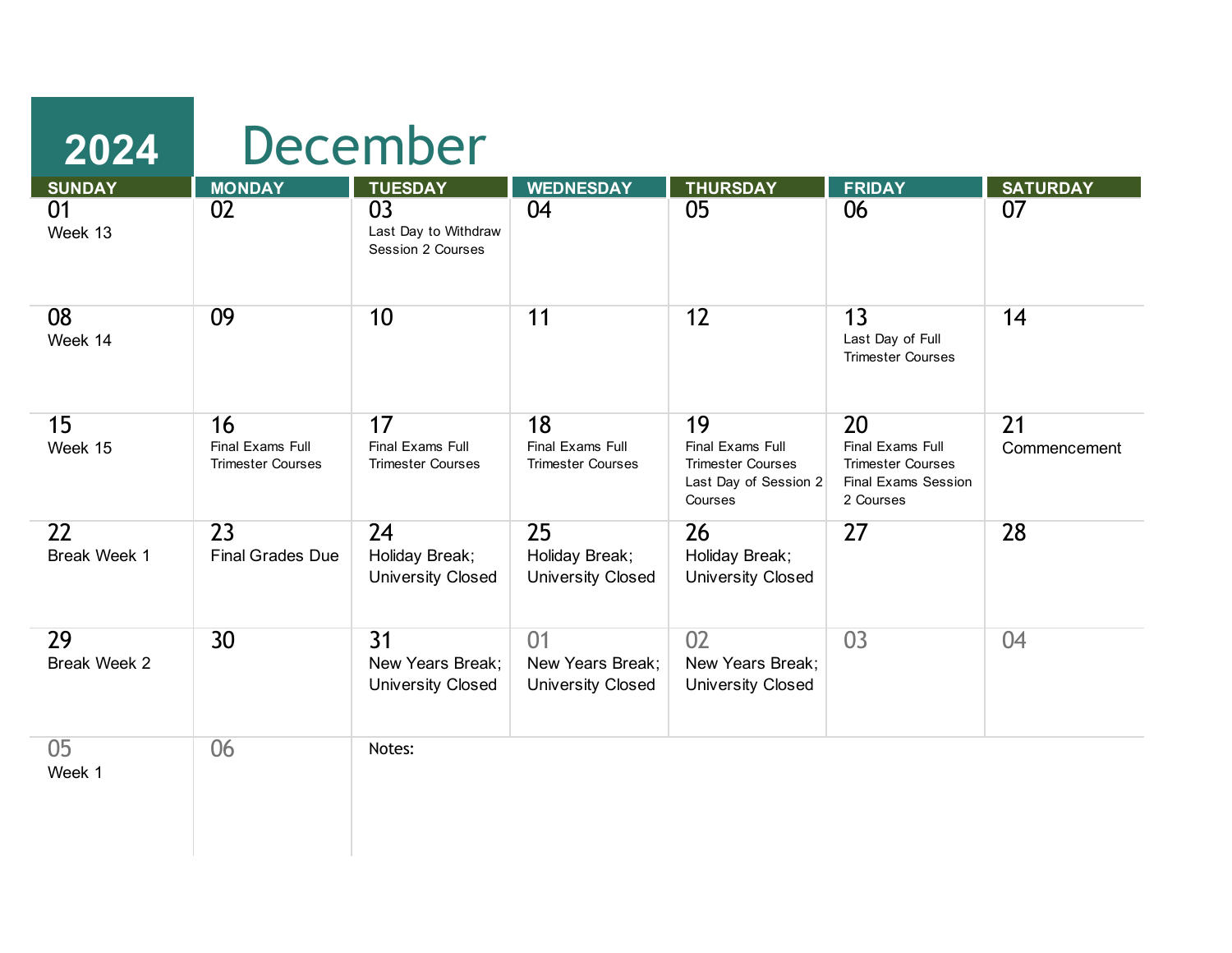| <b>SUNDAY</b>      | <b>MONDAY</b>                                                        | <b>TUESDAY</b>                                              | <b>WEDNESDAY</b>                                   | <b>THURSDAY</b>                                    | <b>FRIDAY</b>                                                | <b>SATURDAY</b> |
|--------------------|----------------------------------------------------------------------|-------------------------------------------------------------|----------------------------------------------------|----------------------------------------------------|--------------------------------------------------------------|-----------------|
| 29<br>Break Week 2 | 30                                                                   | 31<br>New Years Break;<br><b>University Closed</b>          | 01<br>New Years Break;<br><b>University Closed</b> | 02<br>New Years Break;<br><b>University Closed</b> | 03                                                           | 04              |
| 05<br>Week 1       | 06<br>First Day of Session 1<br>Courses                              | 07<br>First Day of Full<br><b>Trimester Courses</b>         | 08                                                 | 09                                                 | 10                                                           | 11              |
| 12<br>Week 2       | 13<br>Last Day to Add/Drop<br>Session 1 Courses                      | 14                                                          | 15                                                 | 16                                                 | 17                                                           | 18              |
| 19<br>Week 3       | 20<br>Dr. Martin Luther<br>King Jr. Day;<br><b>University Closed</b> | 21<br>Last Day to Add/Drop<br><b>Full Trimester Courses</b> | $\overline{22}$                                    | 23                                                 | 24                                                           | 25              |
| 26<br>Week 4       | 27                                                                   | 28                                                          | 29<br>Midterm Grades Due<br>Session 1              | 30                                                 | $\overline{31}$<br>Last Day to Withdraw<br>Session 1 Courses | 01              |
| 02<br>Week 5       | 03                                                                   | Notes:                                                      |                                                    |                                                    |                                                              |                 |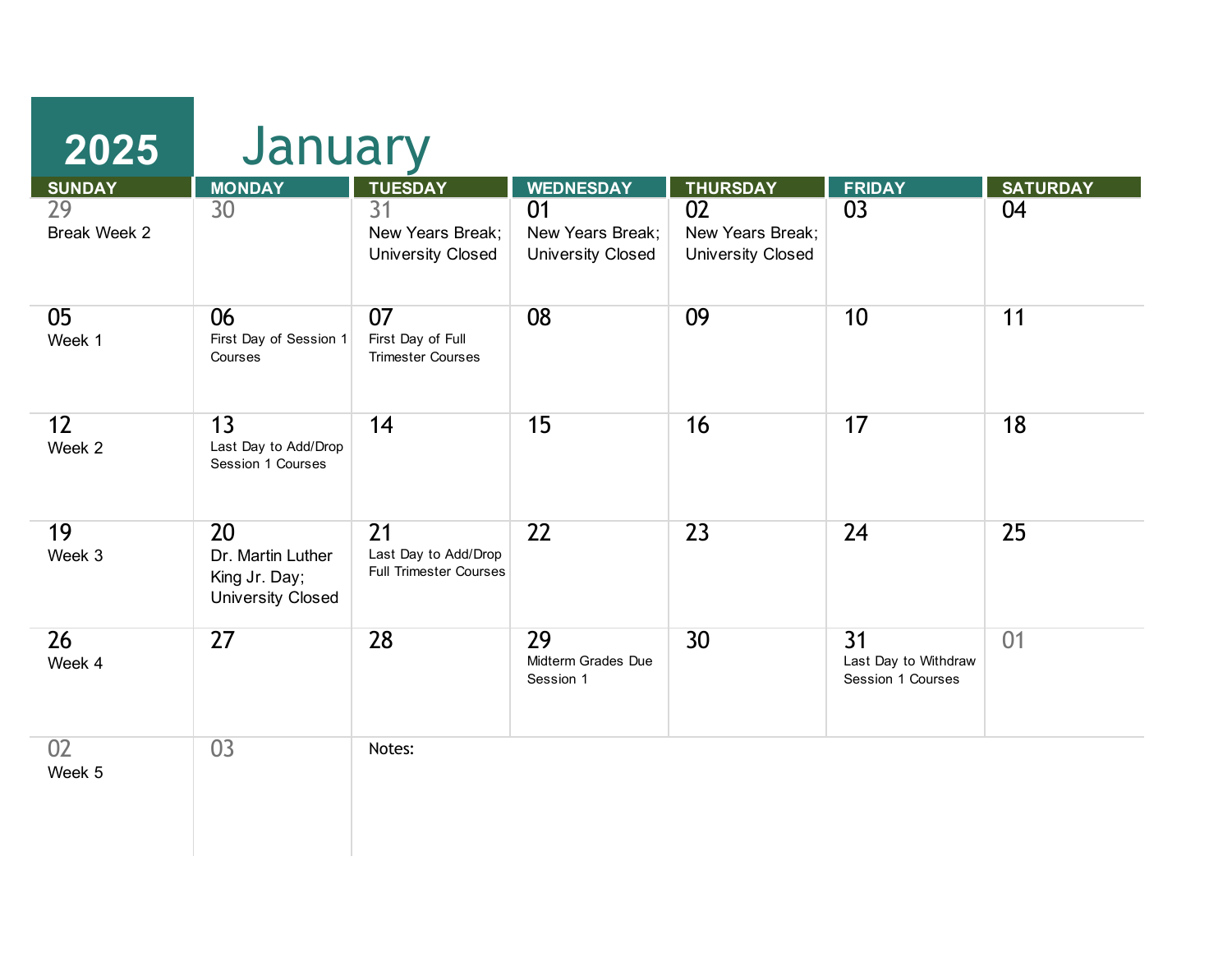| 2025                      | February                                             |                                                |                                                                     |                                                |                                                                                          |                 |  |  |
|---------------------------|------------------------------------------------------|------------------------------------------------|---------------------------------------------------------------------|------------------------------------------------|------------------------------------------------------------------------------------------|-----------------|--|--|
| <b>SUNDAY</b>             | <b>MONDAY</b>                                        | <b>TUESDAY</b>                                 | <b>WEDNESDAY</b>                                                    | <b>THURSDAY</b>                                | <b>FRIDAY</b>                                                                            | <b>SATURDAY</b> |  |  |
| 26<br>Week 4              | 27                                                   | 28                                             | 29<br>Midterm Grades Due<br>Session 1                               | 30 <sup>°</sup>                                | $\overline{31}$<br>Last Day to Withdraw<br>Session 1 Courses                             | 01              |  |  |
| 02<br>Week 5              | 03                                                   | 04                                             | 05                                                                  | 06                                             | 07                                                                                       | 08              |  |  |
| 09<br>Week 6              | 10                                                   | 11                                             | 12                                                                  | 13                                             | 14                                                                                       | 15              |  |  |
| 16<br>Week 7              | 17<br>President's Day;<br><b>University Closed</b>   | 18                                             | 19                                                                  | 20                                             | 21<br>Last Day of Session 1<br>Courses                                                   | 22              |  |  |
| $\overline{23}$<br>Week 8 | 24<br><b>Final Exams Session</b><br>1 Courses        | $\overline{25}$<br><b>Session Course Break</b> | 26<br>Session Course Break<br>Final Grades Due<br>Session 1 Courses | $\overline{27}$<br><b>Session Course Break</b> | 28<br><b>Session Course Break</b><br>Midterm Grades Due<br><b>Full Trimester Courses</b> | 01              |  |  |
| 02<br>Week 9              | $\overline{03}$<br>First Day of Session 2<br>Courses | Notes:                                         |                                                                     |                                                |                                                                                          |                 |  |  |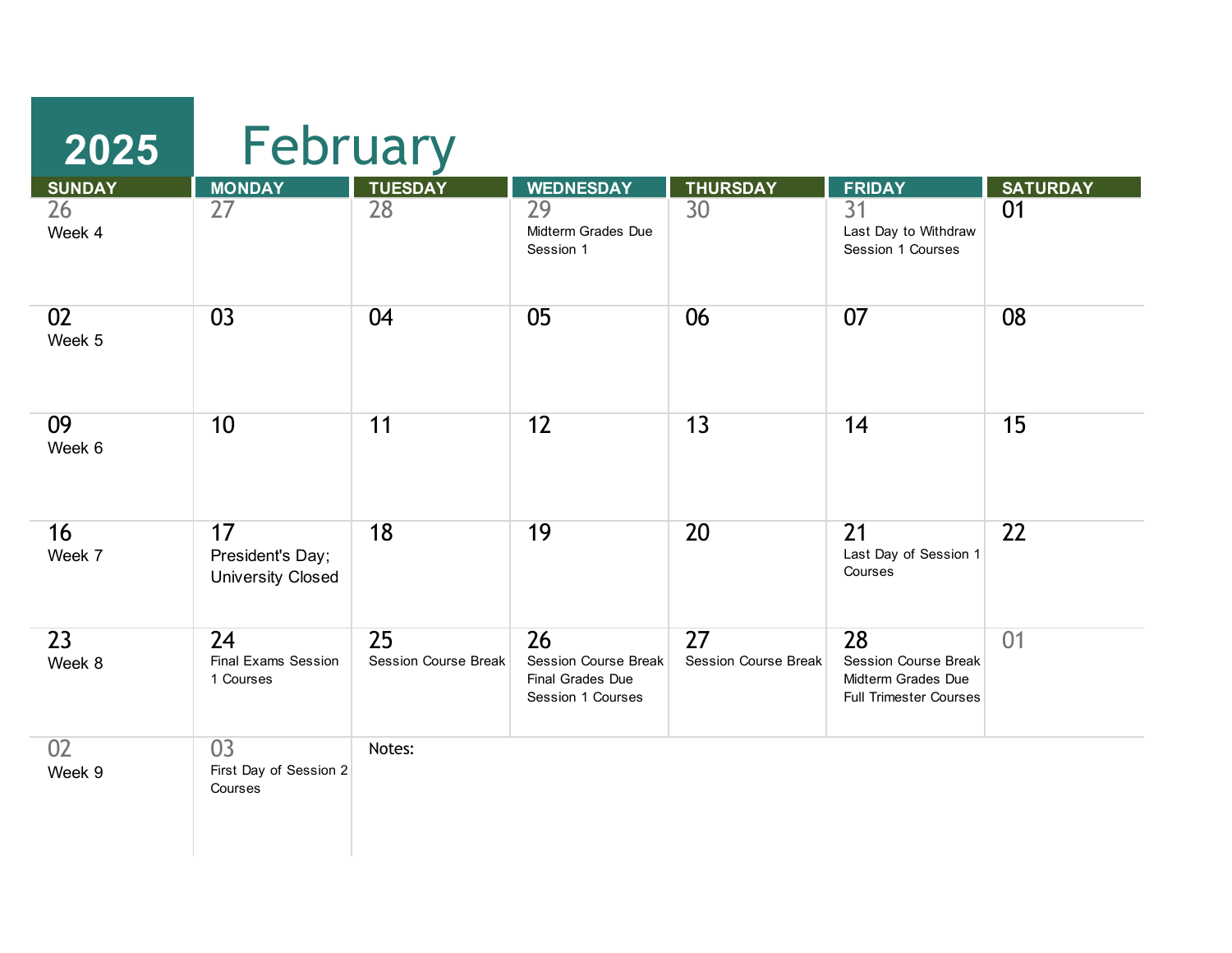| <b>SUNDAY</b>              | <b>MONDAY</b>                                                                               | <b>TUESDAY</b>                    | <b>WEDNESDAY</b>                                                           | <b>THURSDAY</b>                   | <b>FRIDAY</b>                                                                            | <b>SATURDAY</b>           |
|----------------------------|---------------------------------------------------------------------------------------------|-----------------------------------|----------------------------------------------------------------------------|-----------------------------------|------------------------------------------------------------------------------------------|---------------------------|
| 23<br>Week 8               | 24<br><b>Final Exams Session</b><br>1 Courses                                               | 25<br><b>Session Course Break</b> | 26<br><b>Session Course Break</b><br>Final Grades Due<br>Session 1 Courses | 27<br><b>Session Course Break</b> | 28<br><b>Session Course Break</b><br>Midterm Grades Due<br><b>Full Trimester Courses</b> | 01                        |
| 02<br>Week 9               | $\overline{03}$<br>First Day of Session 2<br>Courses                                        | 04                                | 05                                                                         | 06                                | 07                                                                                       | 08                        |
| 09<br><b>Spring Break</b>  | 10<br><b>Spring Break</b>                                                                   | 11<br><b>Spring Break</b>         | 12<br><b>Spring Break</b>                                                  | 13<br><b>Spring Break</b>         | 14<br><b>Spring Break</b>                                                                | 15<br><b>Spring Break</b> |
| 16<br>Week 10              | 17<br>Last Day to Add/Drop<br>Session 2 Courses<br>CoHS Registration<br>Opens for Next Term | 18                                | 19                                                                         | 20                                | $\overline{21}$                                                                          | $\overline{22}$           |
| 23<br>Week 11              | 24<br>Last Day to Withdraw<br><b>Full Trimester Courses</b>                                 | 25                                | 26                                                                         | 27                                | 28                                                                                       | 29                        |
| 30 <sup>°</sup><br>Week 12 | 31                                                                                          | Notes:                            |                                                                            |                                   |                                                                                          |                           |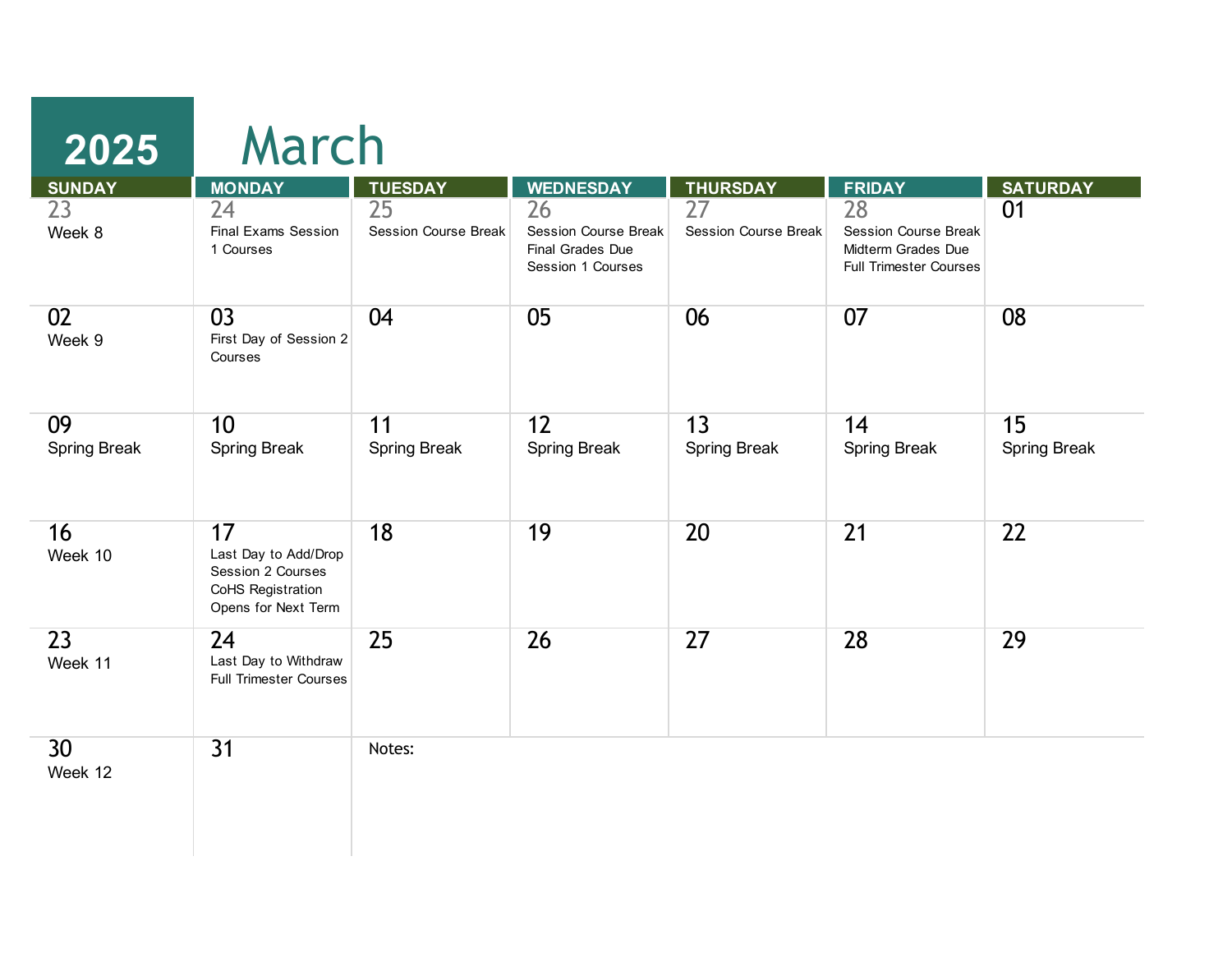| <b>SUNDAY</b>                   | <b>MONDAY</b>                                      | <b>TUESDAY</b>                                     | <b>WEDNESDAY</b>                                   | <b>THURSDAY</b>                                                                        | <b>FRIDAY</b>                                                                          | <b>SATURDAY</b>    |
|---------------------------------|----------------------------------------------------|----------------------------------------------------|----------------------------------------------------|----------------------------------------------------------------------------------------|----------------------------------------------------------------------------------------|--------------------|
| 30<br>Week 12                   | 31                                                 | 01                                                 | 02<br>Midterm Grades Due<br>Session 2              | 03                                                                                     | 04<br>Last Day to Withdraw<br>Session 2 Courses                                        | 05                 |
| 06<br>Week 13                   | 07                                                 | 08                                                 | 09                                                 | 10                                                                                     | 11                                                                                     | 12                 |
| 13<br>Week 14                   | 14                                                 | 15                                                 | 16                                                 | 17<br>Last Day of Full<br><b>Trimester Courses</b>                                     | 18<br>Good Friday;<br><b>University Closed</b>                                         | 19                 |
| 20<br>Week 15                   | 21<br>Final Exams Full<br><b>Trimester Courses</b> | 22<br>Final Exams Full<br><b>Trimester Courses</b> | 23<br>Final Exams Full<br><b>Trimester Courses</b> | 24<br>Final Exams Full<br><b>Trimester Courses</b><br>Last Day of Session 2<br>Courses | 25<br>Final Exams Full<br><b>Trimester Courses</b><br>Final Exams Session<br>2 Courses | 26<br>Commencement |
| $\overline{27}$<br>Break Week 1 | 28<br><b>Final Grades Due</b>                      | 29                                                 | 30                                                 | 01                                                                                     | 02                                                                                     | 03                 |
| 04<br>Break Week 2              | 05                                                 | Notes:                                             |                                                    |                                                                                        |                                                                                        |                    |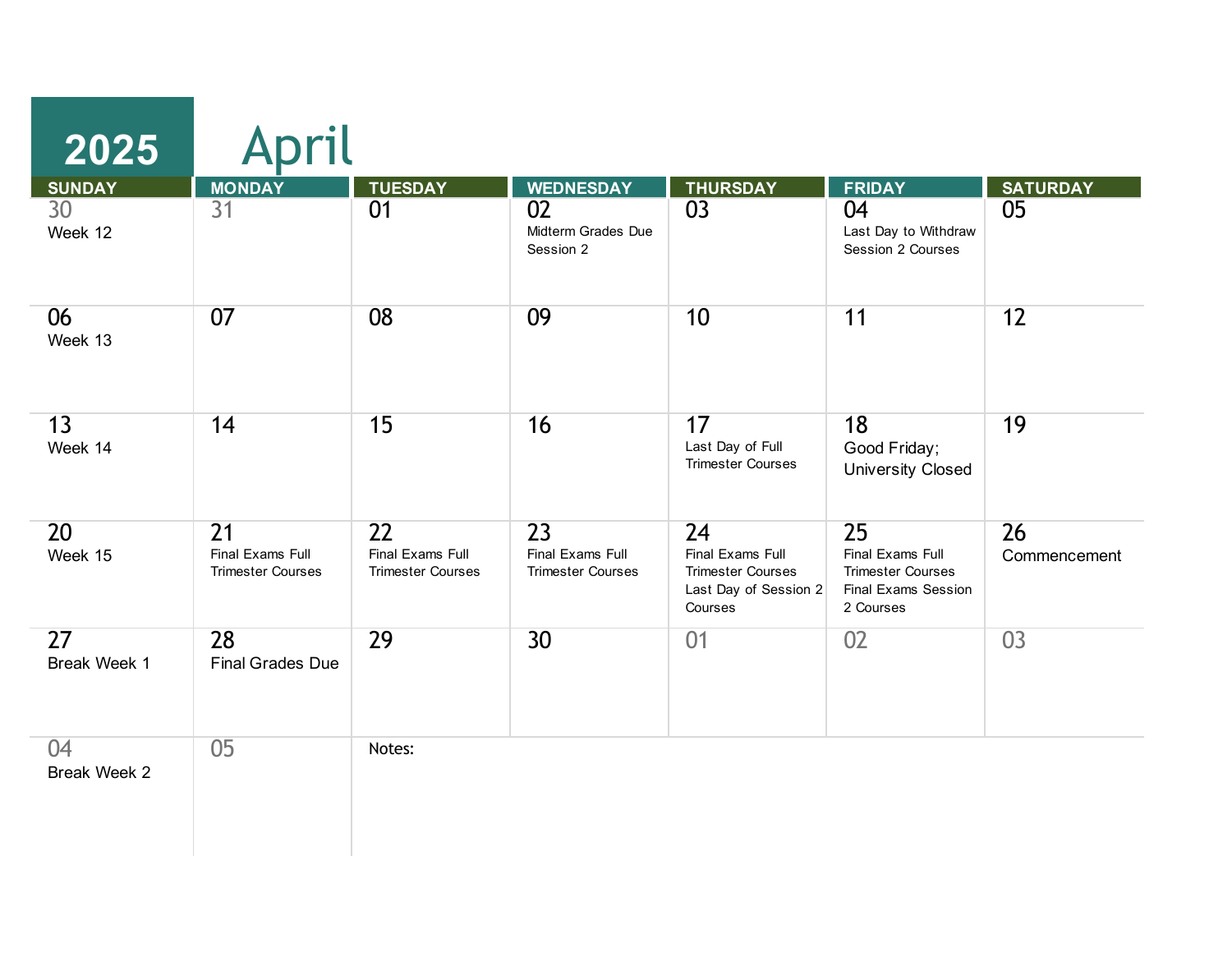| 2025                                | May                                             |                                                                  |                        |                       |                     |                       |
|-------------------------------------|-------------------------------------------------|------------------------------------------------------------------|------------------------|-----------------------|---------------------|-----------------------|
| <b>SUNDAY</b><br>27<br>Break Week 1 | <b>MONDAY</b><br>28                             | <b>TUESDAY</b><br>29                                             | <b>WEDNESDAY</b><br>30 | <b>THURSDAY</b><br>01 | <b>FRIDAY</b><br>02 | <b>SATURDAY</b><br>03 |
| 04<br>Break Week 2                  | 05                                              | 06                                                               | 07                     | 08                    | 09                  | 10                    |
| 11<br>Week 1                        | 12<br>First Day of Session 1<br>Courses         | $\overline{13}$<br>First Day of Full<br><b>Trimester Courses</b> | 14                     | 15                    | 16                  | 17                    |
| 18<br>Week 2                        | 19<br>Last Day to Add/Drop<br>Session 1 Courses | 20                                                               | $\overline{21}$        | 22                    | 23                  | 24                    |
| 25<br>Week 3                        | 26<br>Memorial Day;<br><b>University Closed</b> | 27<br>Last Day to Add/Drop<br><b>Full Trimester Courses</b>      | 28                     | 29                    | 30                  | $\overline{31}$       |
| 01<br>Week 4                        | 02                                              | Notes:                                                           |                        |                       |                     |                       |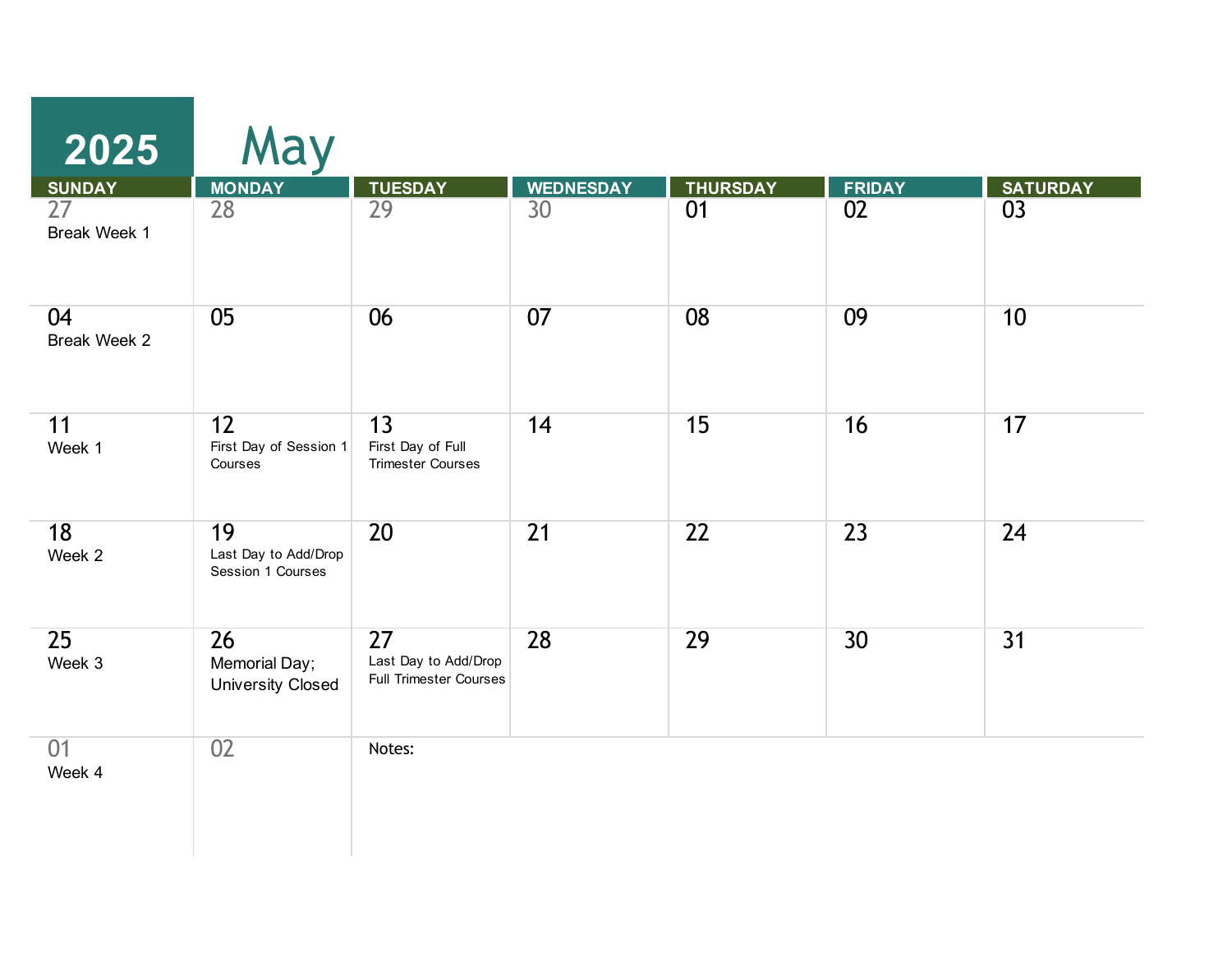| 2025          | June                                          |                                   |                                                                     |                                                                                          |                                                   |                 |
|---------------|-----------------------------------------------|-----------------------------------|---------------------------------------------------------------------|------------------------------------------------------------------------------------------|---------------------------------------------------|-----------------|
| <b>SUNDAY</b> | <b>MONDAY</b>                                 | <b>TUESDAY</b>                    | <b>WEDNESDAY</b>                                                    | <b>THURSDAY</b>                                                                          | <b>FRIDAY</b>                                     | <b>SATURDAY</b> |
| 01<br>Week 4  | 02                                            | 03                                | 04<br>Midterm Grades Due<br>Session 1 Courses                       | 05                                                                                       | 06<br>Last Day to Withdraw<br>Session 1 Courses   | 07              |
| 08<br>Week 5  | 09                                            | 10                                | 11                                                                  | 12                                                                                       | 13                                                | 14              |
| 15<br>Week 6  | 16                                            | 17                                | 18                                                                  | 19<br>Juneteenth;<br><b>University Closed</b>                                            | 20                                                | 21              |
| 22<br>Week 7  | $\overline{23}$                               | $\overline{24}$                   | 25                                                                  | $\overline{26}$                                                                          | 27<br>Last Day of Session 1<br>Courses            | 28              |
| 29<br>Week 8  | 30<br><b>Final Exams Session</b><br>1 Courses | 01<br><b>Session Course Break</b> | 02<br>Session Course Break<br>Final Grades Due<br>Session 1 Courses | 03<br><b>Session Course Break</b><br>Midterm Grades Due<br><b>Full Trimester Courses</b> | 04<br>Fourth of July;<br><b>University Closed</b> | 05              |
| 06<br>Week 9  | 07                                            | Notes:                            |                                                                     |                                                                                          |                                                   |                 |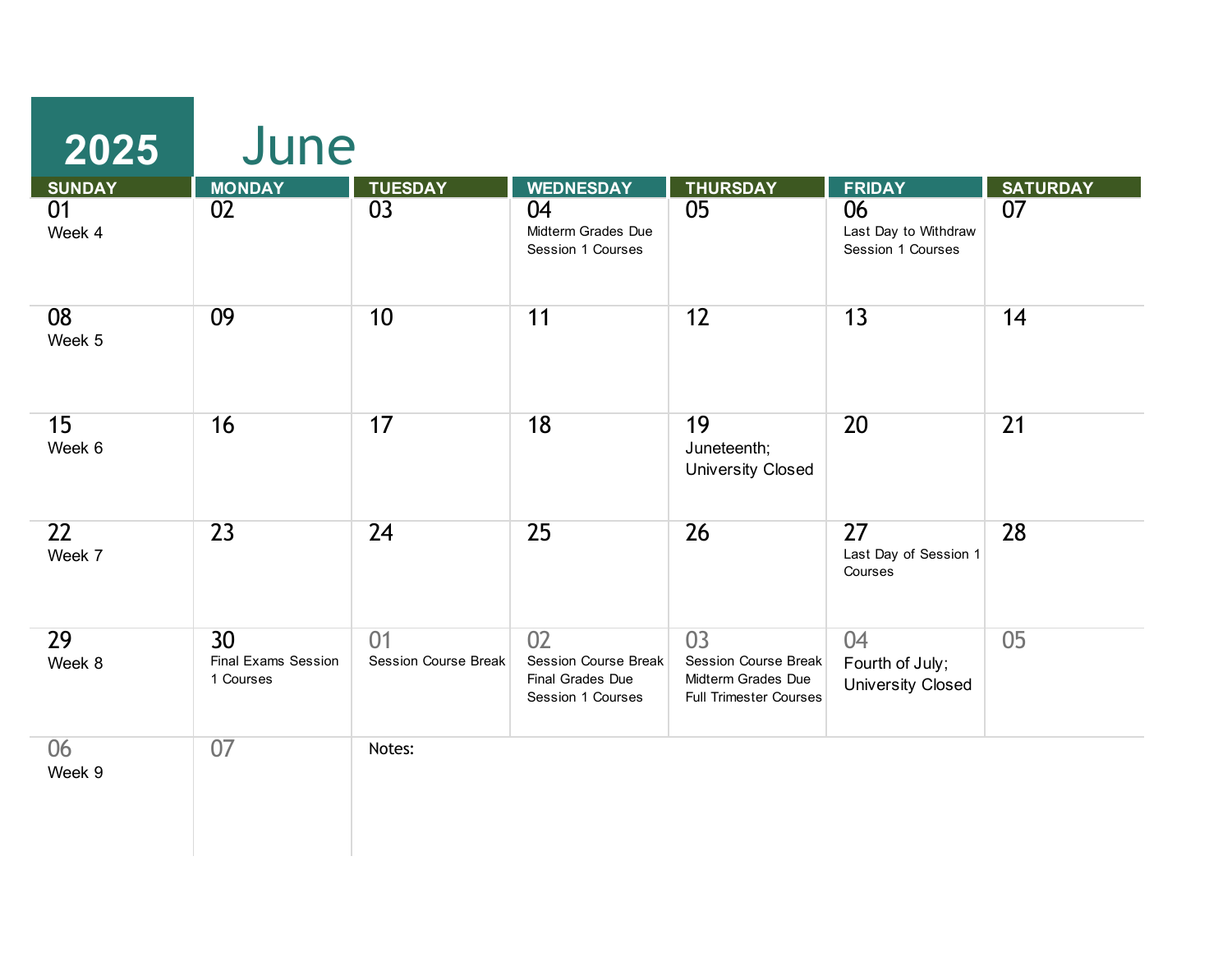| <b>SUNDAY</b> | <b>MONDAY</b>                                                                               | <b>TUESDAY</b>                    | <b>WEDNESDAY</b>                                                           | <b>THURSDAY</b>                                                                                | <b>FRIDAY</b>                                     | <b>SATURDAY</b> |
|---------------|---------------------------------------------------------------------------------------------|-----------------------------------|----------------------------------------------------------------------------|------------------------------------------------------------------------------------------------|---------------------------------------------------|-----------------|
| 29<br>Week 8  | 30<br><b>Final Exams Session</b><br>1 Courses                                               | 01<br><b>Session Course Break</b> | 02<br><b>Session Course Break</b><br>Final Grades Due<br>Session 1 Courses | $\overline{03}$<br>Session Course Break<br>Midterm Grades Due<br><b>Full Trimester Courses</b> | 04<br>Fourth of July;<br><b>University Closed</b> | 05              |
| 06<br>Week 9  | 07<br>First Day of Session 2<br>Courses                                                     | 08                                | 09                                                                         | 10                                                                                             | 11                                                | 12              |
| 13<br>Week 10 | 14<br>Last Day to Add/Drop<br>Session 2 Courses<br>CoHS Registration<br>Opens for Next Term | 15                                | 16                                                                         | 17                                                                                             | 18                                                | 19              |
| 20<br>Week 11 | $\overline{21}$<br>Last Day to Withdraw<br><b>Full Trimester Courses</b>                    | 22                                | 23                                                                         | 24                                                                                             | 25                                                | 26              |
| 27<br>Week 12 | 28                                                                                          | 29                                | 30<br>Midterm Grades Due<br>Session 2 Courses                              | $\overline{31}$                                                                                | 01<br>Last Day to Withdraw<br>Session 2 Courses   | 02              |
| 03<br>Week 13 | 04                                                                                          | Notes:                            |                                                                            |                                                                                                |                                                   |                 |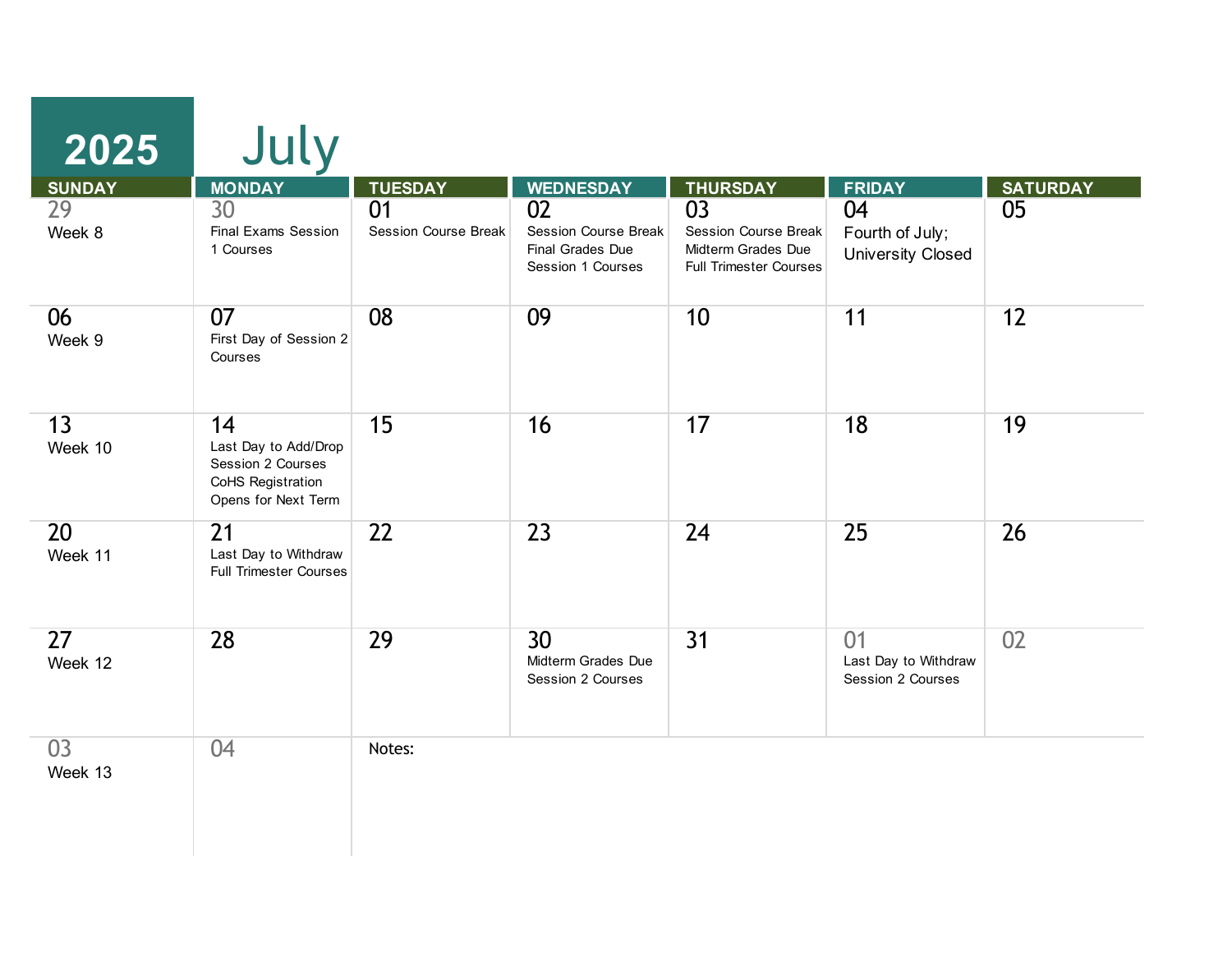| 2025                            | <b>August</b>                                      |                                                    |                                                    |                                                                                                     |                                                                                                     |                    |  |  |
|---------------------------------|----------------------------------------------------|----------------------------------------------------|----------------------------------------------------|-----------------------------------------------------------------------------------------------------|-----------------------------------------------------------------------------------------------------|--------------------|--|--|
| <b>SUNDAY</b>                   | <b>MONDAY</b>                                      | <b>TUESDAY</b>                                     | <b>WEDNESDAY</b>                                   | <b>THURSDAY</b>                                                                                     | <b>FRIDAY</b>                                                                                       | <b>SATURDAY</b>    |  |  |
| $\overline{27}$<br>Week 12      | $\overline{28}$                                    | $\overline{29}$                                    | 30                                                 | $\overline{31}$                                                                                     | 01                                                                                                  | $\overline{02}$    |  |  |
| 03<br>Week 13                   | 04                                                 | 05                                                 | 06                                                 | 07                                                                                                  | 08                                                                                                  | 09                 |  |  |
| 10 <sup>1</sup><br>Week 14      | 11                                                 | $\overline{12}$                                    | 13                                                 | 14                                                                                                  | 15<br>Last Day of Full<br><b>Trimester Courses</b>                                                  | 16                 |  |  |
| 17<br>Week 15                   | 18<br>Final Exams Full<br><b>Trimester Courses</b> | 19<br>Final Exams Full<br><b>Trimester Courses</b> | 20<br>Final Exams Full<br><b>Trimester Courses</b> | $\overline{21}$<br>Final Exams Full<br><b>Trimester Courses</b><br>Last Day of Session 2<br>Courses | $\overline{22}$<br>Final Exams Full<br><b>Trimester Courses</b><br>Final Exams Session<br>2 Courses | 23<br>Commencement |  |  |
| 24<br>Break Week 1              | 25<br><b>Final Grades Due</b>                      | $\overline{26}$                                    | 27                                                 | 28                                                                                                  | 29                                                                                                  | 30                 |  |  |
| $\overline{31}$<br>Break Week 2 | 01                                                 | Notes:                                             |                                                    |                                                                                                     |                                                                                                     |                    |  |  |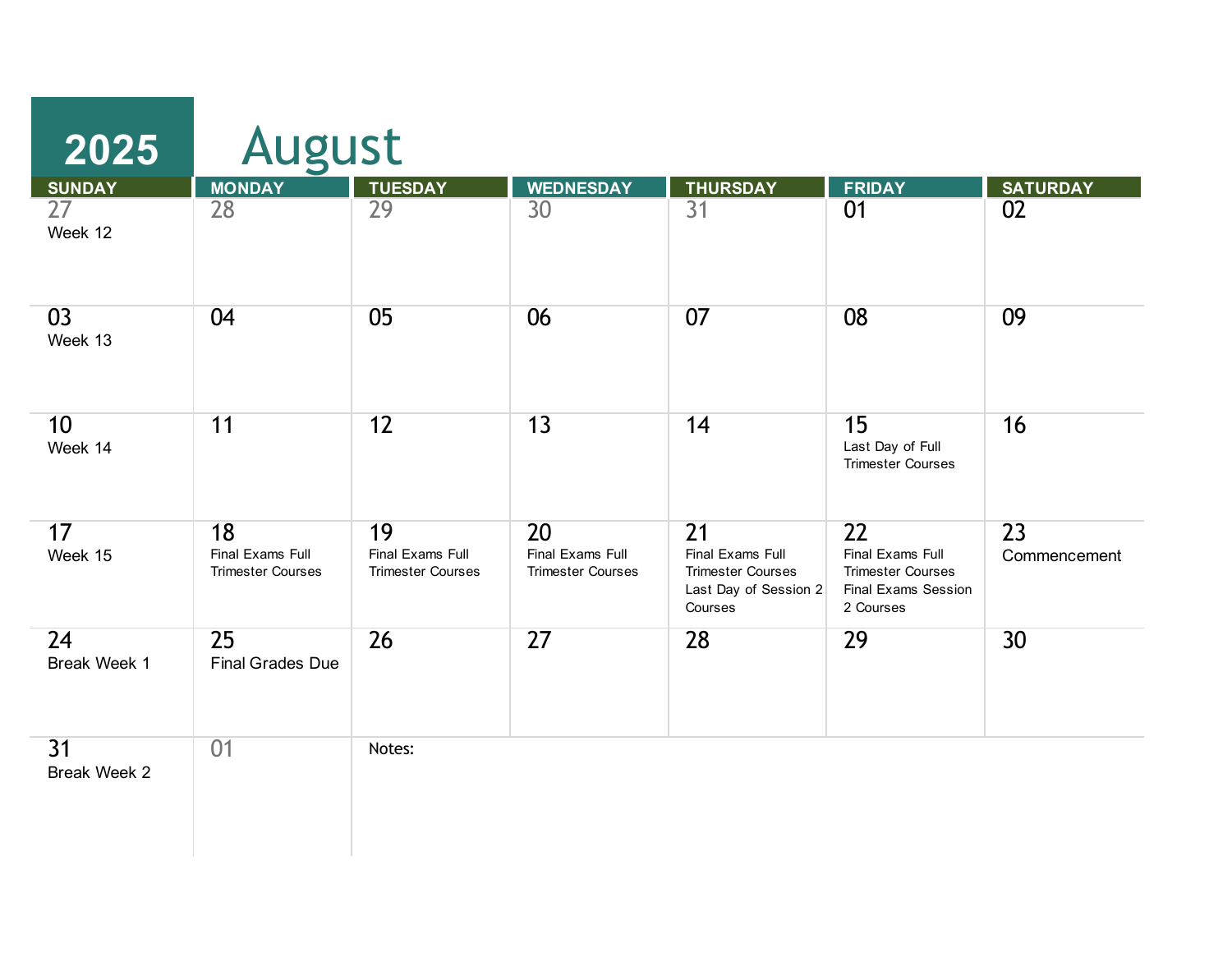| 2025                |                     | September                         |                                     |                       |                     |                       |  |  |  |
|---------------------|---------------------|-----------------------------------|-------------------------------------|-----------------------|---------------------|-----------------------|--|--|--|
| <b>SUNDAY</b><br>31 | <b>MONDAY</b><br>01 | <b>TUESDAY</b><br>$\overline{02}$ | <b>WEDNESDAY</b><br>$\overline{03}$ | <b>THURSDAY</b><br>04 | <b>FRIDAY</b><br>05 | <b>SATURDAY</b><br>06 |  |  |  |
|                     |                     |                                   |                                     |                       |                     |                       |  |  |  |
| 07                  | 08                  | 09                                | 10                                  | 11                    | 12                  | 13                    |  |  |  |
| 14                  | 15                  | 16                                | 17                                  | 18                    | 19                  | 20                    |  |  |  |
| $\overline{21}$     | 22                  | 23                                | 24                                  | 25                    | 26                  | 27                    |  |  |  |
| 28                  | 29                  | 30                                | 01                                  | 02                    | 03                  | 04                    |  |  |  |
| 05                  | 06                  | Notes:                            |                                     |                       |                     |                       |  |  |  |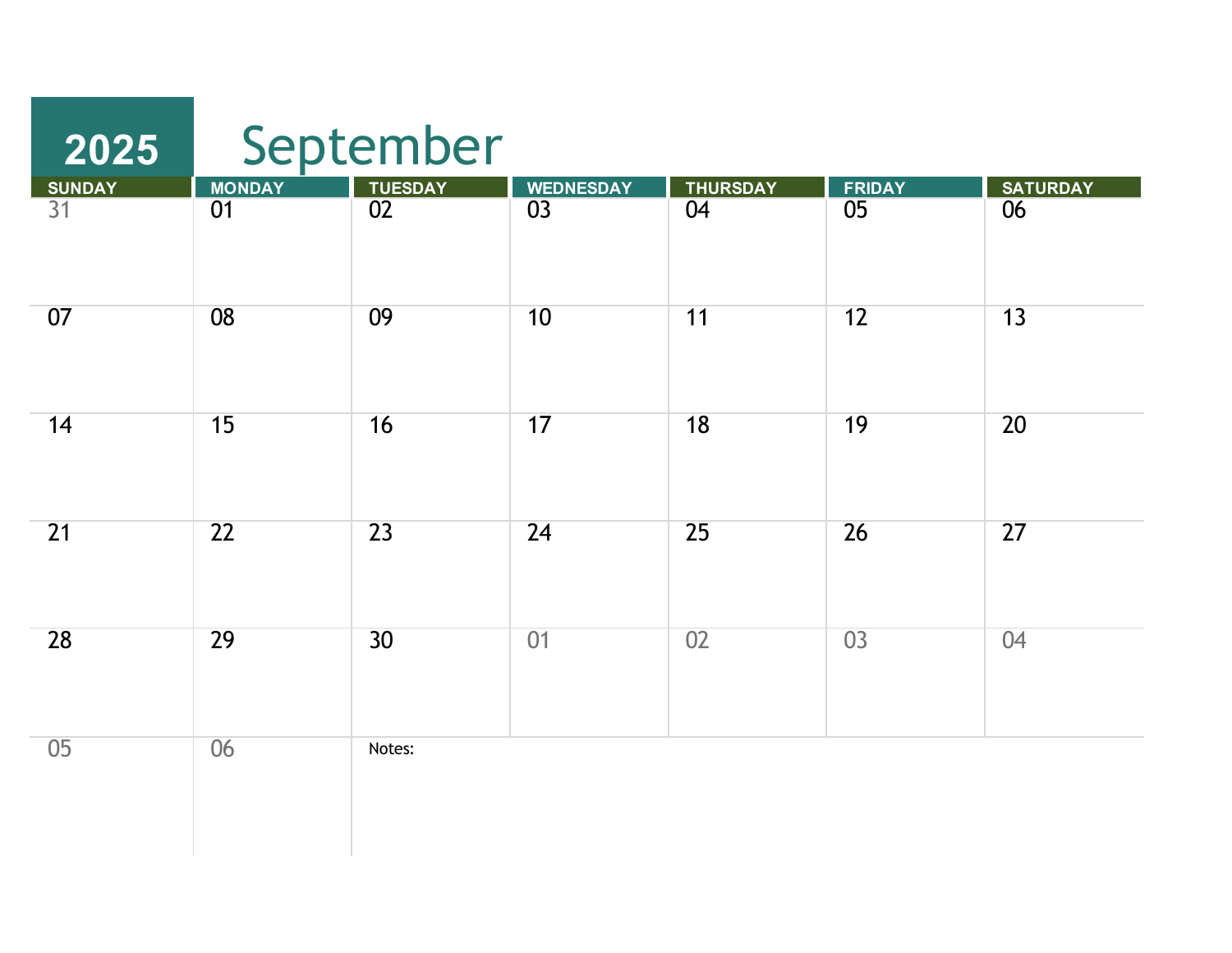| 2025            |                 | October         |                  |                 |              |                 |
|-----------------|-----------------|-----------------|------------------|-----------------|--------------|-----------------|
| <b>SUNDAY</b>   |                 | <b>TUESDAY</b>  | <b>WEDNESDAY</b> | <b>THURSDAY</b> |              | <b>SATURDAY</b> |
| $\overline{28}$ | MONDAY<br>29    | $\overline{30}$ | $\overline{01}$  | $\overline{02}$ | FRIDAY<br>03 | $\overline{04}$ |
| 05              | 06              | 07              | 08               | 09              | 10           | 11              |
| 12              | 13              | 14              | 15               | 16              | 17           | 18              |
| 19              | 20              | $\overline{21}$ | 22               | 23              | 24           | 25              |
| 26              | 27              | 28              | 29               | 30              | 31           | 01              |
| 02              | $\overline{03}$ | Notes:          |                  |                 |              |                 |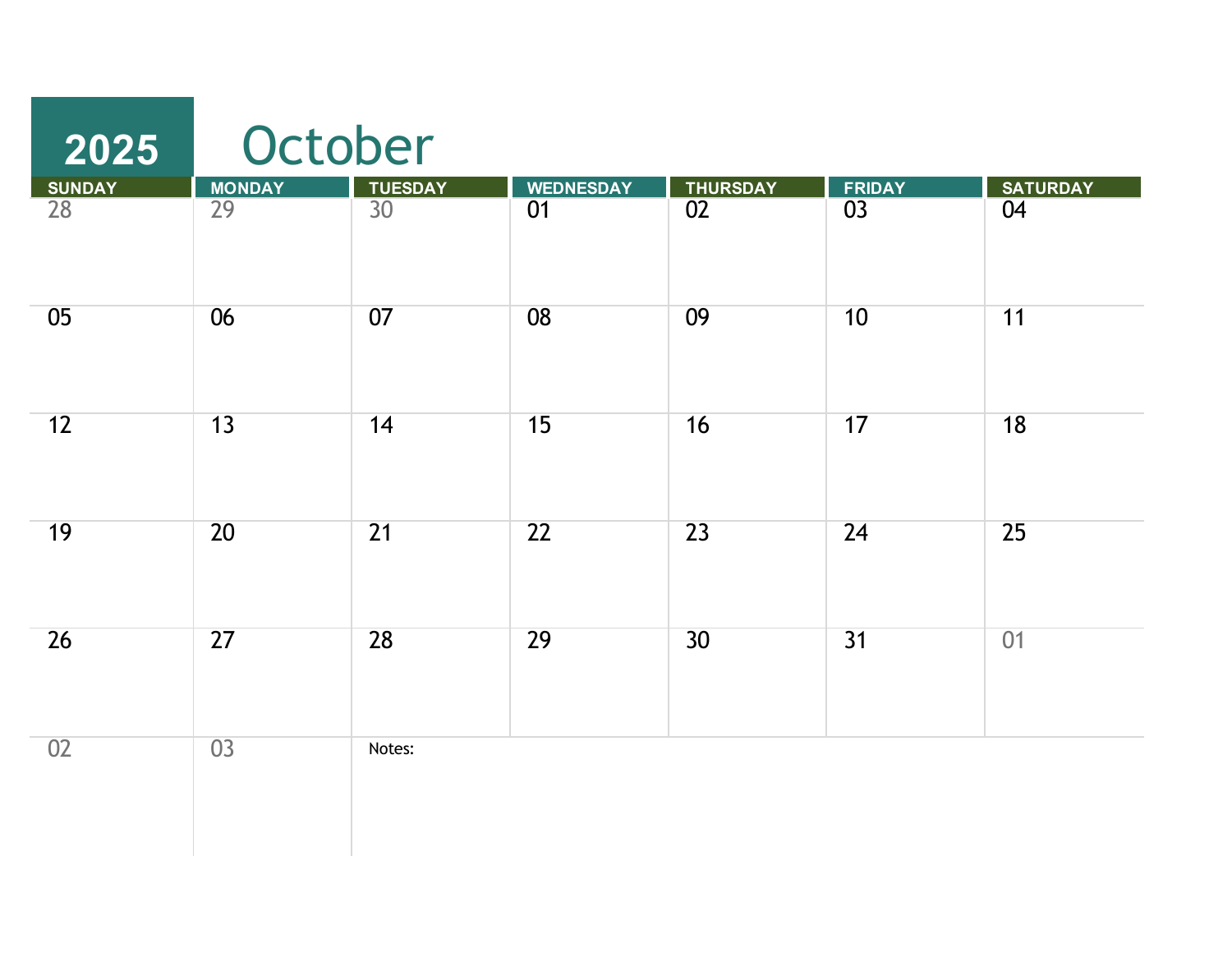| 2025            |                 | November        |                  |                 |                 |                 |  |  |  |
|-----------------|-----------------|-----------------|------------------|-----------------|-----------------|-----------------|--|--|--|
| <b>SUNDAY</b>   |                 | <b>TUESDAY</b>  | <b>WEDNESDAY</b> | <b>THURSDAY</b> | <b>FRIDAY</b>   | <b>SATURDAY</b> |  |  |  |
| $\overline{26}$ | MONDAY<br>27    | $\overline{28}$ | $\overline{29}$  | $\overline{30}$ | $\overline{31}$ | 01              |  |  |  |
| 02              | 03              | 04              | 05               | 06              | 07              | 08              |  |  |  |
| 09              | 10              | 11              | 12               | 13              | 14              | 15              |  |  |  |
| 16              | 17              | 18              | 19               | 20              | 21              | $\overline{22}$ |  |  |  |
| 23              | $\overline{24}$ | 25              | $\overline{26}$  | 27              | 28              | 29              |  |  |  |
| 30              | 01              | Notes:          |                  |                 |                 |                 |  |  |  |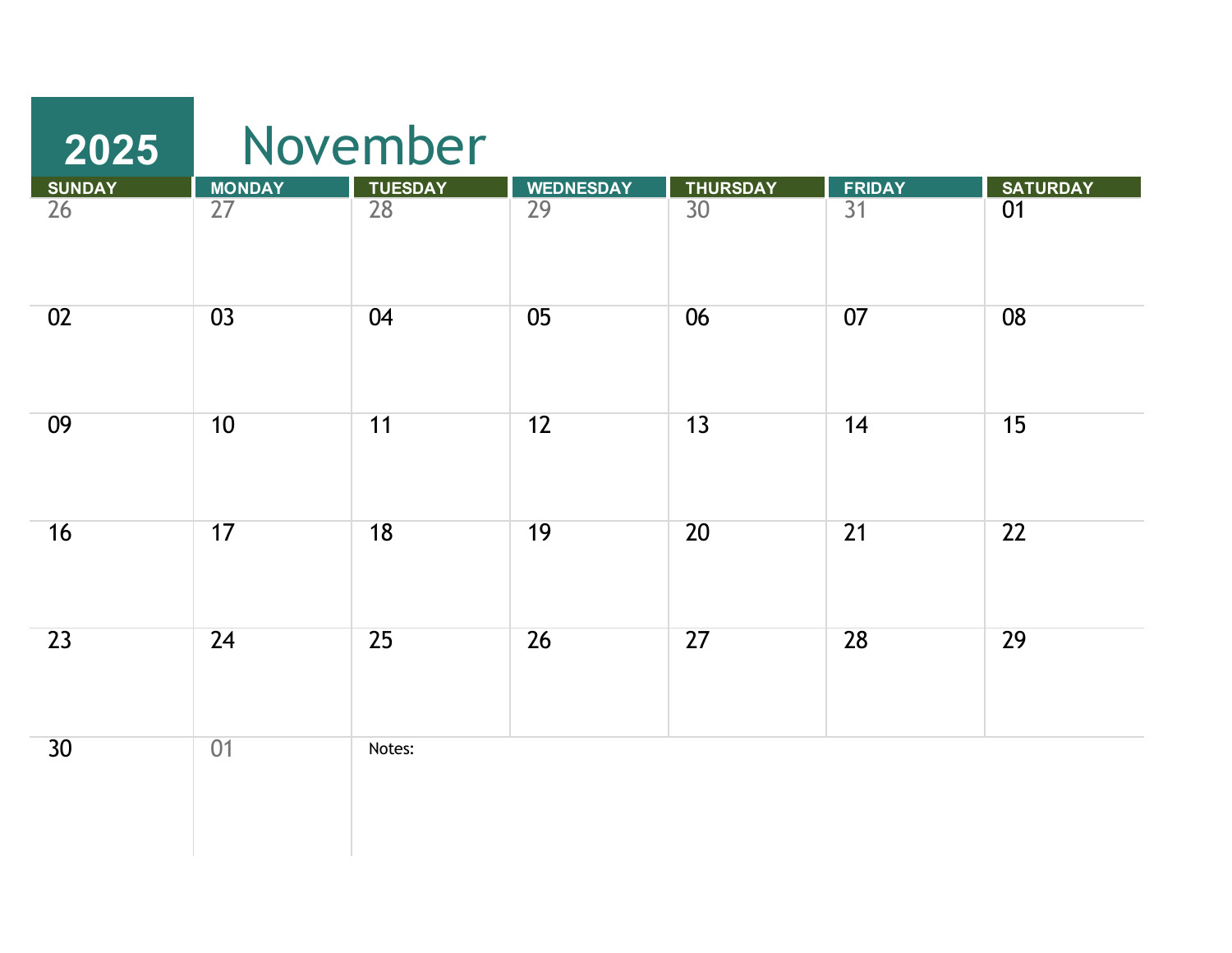| 2025                             |                                  | December                          |                                     |                       |                                  |                       |
|----------------------------------|----------------------------------|-----------------------------------|-------------------------------------|-----------------------|----------------------------------|-----------------------|
| <b>SUNDAY</b><br>30 <sup>°</sup> | <b>MONDAY</b><br>$\overline{01}$ | <b>TUESDAY</b><br>$\overline{02}$ | <b>WEDNESDAY</b><br>$\overline{03}$ | <b>THURSDAY</b><br>04 | <b>FRIDAY</b><br>$\overline{05}$ | <b>SATURDAY</b><br>06 |
| 07                               | 08                               | 09                                | 10                                  | 11                    | 12                               | $\overline{13}$       |
| 14                               | 15                               | 16                                | 17                                  | $\overline{18}$       | 19                               | $\overline{20}$       |
| 21                               | $\overline{22}$                  | $\overline{23}$                   | 24                                  | 25                    | 26                               | $\overline{27}$       |
| 28                               | 29                               | 30                                | $\overline{31}$                     | 01                    | 02                               | $\overline{03}$       |
| 04                               | 05                               | Notes:                            |                                     |                       |                                  |                       |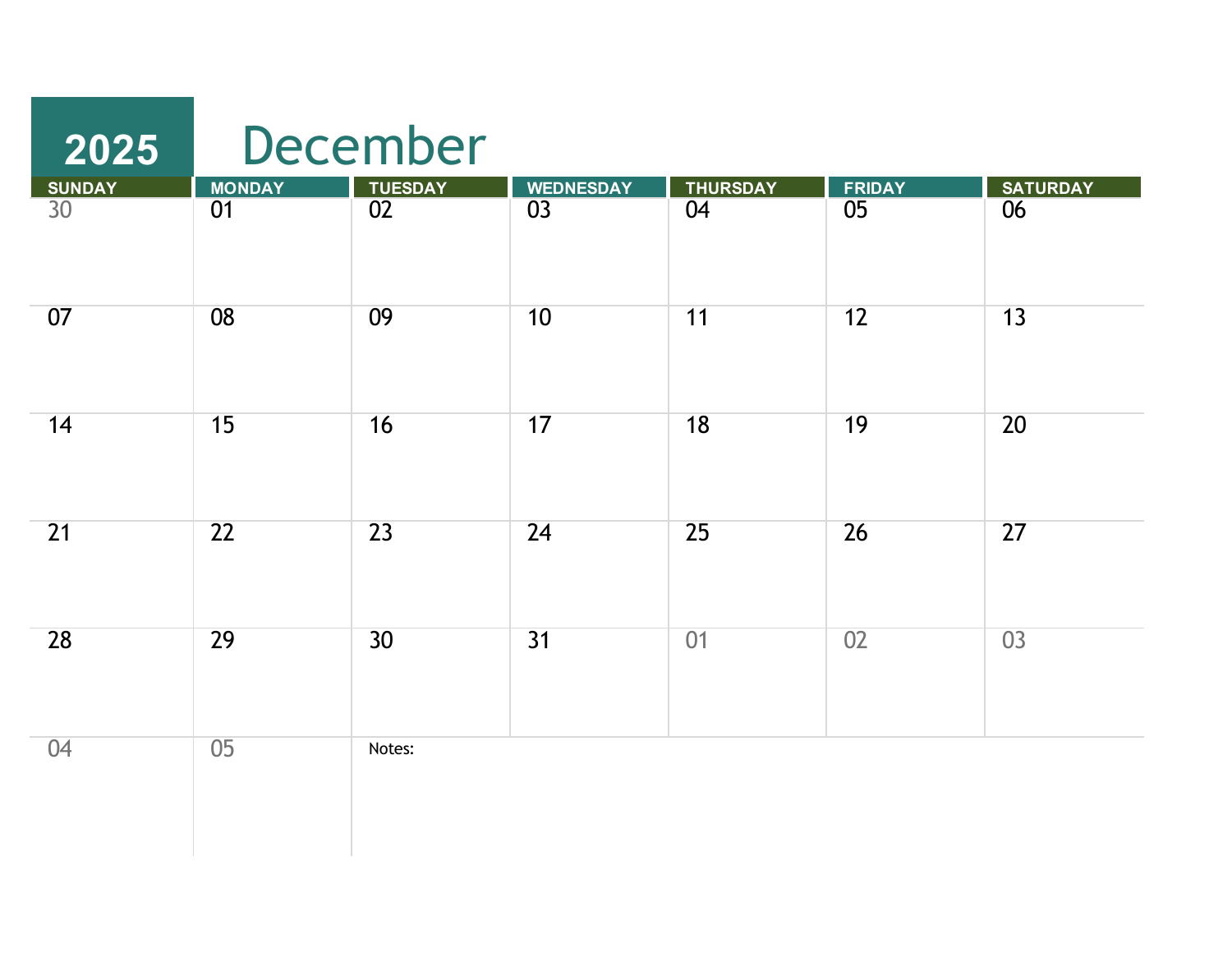| 2026                             | January      |                 |                                     |                                    |                 |                                    |
|----------------------------------|--------------|-----------------|-------------------------------------|------------------------------------|-----------------|------------------------------------|
| <b>SUNDAY</b><br>$\overline{28}$ | MONDAY<br>29 | TUESDAY         | <b>WEDNESDAY</b><br>$\overline{31}$ | <b>THURSDAY</b><br>$\overline{01}$ | FRIDAY<br>02    | <b>SATURDAY</b><br>$\overline{03}$ |
| 04                               | 05           | 06              | 07                                  | 08                                 | 09              | 10                                 |
| 11                               | 12           | 13              | 14                                  | 15                                 | 16              | 17                                 |
| 18                               | 19           | 20              | $\overline{21}$                     | 22                                 | 23              | $\overline{24}$                    |
| 25                               | 26           | $\overline{27}$ | 28                                  | 29                                 | $\overline{30}$ | $\overline{31}$                    |
| 01                               | 02           | Notes:          |                                     |                                    |                 |                                    |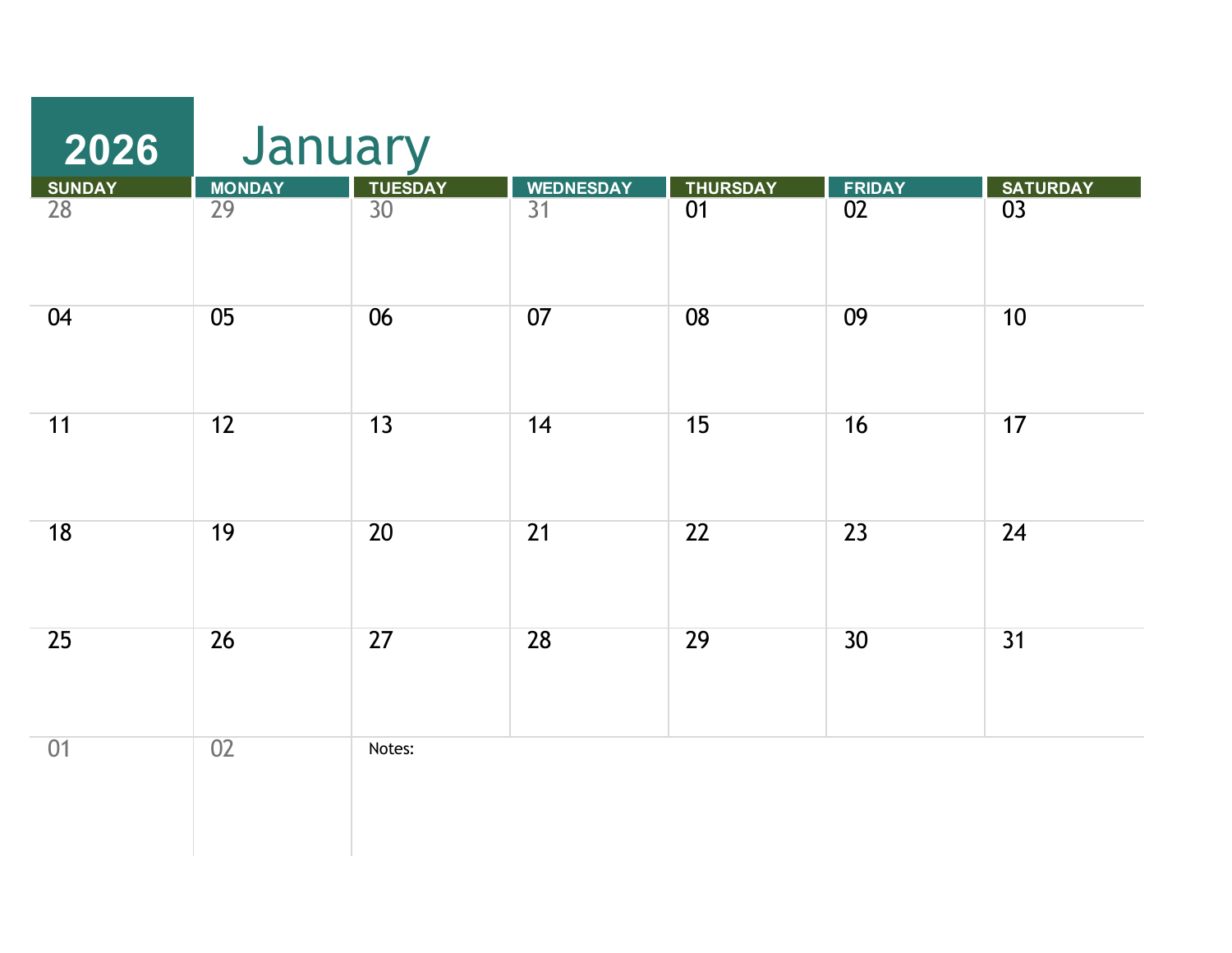| 2026            | February     |                 |                  |                 |                 |                 |
|-----------------|--------------|-----------------|------------------|-----------------|-----------------|-----------------|
| <b>SUNDAY</b>   |              | <b>TUESDAY</b>  | <b>WEDNESDAY</b> | <b>THURSDAY</b> | <b>FRIDAY</b>   | <b>SATURDAY</b> |
| $\overline{01}$ | MONDAY<br>02 | $\overline{03}$ | $\overline{04}$  | $\overline{05}$ | $\overline{06}$ | $\overline{07}$ |
| 08              | 09           | 10              | 11               | 12              | 13              | 14              |
| 15              | 16           | 17              | 18               | 19              | $\overline{20}$ | $\overline{21}$ |
| 22              | 23           | 24              | 25               | 26              | 27              | 28              |
| 01              | 02           | $\overline{03}$ | 04               | $\overline{05}$ | $\overline{06}$ | 07              |
| 08              | 09           | Notes:          |                  |                 |                 |                 |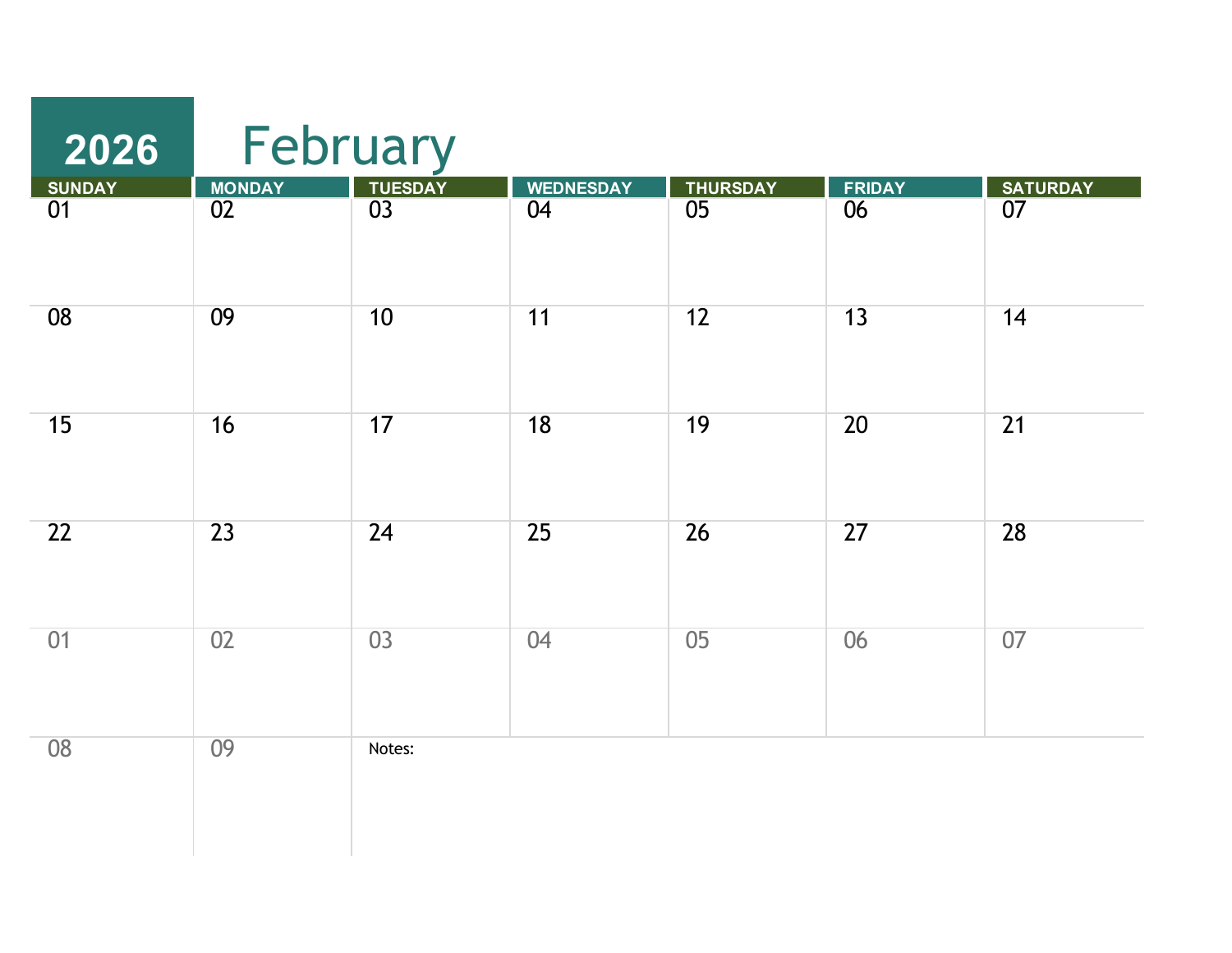| 2026          | March           |                |                  |                 |               |                 |
|---------------|-----------------|----------------|------------------|-----------------|---------------|-----------------|
| <b>SUNDAY</b> | <b>MONDAY</b>   | <b>TUESDAY</b> | <b>WEDNESDAY</b> | <b>THURSDAY</b> | <b>FRIDAY</b> | <b>SATURDAY</b> |
| 01            | $\overline{02}$ | 03             | 04               | 05              | 06            | 07              |
| 08            | 09              | 10             | 11               | $\overline{12}$ | 13            | 14              |
| 15            | 16              | 17             | 18               | $\overline{19}$ | 20            | $\overline{21}$ |
| 22            | $\overline{23}$ | 24             | $\overline{25}$  | 26              | 27            | 28              |
| 29            | 30              | 31             | 01               | 02              | 03            | 04              |
| 05            | 06              | Notes:         |                  |                 |               |                 |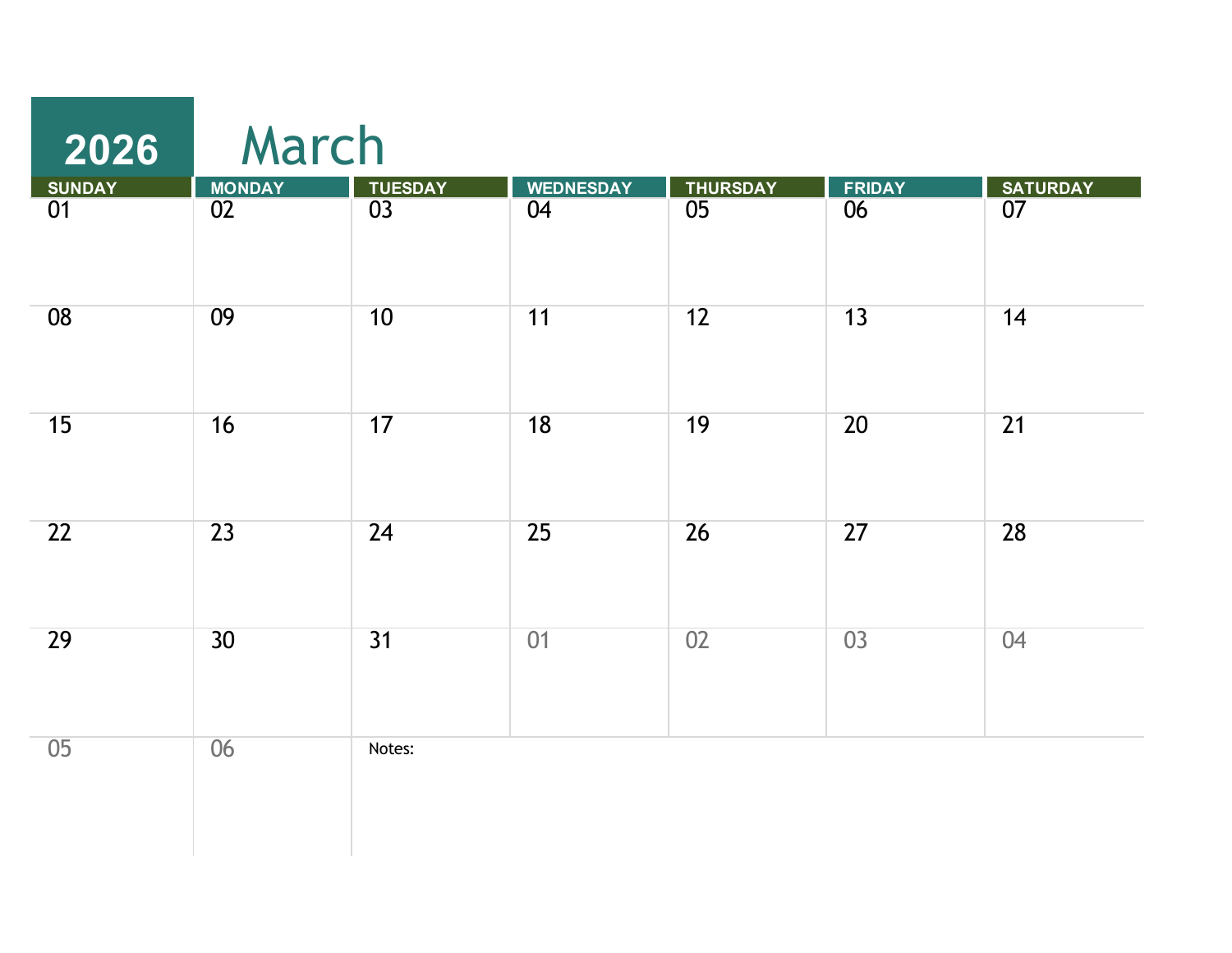| 2026                | April               |                                   |                        |                       |                     |                       |
|---------------------|---------------------|-----------------------------------|------------------------|-----------------------|---------------------|-----------------------|
| <b>SUNDAY</b><br>29 | <b>MONDAY</b><br>30 | <b>TUESDAY</b><br>$\overline{31}$ | <b>WEDNESDAY</b><br>01 | <b>THURSDAY</b><br>02 | <b>FRIDAY</b><br>03 | <b>SATURDAY</b><br>04 |
| 05                  | 06                  | 07                                | $\overline{08}$        | 09                    | 10                  | 11                    |
| 12                  | 13                  | 14                                | 15                     | 16                    | 17                  | $\overline{18}$       |
| 19                  | 20                  | $\overline{21}$                   | $\overline{22}$        | 23                    | 24                  | 25                    |
| 26                  | 27                  | 28                                | 29                     | 30                    | 01                  | 02                    |
| 03                  | 04                  | Notes:                            |                        |                       |                     |                       |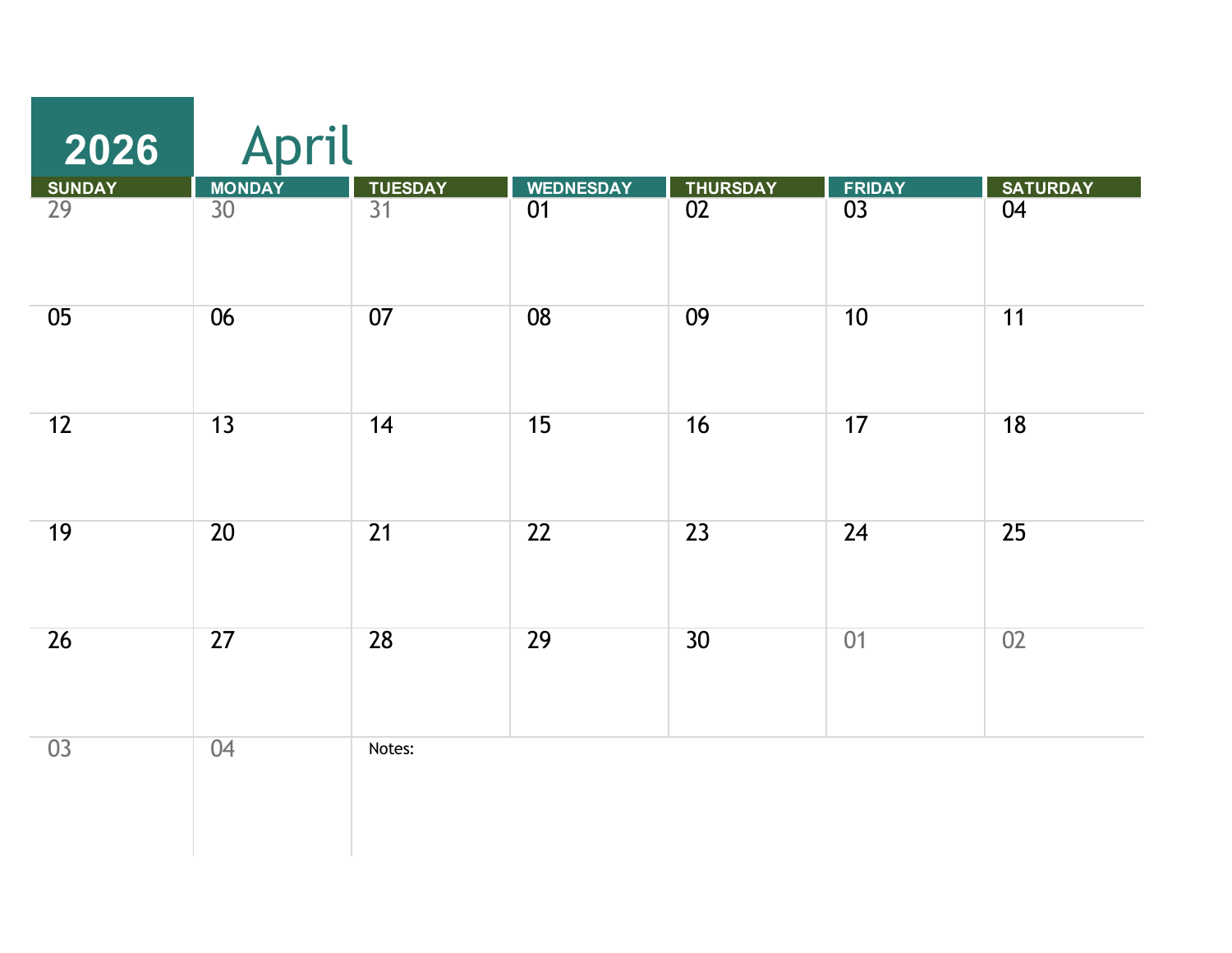| 2026                | May                 |                                   |                        |                       |                     |                       |
|---------------------|---------------------|-----------------------------------|------------------------|-----------------------|---------------------|-----------------------|
| <b>SUNDAY</b><br>26 | <b>MONDAY</b><br>27 | <b>TUESDAY</b><br>$\overline{28}$ | <b>WEDNESDAY</b><br>29 | <b>THURSDAY</b><br>30 | <b>FRIDAY</b><br>01 | <b>SATURDAY</b><br>02 |
|                     |                     |                                   |                        |                       |                     |                       |
| 03                  | 04                  | 05                                | 06                     | 07                    | $\overline{08}$     | 09                    |
| 10                  | 11                  | 12                                | 13                     | 14                    | 15                  | 16                    |
| 17                  | $\overline{18}$     | $\overline{19}$                   | $\overline{20}$        | $\overline{21}$       | $\overline{22}$     | $\overline{23}$       |
| 24                  | $\overline{25}$     | $\overline{26}$                   | $\overline{27}$        | 28                    | 29                  | $\overline{30}$       |
| 31                  | 01                  | Notes:                            |                        |                       |                     |                       |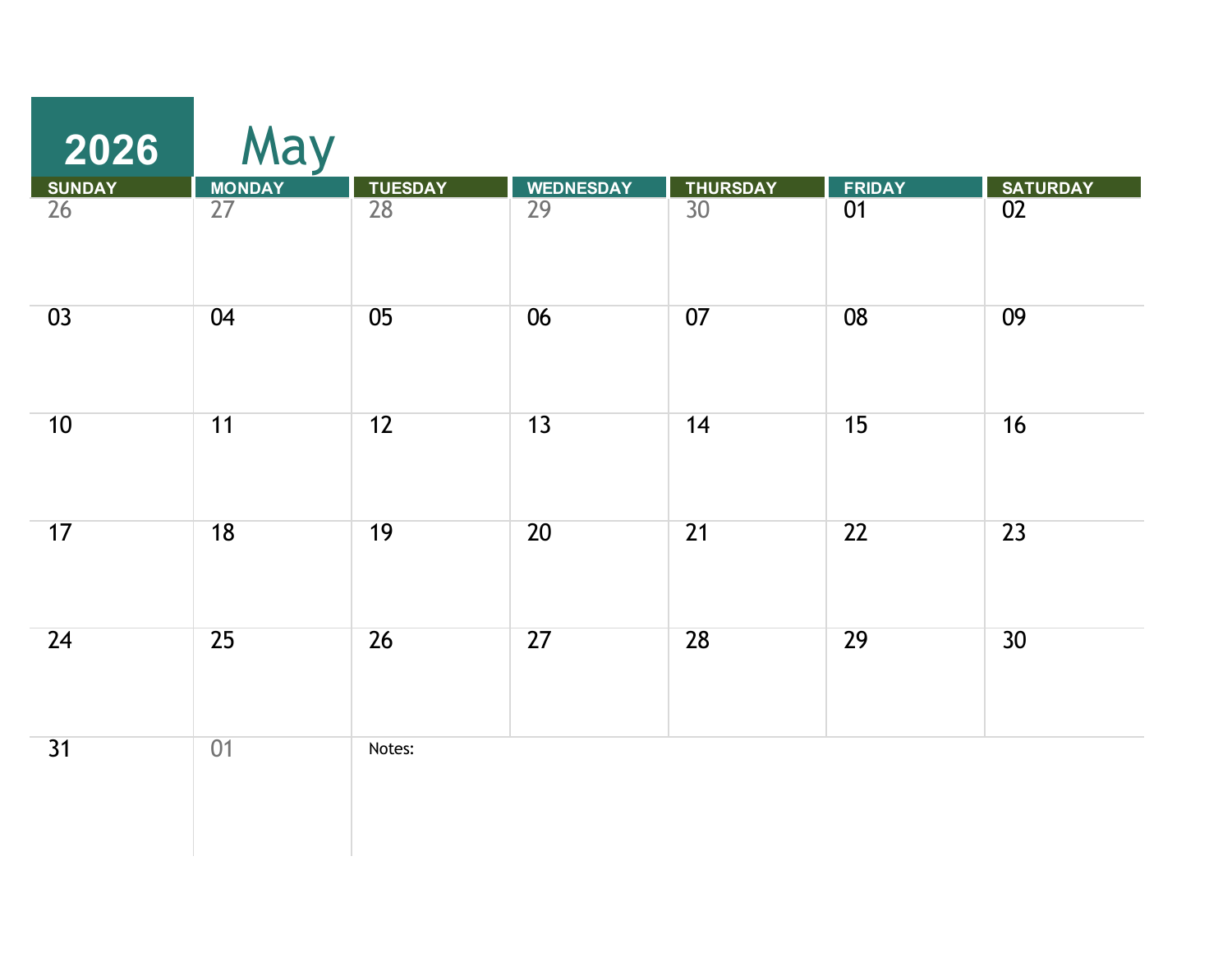| 2026          | June            |                 |                  |                 |                 |                 |
|---------------|-----------------|-----------------|------------------|-----------------|-----------------|-----------------|
| <b>SUNDAY</b> | <b>MONDAY</b>   | <b>TUESDAY</b>  | <b>WEDNESDAY</b> | <b>THURSDAY</b> | <b>FRIDAY</b>   | <b>SATURDAY</b> |
| 31            | 01              | $\overline{02}$ | 03               | 04              | $\overline{05}$ | 06              |
| 07            | 08              | 09              | 10               | 11              | 12              | 13              |
| 14            | 15              | 16              | 17               | 18              | 19              | $\overline{20}$ |
| 21            | $\overline{22}$ | $\overline{23}$ | 24               | $\overline{25}$ | $\overline{26}$ | $\overline{27}$ |
| 28            | 29              | 30              | 01               | 02              | 03              | 04              |
| 05            | 06              | Notes:          |                  |                 |                 |                 |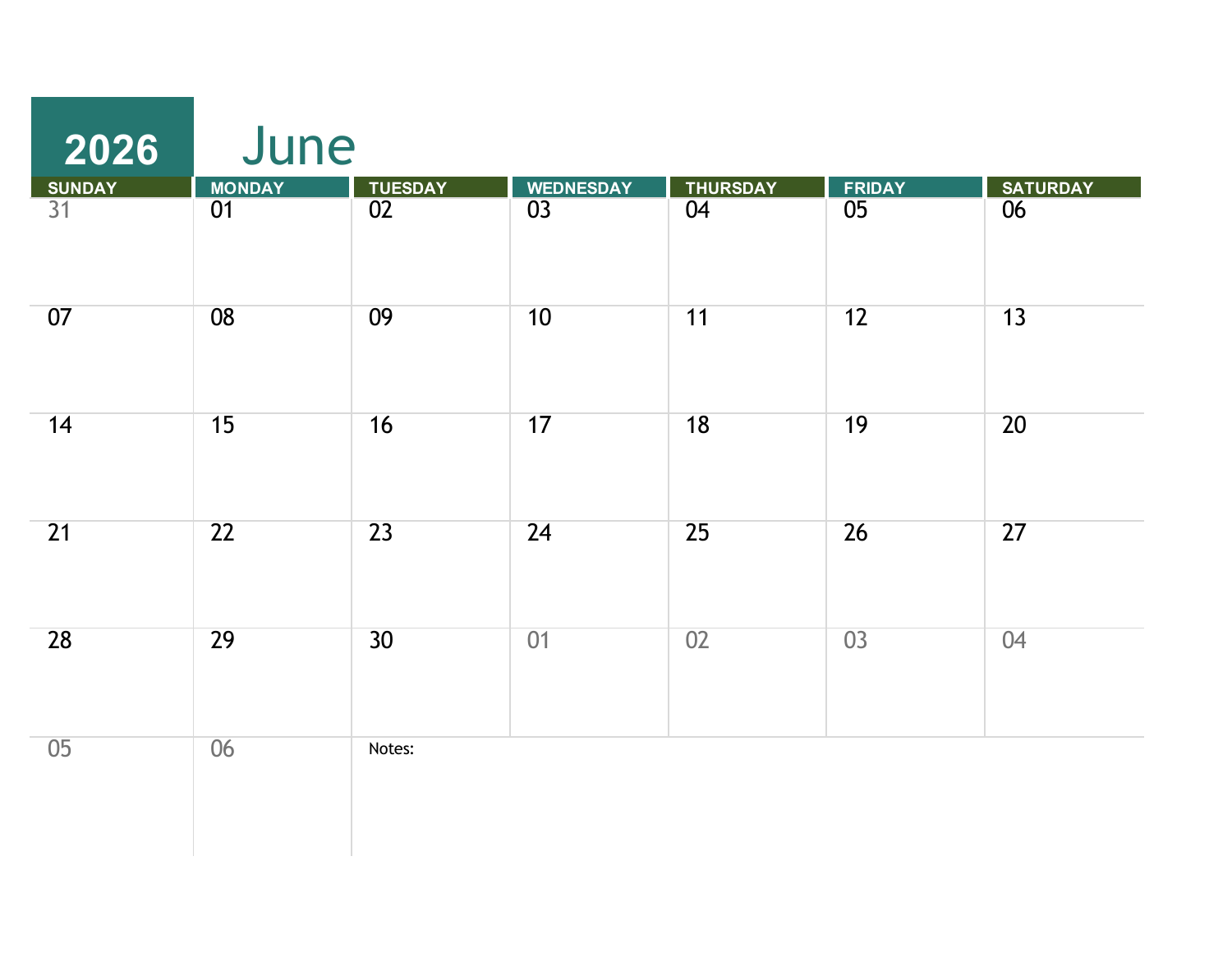| 2026          | July            |                 |                  |                 |                 |                 |
|---------------|-----------------|-----------------|------------------|-----------------|-----------------|-----------------|
| <b>SUNDAY</b> | <b>MONDAY</b>   | <b>TUESDAY</b>  | <b>WEDNESDAY</b> | <b>THURSDAY</b> | <b>FRIDAY</b>   | <b>SATURDAY</b> |
| 28            | $\overline{29}$ | $\overline{30}$ | $\overline{01}$  | $\overline{02}$ | $\overline{03}$ | 04              |
| 05            | 06              | 07              | $\overline{08}$  | 09              | 10              | 11              |
| 12            | 13              | 14              | 15               | 16              | 17              | 18              |
| 19            | 20              | $\overline{21}$ | $\overline{22}$  | 23              | 24              | $\overline{25}$ |
| 26            | $\overline{27}$ | 28              | 29               | $\overline{30}$ | $\overline{31}$ | 01              |
| 02            | $\overline{03}$ | Notes:          |                  |                 |                 |                 |